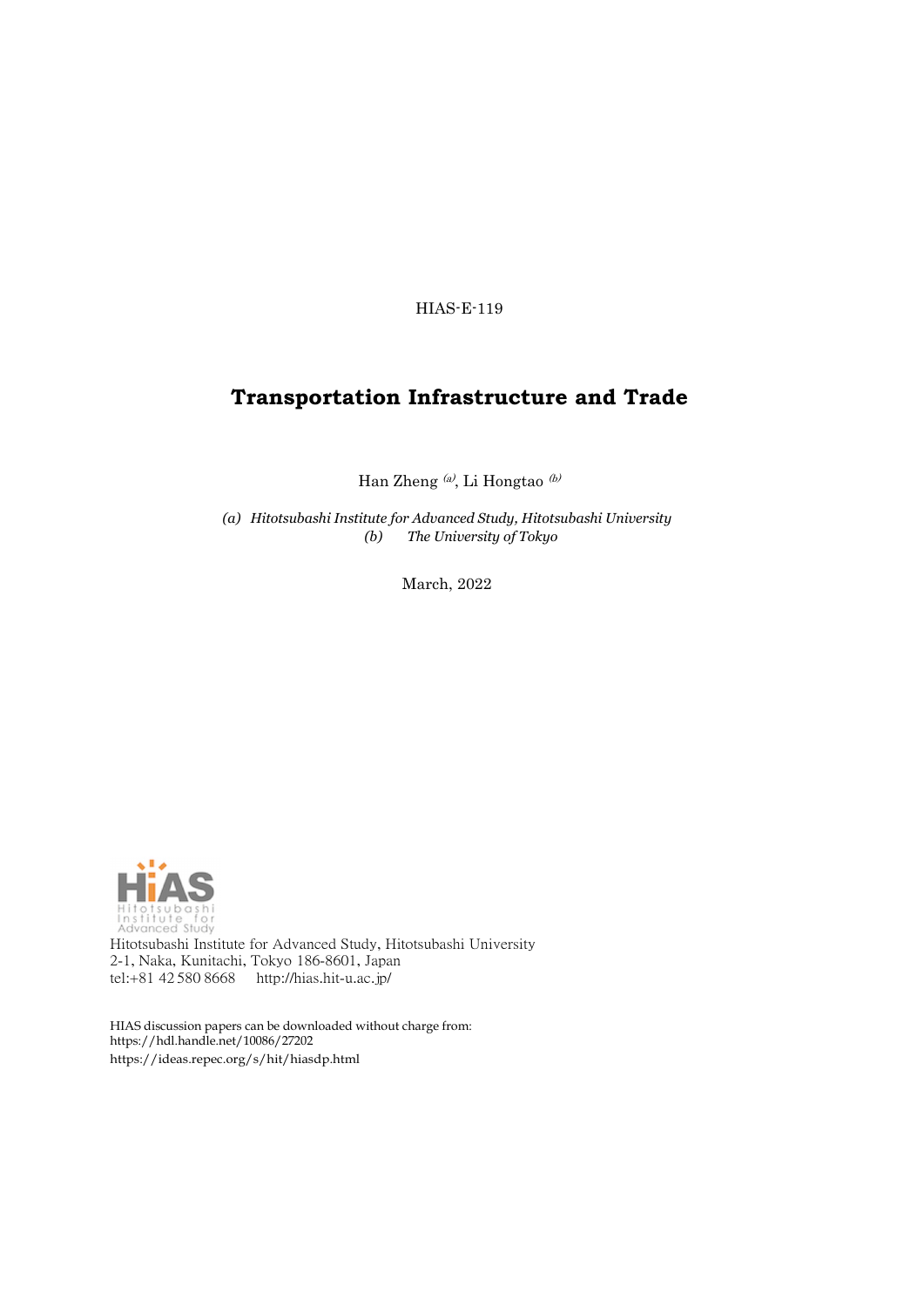# Transportation Infrastructure and Trade

Han Zheng<sup>∗</sup>

Li Hongtao†

March 21, 2022

#### Abstract

This paper offers a variant of Ricardian model able to structurally interpret the estimate of country-specific variable—transportation infrastructure in a commonly used fixed effect gravity estimation. Guided by this new theoretical framework, this paper shows that transportation infrastructure enhances international trade more than internal trade and this result is robust to various estimation methods and different versions of transportation infrastructure measures. Moreover, it shows that the transportation infrastructure has a non-negative effect on internal trade. Further quantitative analysis suggests 10% increase in transportation infrastructure induce 3.9% increase in real income and more than 95% of the gains concentrate on the infrastructure improving country. All the above results suggest that better infrastructure leads to sizable gains providing additional empirical support to policies aiming to improve transportation infrastructure. This paper also suggests, contrary to what ACR formula claims, domestic goods expenditure share change is no longer sufficient to predict how real income changes.

Keywords: Gravity model, Transportation infrastructure, Internal trade cost

JEL Codes: F10, F14

<sup>∗</sup>Hitotsubashi Institute for Advanced Study, Hitotsubashi University, 2-1 Naka, Kunitachi, Tokyo 186-8601, Japan. Email address: hanzheng211@gmail.com.

<sup>†</sup>Graduate School of Public Policy, The University of Tokyo, 7-3-1 Hongo, Bunkyo-ku, Tokyo 113- 0033, Japan. Email address: li-hongtao@g.ecc.u-tokyo.ac.jp.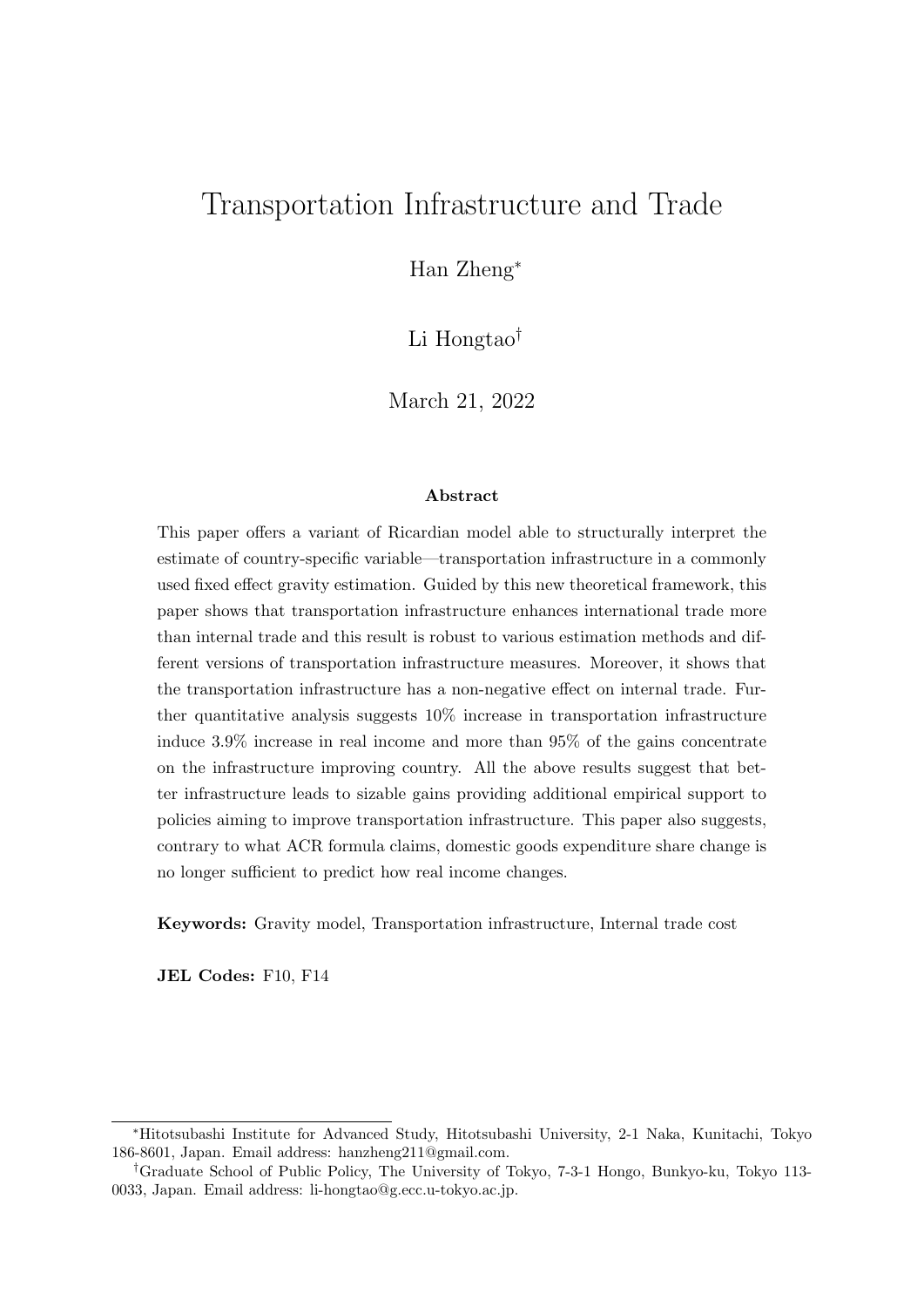## 1 Introduction

Job creations and investment payoff are two common pros for infrastructure investment discussed in economics literature while relatively few literature analyze how infrastructure affects trade flows. The scarcity of researches is partly because of the nondiscriminatory feature of transportation infrastructure as a country-specific variable, which precludes the identification of transportation infrastructure out of country-specific fixed effect in the popular fixed effect gravity specification. However, this paper capitalizes on the methodology devised by [Beverelli et al.](#page-37-0) [\(2018\)](#page-37-0) and finds that the infrastructure boosts international trade more than internal trade. Further quantitative counterfactual exercise shows that 10% transportation infrastructure increase induces sizable 3.9% increase in real income. This provides solid support to President Biden's Bipartisan Infrastructure Law by arguing this Law can lead to higher trade openness.

It is commonly believed that a better infrastructure can lead to both lower international and internal trade costs. However, whether infrastructure primarily facilitates international trade or internal trade is a question of significance, because this heterogeneous impact affects expenditure share on domestically produced goods which is one of the sufficient statistics on real income. To provide analysis for this question, this paper proposes a variant of the [Eaton and Kortum](#page-38-0) [\(2002\)](#page-38-0) framework, capable of identifying the country-specific variable separately from the country-specific fixed effect, to estimate how much infrastructure can affect the trade cost and the gains from trade. Contrary to an intuitive statement that infrastructure benefits internal trade more than international trade since domestically produced goods seem to have unfettered access to internal transportation infrastructure, the empirical results show that better infrastructure boosts international trade more than internal trade, rendering infrastructure a favorable policy instrument to effectively elevate the trade openness.

The internal trade cost is the same across countries is a convenient assumption imposed in international trade literature, whereas little evidence is shown to warrant this assumption and on the contrary, intuitions and both anecdotal and academic evidence hint at the opposite—transportation infrastructure and investment exhibits considerable variations across countries. Several recent studies also analyze the presence and implication of the internal trade cost, such as [Atkin and Donaldson](#page-37-1) [\(2017\)](#page-37-1), [Ramondo et al.](#page-39-0)  $(2016)$ , Kerem Coşar and Fajgelbaum  $(2016)$ . Unlike the aforementioned studies, this paper attempts to estimate the impact of internal infrastructure on both international and internal trade flows using a popular fixed effect gravity specification. In addition, building on the empirical specification proposed by [Beverelli et al.](#page-37-0) [\(2018\)](#page-37-0), this paper provides a framework capable of structurally interpreting the estimate on country-specific variables, such as infrastructure which affects both internal trade and international trade.

Suspecting that the infrastructure should affect trade cost across time and be moti-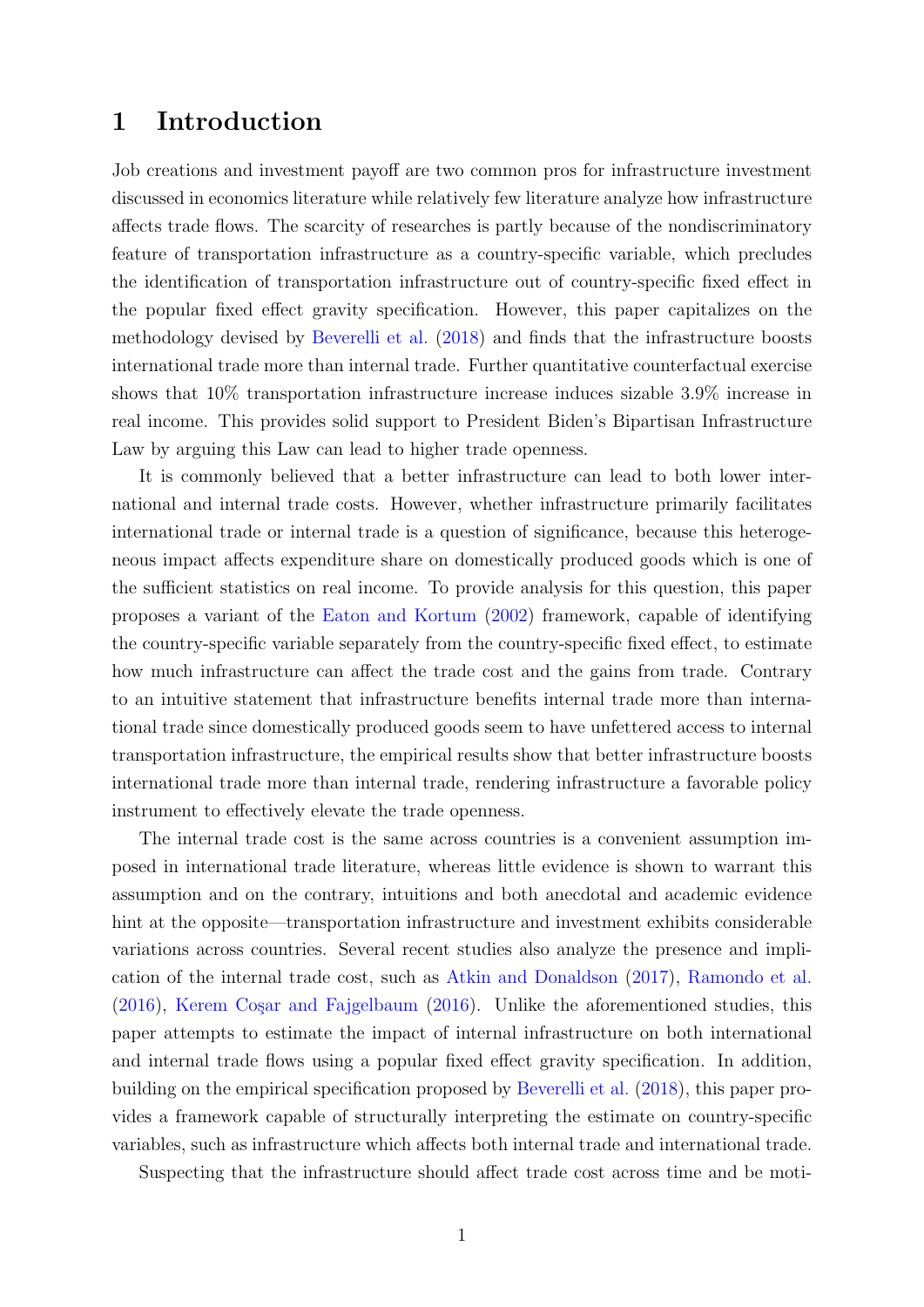

<span id="page-3-0"></span>Figure 1: Total Inland Transport Infrastructure Expenditure over GDP

Note: The data comes from the OECD Database. The y axis is the total inland transport infrastructure expenditure percentage points out of GDP.

vated by the real-time infrastructure investment difference shown in Table [1,](#page-3-0) this paper builds a theoretical model, a variant of [Eaton and Kortum](#page-38-0) [\(2002\)](#page-38-0), to accommodate the fact that infrastructure affects both the international trade cost and the internal trade cost. The theoretical model yields a novel welfare formula predicting that the change in the internal trade cost works as a multiplier, amplifying the traditional gains from trade. This modification is not only quantitative important but also qualitative crucial, because the quantitative analysis section shows that there are sizable gains in real income even when domestic goods expenditure share increases. More importantly, this formula provides a theoretical foundation to structurally estimate a country-specific internal trade cost component. Based on the new framework, this paper offers a structural interpretation of the coefficient in front of the infrastructure measure. Using an estimation method developed by [Beverelli et al.](#page-37-0) [\(2018\)](#page-37-0), this paper finds that a better infrastructure boosts international trade flow more than internal trade flow, a result, though odd at first sight, which suggests that there might be an economy of scale in the domestic distribution, that is exports and imports have to go through several major ports or nodes for clearance, whereas internal goods flow has no such requirements. Another possible explanation is that countries provide more favorable shipping policies to exports and imports to foster international trade. Additionally, this result also implies that, other than the two channels through which people commonly perceive infrastructure investments to yield benefits, creating jobs and investment returns, infrastructure investment has the potential to levitate trade openness, which in turn yields higher gains from trade.

The most related literature which study the effect of infrastructure on international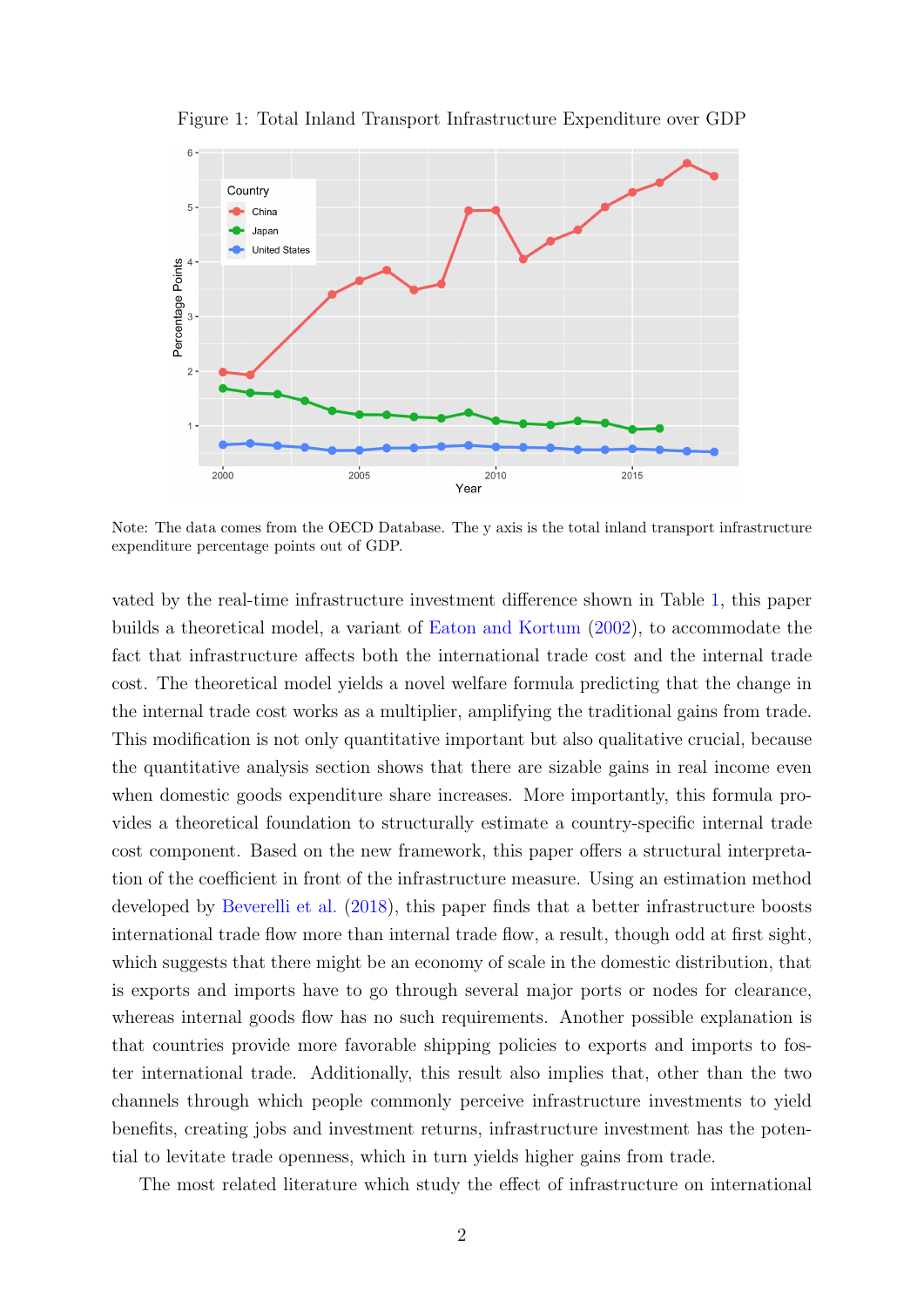trade are following. A new index of infrastructure is created in [Donaubauer et al.](#page-38-2) [\(2016b\)](#page-38-2), and it is used to study various issues in [Donaubauer et al.](#page-38-3) [\(2016a\)](#page-38-3), [Donaubauer et al.](#page-38-4) [\(2015\)](#page-38-4), and [Rehman et al.](#page-39-1) [\(2020\)](#page-39-1). Using the new index of infrastructure, [Donaubauer](#page-38-4) [et al.](#page-38-4) [\(2015\)](#page-38-4) find a country's endowment with overall infrastructure to be positively associated with more intensive trade relations and the effects of infrastructure prove to be non-linear. Similar to his work, We further investigate the effects of infrastructure on international and internal trade and results show that better infrastructure boosts international trade more than internal trade. [Rehman et al.](#page-39-1) [\(2020\)](#page-39-1) show that infrastructure positively improves exports while negatively affecting trade deficit. They use fully modified least squares (FMOLS) and dynamic ordinary least square (DOLS) estimator to deal with endogeneity issue by adding the leads and lags, while we use Poisson Pseudo Maximum Likelihood Estimator for Structural Gravity Models, whose solutions define the exporter and importer specific multilateral resistance terms.

Admittedly, this paper is by no means the first paper to discuss the internal trade cost and the domestic infrastructure. Other than the studies mentioned above, [Donaldson](#page-37-2) [and Hornbeck](#page-37-2) [\(2016\)](#page-37-2) and [Donaldson](#page-37-3) [\(2018\)](#page-37-3) analyze, respectively, the impact of the US railroad networks and the railroad construction project during the Indian colonial period, both of which find a significant, positive impact on welfare measures. Recently, using a newly assembled sub-country regional bilateral trade data set, under a causal inference framework, [Santamaria et al.](#page-39-2) [\(2020\)](#page-39-2) unveil a significant border effect, unexplained by usual geographical proxies, such as distance. As an intermediate measure to find how the theoretical cost of living measures altered by the variety of goods, [Cavallo et al.](#page-37-4) [\(2021\)](#page-37-4) discover that the internal trade cost constructed by the margins, captured by the transportation sector and the various taxes, is positively correlated with trade openness which frequently and positively correlates with the per capita income.<sup>[1](#page-4-0)</sup>

The following section summarizes the empirical regularities about the gravity estimated trade cost. Section [2](#page-5-0) presents a theoretical model capable of dealing with factors affecting the internal trade cost and the international trade cost, simultaneously. Section [3](#page-8-0) builds a roadmap from the theory to the empirical counterparts and offers a structural interpretation to the coefficient of the infrastructure proxy. Section [4](#page-10-0) describes the data sources and briefly discusses their merits. Section [5](#page-13-0) presents the estimation results and a discussion ensues. Section [6](#page-20-0) considers several counterfactual situations and assesses both the qualitative and quantitative importance of the new welfare formula. Section [7](#page-24-0) reports robustness check. Section [8](#page-35-0) provides policy implication for the policymaker. The final section concludes.

<span id="page-4-0"></span><sup>&</sup>lt;sup>1</sup>Many other noteworthy studies mainly analyze the relations between domestic infrastructure and but not confined to real income. For example, [Li and Ma](#page-38-5) [\(2021\)](#page-38-5) finds better domestic infrastructure contributes to the rapid spread of Covid-19 in the early stage of the global pandemic.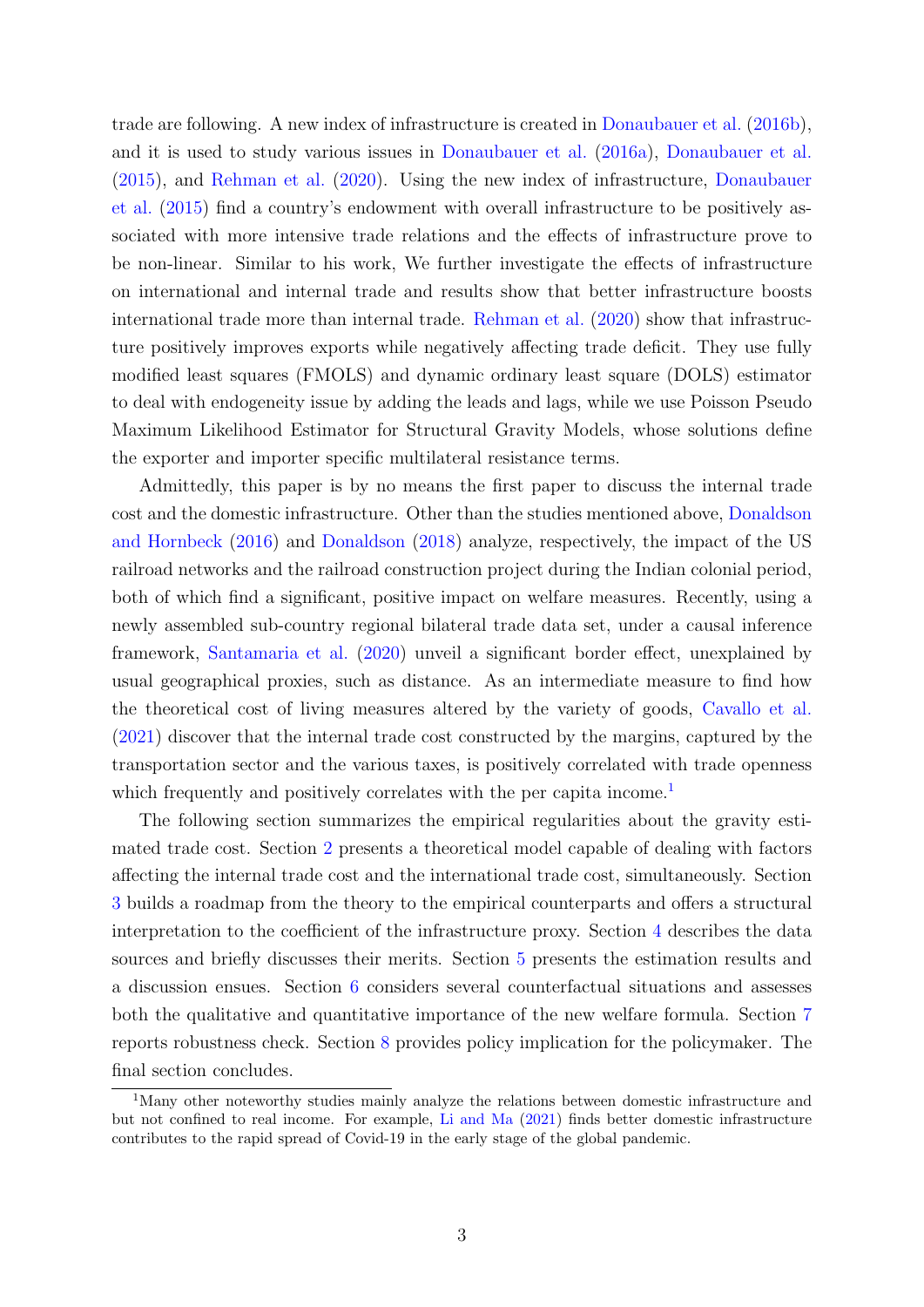## <span id="page-5-0"></span>2 Theoretical Framework

The section presents a theoretical framework as a variant of [Eaton and Kortum](#page-38-0) [\(2002\)](#page-38-0) (thereafter the EK model) with roundabout production. However, the qualitatively same results shown here can also be derived under the Anderson-Wincoop or Melitz-Chaney settings.<sup>[2](#page-5-1)</sup>

As in [Alvarez and Lucas](#page-37-5) [\(2007\)](#page-37-5), the tradable sector produces intermediates goods. Each country sources each variety of intermediates goods from different countries and combines them into a CES composite used to produce both intermediate goods and final goods which is non-traded. The consumers derives utility on consumption of competitively sold final goods. The production technology of each variety of intermediate goods is given as

$$
q_i(\omega) = z_i(\omega)l_i(\omega)^{\beta}m_i(\omega)^{1-\beta} \tag{1}
$$

where  $l_i(\omega)$  is the labor and  $m_i(\omega)$  is the intermediate aggregate.  $z_i(\omega)$  is drawn independently from Type-2 Gumbel distribution  $F(z) = P(z_i(\omega) \leq z) = \exp(-T_i z^{-\theta})$ . Because of perfect competition and a constant return to scale, the factory price is given as:

$$
p_i(\omega) = \frac{w_i^{\beta} P_i^{1-\beta}}{z_i(\omega)\beta^{\beta}(1-\beta)^{1-\beta}} = \frac{c_i}{z_i(\omega)}
$$
(2)

where  $c_i = \frac{w_i^{\beta} P_i^{1-\beta}}{\beta^{\beta} (1-\beta)^{1-\beta}} = \frac{w_i^{\beta} P_i^{1-\beta}}{\gamma}$ .  $P_i$  is the price index of intermediate aggregate. Similar to the intermediate goods sector, the production technology of final goods sector is deterministic Cobb-Douglas type meaning:

$$
p_F = \frac{w_i^{\beta} P_i^{1-\beta}}{\beta^{\beta} (1-\beta)^{1-\beta}}
$$
\n(3)

The c.i.f price for any price is given as:

$$
p_{ij}(\omega) = \begin{cases} p_i(\omega)t_i.\tau_{ij}t_j & \forall i \neq j \\ p_i(\omega)t_{ii} & i = j \end{cases}
$$
 (4)

where  $\tau_{ij}$  is the standard iceberg trade cost and  $t_{.j}$  is the trade cost stemming from the importing country's infrastructure condition, which applies unanimously to the goods from every exporting country. Similarly  $t_i$  is the trade cost stemming from the exporting country's infrastructure condition.  $t_{ii}$  is the internal trade cost from this country's infrastructure. This country-specific internal trade cost is a reminiscent of what [Han](#page-38-6) [\(2021\)](#page-38-6) has convincingly shown that the internal trade cost at country level is a func-

<span id="page-5-1"></span><sup>&</sup>lt;sup>2</sup>[Cavallo et al.](#page-37-4) [\(2021\)](#page-37-4) arrive at a similar formula as in equation  $(8)$  with the Melitz-Chaney heterogeneous firm framework. The only difference between this model and theirs is that the goods variety holds to be constant.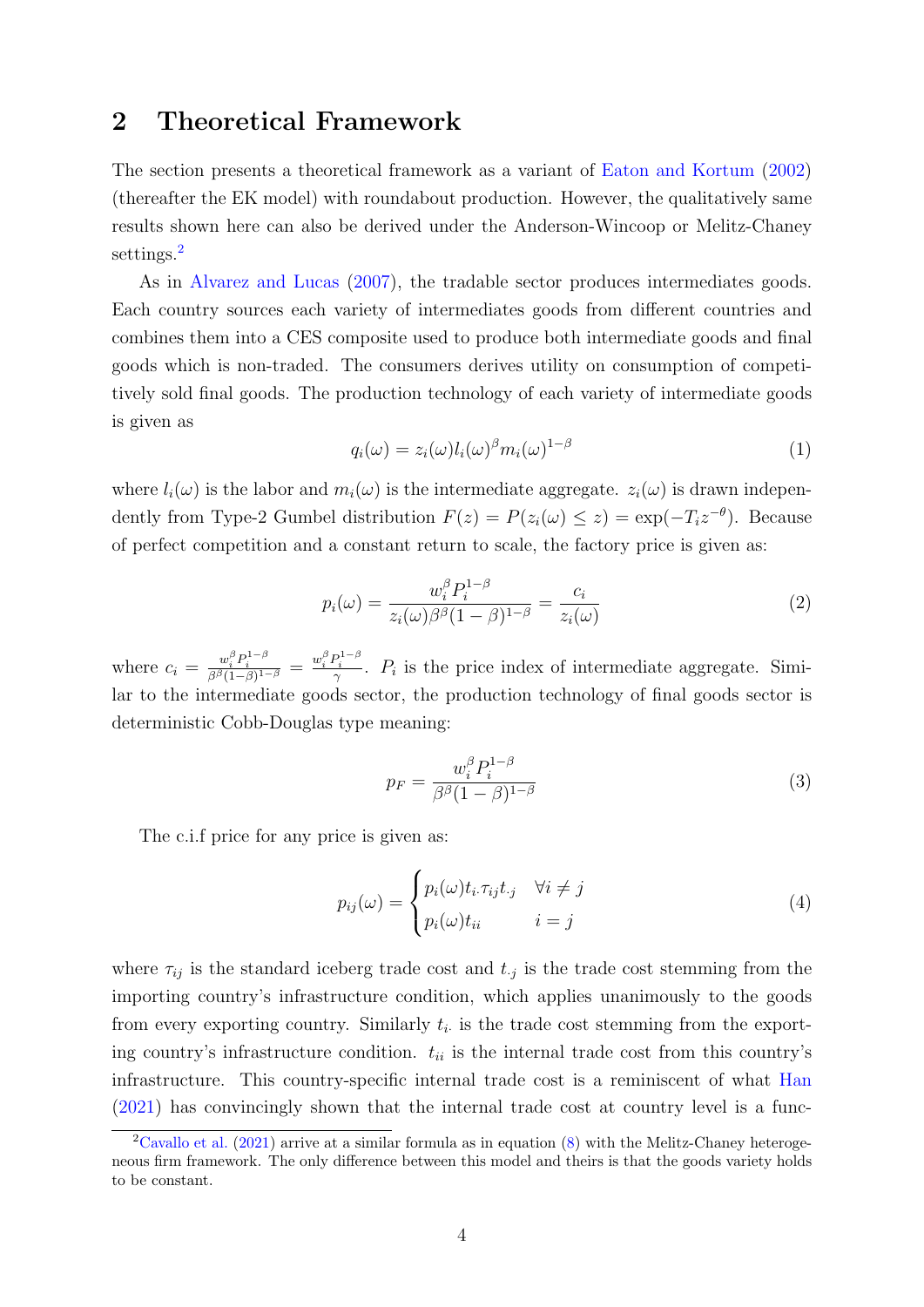tion of country size and the trade cost between the basic geographical units defined in that paper. The basic geographical unit is a swathe of area within a country satisfying these three requirements: equal labor endowment, equal technology level, and equal price index. The heterogeneity in  $t_{ii}$  across countries reflects the innate differences in the trade costs between basic geographical units. Notice that the above formulation of prices across country pairs lies at the very core of this new extension of the EK model, because it allows a country-specific infrastructure to affect both internal trade and international trade heterogeneously. This heterogeneous impact on internal trade and international trade might reflect the economy of scale in shipping or the nonlinear pricing phenomenon in shipping as hightlighted in [Han](#page-38-7) [\(2020\)](#page-38-7). Normally, the effect of country-specific variables is precluded from an estimation even when only using the international trade flows in a fixed effect estimation approach, as the country-specific variables will be perfectly collinear with the country-specific fixed effects.<sup>[3](#page-6-0)</sup> The same procedure as in EK yields the trade share of country j's expenditure on country i's goods as:<sup>[4](#page-6-1)</sup>

<span id="page-6-2"></span>
$$
\pi_{ij} = \begin{cases}\n\frac{T_i(c_it_i, \tau_{ij}t_{\cdot,j})^{-\theta}}{\sum_{s \neq j} \left[T_s(c_s t_s, \tau_{sj}t_{\cdot,j})^{-\theta}\right] + T_j(c_j t_{\cdot,j})^{-\theta}} & \forall i \neq j \\
\frac{T_i(c_i t_{\cdot i})^{-\theta}}{\sum_{s \neq j} \left[T_s(c_s t_s, \tau_{sj}t_{\cdot,j})^{-\theta}\right] + T_j(c_j t_{\cdot,j})^{-\theta}} & i = j\n\end{cases}
$$
\n(5)

with price index  $P_i$  given as:

$$
P_i = A \left\{ \sum_{i \neq j} \left[ T_i \left( c_i t_i \tau_{ij} t_{\cdot j} \right)^{-\theta} \right] + T_j (c_j t_{jj})^{-\theta} \right\}^{-1/\theta} \tag{6}
$$

where  $A = \left[ \Gamma \left( \frac{\theta + 1 - \sigma}{\theta} \right) \right]$  $\left[\frac{1-\sigma}{\theta}\right]^{1/(1-\sigma)}$ , a constant of parameters. Equation [\(5\)](#page-6-2) immediately gives the trade flow from country  $i$  to country  $j$  as multiplication of trade share and country j's total expenditure:

<span id="page-6-3"></span>
$$
X_{ij} = \pi_{ij} X_j \quad \forall i, j,
$$
\n<sup>(7)</sup>

where  $X_j$  is country j's total expenditure. This variant incorporates two new components into the country's competitiveness measure  $T_i(c_it_i.\tau_{ij}t_{.j})^{-\theta}$ :  $t_i$  and  $t_{.j}$ , which function the same way as  $\tau_{ij}$ —higher cost lower competitiveness, except both are country-specific

<span id="page-6-0"></span><sup>3</sup>Fixed effect estimation approach of the gravity model is preferred here because it is consistent with a broader class of trade models, including [Melitz and Ottaviano](#page-39-3) [\(2008\)](#page-39-3) and [Han](#page-38-7) [\(2020\)](#page-38-7). However, several other versions of gravity specifications not using fixed effect to control multilateral resistance terms permit analysing the effect of country-specific variables such as infrastructure, institution quality. One notable example is [Donaubauer et al.](#page-37-6) [\(2018\)](#page-37-6) use a weighted average of all bilateral trade costs to control for multilateral resistance terms and embed it into a traditional gravity model with GDP to represent economy sizes. Their results show that higher infrastructure quality in both pair countries tend to increase trade flows between them. However, their approach might suffer from omitted variable biases because it could miss some country-specific forces captured by country-specific fixed effects but not able to be exhausted in their enumeration of variables included.

<span id="page-6-1"></span><sup>4</sup>Curious readers can refer to [Eaton and Kortum](#page-38-0) [\(2002\)](#page-38-0) or [Dekle et al.](#page-37-7) [\(2008\)](#page-37-7) for details in derivation.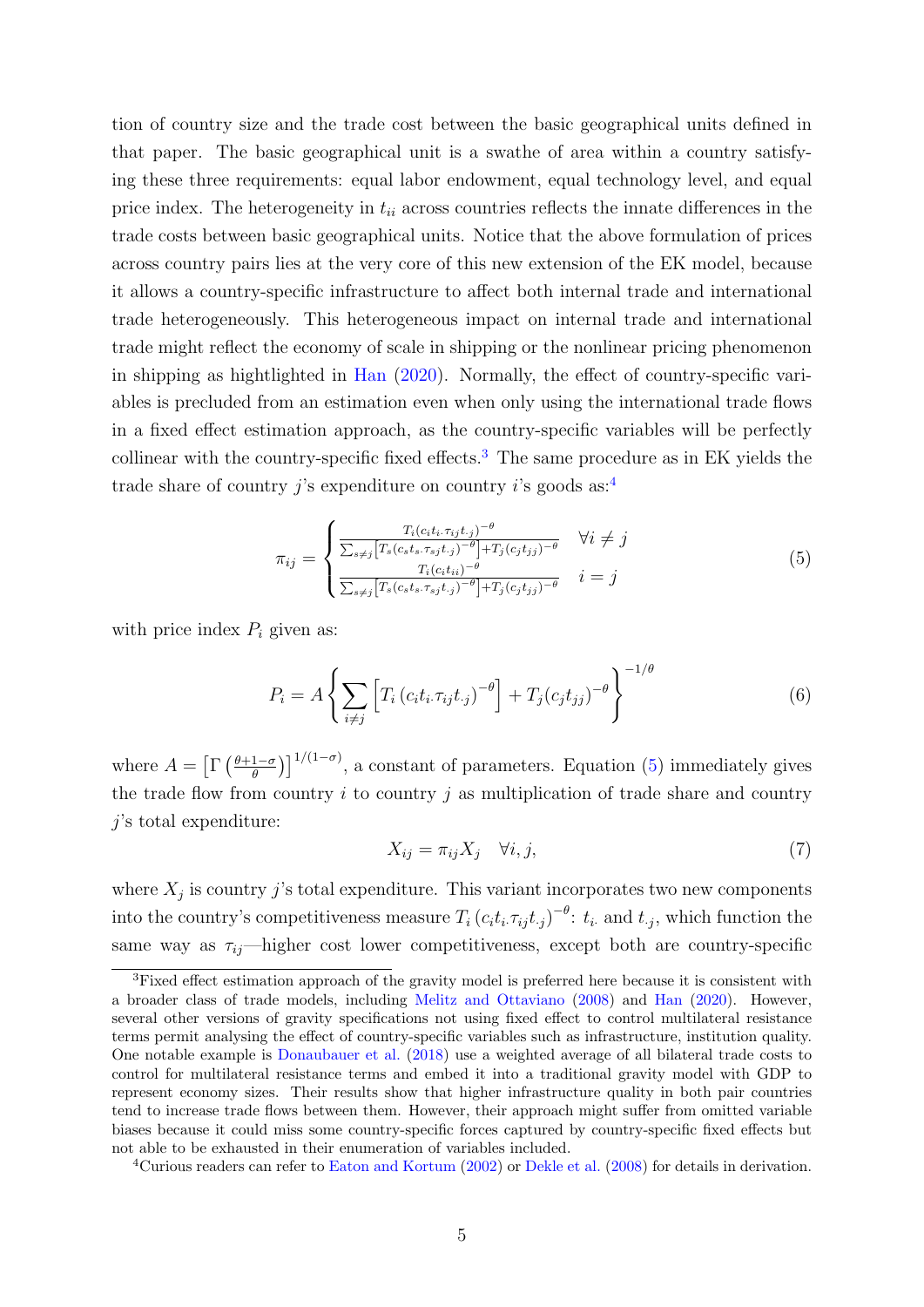rather than pair specific. Some straight forward substitutions yield the following:<sup>[5](#page-7-1)</sup>

<span id="page-7-0"></span>
$$
\frac{w_j}{p_F} = B \left( \frac{T_j}{\pi_{jj} t_{jj}^{\theta}} \right)^{\frac{1-\beta}{\theta \beta}}, \qquad (8)
$$

where  $\pi_{jj}$  is also dubbed absorption rate in trade literature and B is a collection of constants including A,  $\gamma$ . Following [Ramondo et al.](#page-39-0) [\(2016\)](#page-39-0) and [Han](#page-38-6) [\(2021\)](#page-38-6), the technology parameter  $T_j$  can be sensibly parameterzied as  $T_j = \phi_j L_j$  where  $L_j$  is country j's labor endowment and  $\phi_j$  is called innovation intensity measuring how creative on average each personnel can be in country j. Then equation  $(8)$  can be alternatively writtern as:

<span id="page-7-4"></span>
$$
\frac{w_j}{p_F} = B \left( \frac{\phi_j L_j}{\pi_{jj} t_{jj}^{\theta}} \right)^{\frac{1-\beta}{\theta \beta}}.
$$
\n(9)

The hat algebra version of equation [\(8\)](#page-7-0) is given as:

<span id="page-7-2"></span>
$$
\frac{\hat{w}_j}{\hat{p}_F} = \underbrace{\left(\frac{\hat{T}_j}{\hat{\pi}_{jj}}\right)^{\frac{1-\beta}{\theta\beta}}}_{\text{ACR formula}} \left(\hat{t}_{jj}\right)^{-\frac{1-\beta}{\beta}}.
$$
\n(10)

Equation [\(10\)](#page-7-2) looks very similar to the famous ACR formula in [Arkolakis et al.](#page-37-8) [\(2012\)](#page-37-8) where the ACR formula only contains the first parenthesis in equation  $(10)$ . However, it extends what [Arkolakis et al.](#page-37-8) [\(2012\)](#page-37-8) claim: the welfare measure not only depends on two sufficient statistics, trade elasticity and the absorption rate change, but also the internal trade cost change. A simple thought experiment would illustrate the intuition behind this equation. A negative shock devastates the infrastructure lifting up both trade cost to internal trade and international trade rendering the absorption rate somewhat unchanged. The formula endorsed by [Arkolakis et al.](#page-37-8) [\(2012\)](#page-37-8) would predict a small welfare change or an even higher welfare in case internal trade shrinks more than international trade proportionately, completely silencing the adverse impact of the negative shock. The internal trade cost change component in equation [\(10\)](#page-7-2) will adjust the gains from international trade by the internal trade conditions.<sup>[6](#page-7-3)</sup> More importantly, equations  $(8)$ and [\(10\)](#page-7-2) are useful to structurally estimate the country-specific components of the internal

<span id="page-7-3"></span><span id="page-7-1"></span> ${}^{5}$ The derivation procedure strictly follows [Han](#page-38-6) [\(2021\)](#page-38-6)'s cookbook steps.

<sup>&</sup>lt;sup>6</sup>Another way to show the comparative statics of  $\hat{t}_{jj}$  on the real income change is to combine the direct effect from  $\hat{t}_{jj}$  and indirect effect from  $\hat{\pi}_{jj}$ , as  $\hat{t}_{jj}$  affects  $\hat{\pi}_{jj}$  as well. It is straightforward to show that the net effect of  $\hat{t}_{jj}$  on real income change is negative, meaning higher  $\hat{t}_{jj}$  leads to a lower real income change. However, this simplistic discussion of the impact from  $\hat{t}_{ij}$  on the real income change does not provide much valuable insight, because this paper allows infrastructure to affect not only the internal trade cost but the international trade cost as well, both of which affects the absorption rate. Therefore, a discussion of  $\hat{t}_{ij}$  conditional on the absorption rate change serves the purpose of this paper better.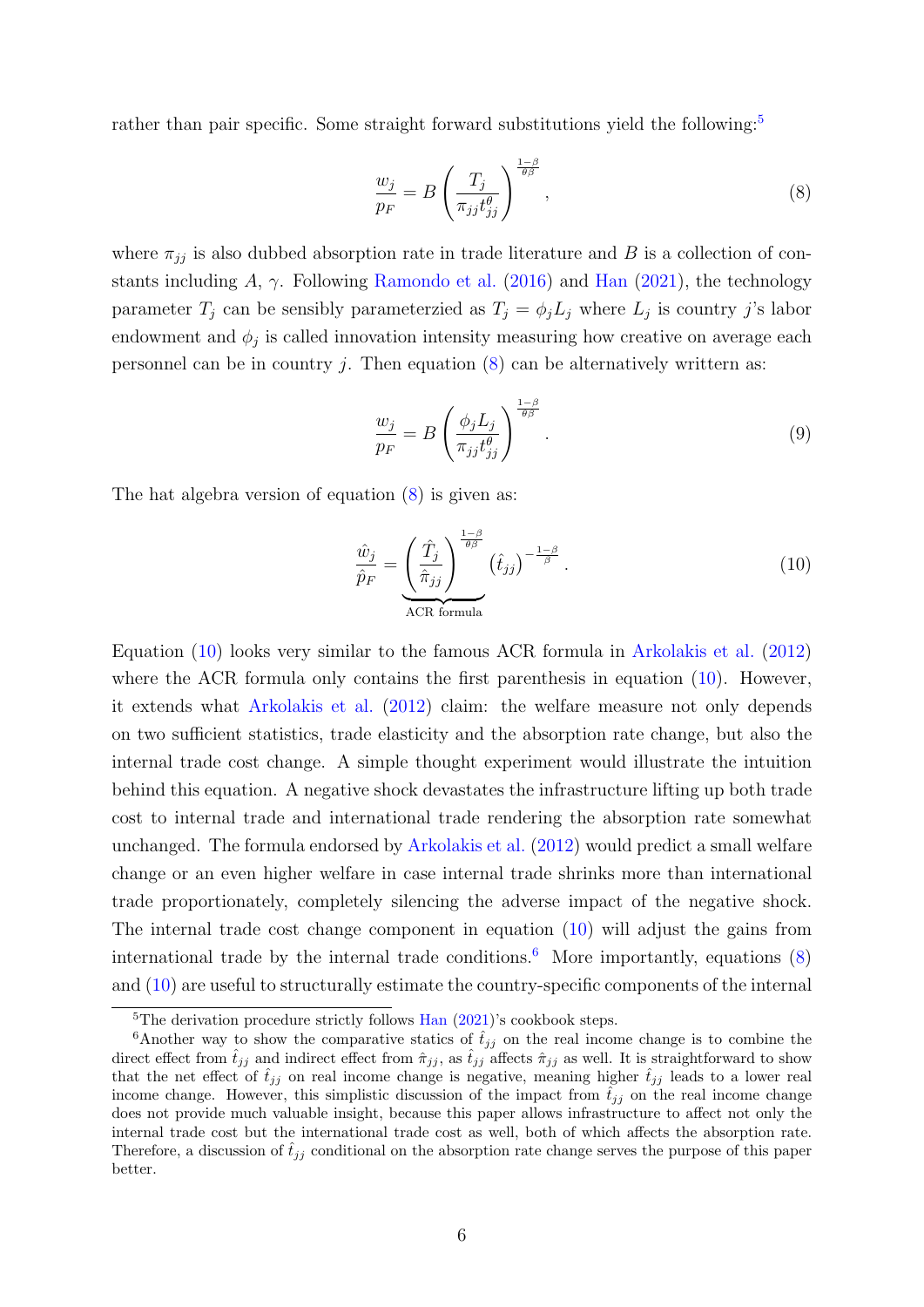trade cost, where the standard gravity estimation falls short. Additionally equation [\(10\)](#page-7-2) is reminiscent of the theoretical framework in [Ramondo et al.](#page-39-0) [\(2016\)](#page-39-0) and [Han](#page-38-6) [\(2021\)](#page-38-6) where the regional level EK setting is aggregated into a country level EK setup. Their welfare formula is similar to equation [\(10\)](#page-7-2), under the assumption that the regions are all symmetric. Meanwhile, [Ramondo et al.](#page-39-0) [\(2016\)](#page-39-0)'s results show that the symmetric assumption is not restrictive at all, reassuring the validity of equation [\(10\)](#page-7-2).[7](#page-8-1)

#### <span id="page-8-0"></span>3 From Theory to Empirics

This section offers a road map from the theoretical framework to our empirical specifications. More importantly it provides insights on how to structurally interpret the coefficients estimated and explains why the same coefficient appears regardless either side of country-specific infrastructure proxy is used in estimation.

Inspection on equation [\(5\)](#page-6-2) reveals that the standard fixed effect gravity model is plagued by the econometric difficulty of the perfect collinearity. The country-specific trade cost  $t_i$  and  $t_i$  would be absorbed into the country-specific fixed effect. Fortunately, [Beverelli et al.](#page-37-0) [\(2018\)](#page-37-0) provide hints at how the country-specific trade cost can be estimated indirectly using the internal trade flows. Built upon their results, the following derivation demonstrates how the effects can be estimated and their theory-consistent interpretation. The trade flow equations can be written as follows which comes from equation  $(7)$ :

$$
X_{ij} = \exp\left(\ln\left(T_i c_i^{-\theta} t_{i\cdot}^{-\theta}\right) - \ln\left(\sum_s \left[T_s \left(c_s \tau_{sj} t_{\cdot j}\right)^{-\theta}\right] t_{j\cdot}^{-\theta}\right) + \ln X_j + \ln\left(t_j \tau_{ij} t_{\cdot j}\right)^{-\theta}\right)
$$

<span id="page-8-3"></span><span id="page-8-2"></span>
$$
X_{jj} = \exp\left(\underbrace{\ln\left(T_j c_j^{-\theta} t_j^{-\theta}\right)}_{\text{exp}_j} - \underbrace{\ln\left(\sum_s \left[T_s \left(c_s \tau_{sj} t_j\right)^{-\theta}\right] t_j^{-\theta}\right)}_{\text{imp}_j} + \ln X_j + \ln\left(\tau_{jj} t_{jj}\right)^{-\theta}\right). \tag{11}
$$

<span id="page-8-1"></span><sup>7</sup>One may argue that the ACR formula has already included the effects of internal trade cost change because its effects can be attributed to the change of technology as a residual. This kind of argument has a logic like national accounting in growth literature. However, this claim is not very well grounded for the following two reasons. First, careful inspection of equation [\(5\)](#page-6-2) reveals that the technology parameter has partial trade elasticity one, whereas internal trade cost parameter has partial trade elasticity  $\theta$ meaning the variation on the internal trade cost parameter could be used to estimated trade elasticity. Second, though sounds like the logic used in national accounting, they are essentially different. National accounting reduces all the unknown elements affecting production to a technology parameter after netting out all the known production factors. However, the immediate attribution of change in the internal trade cost to the change in technology does not help in understanding what constitutes the technology parameter. As a matter of fact, [Han](#page-38-6) [\(2021\)](#page-38-6) shows that in a parsimonious trade model with roundabout production, after filtering out the effect of internal trade cost, the technology parameter can be well approximated by R&D data.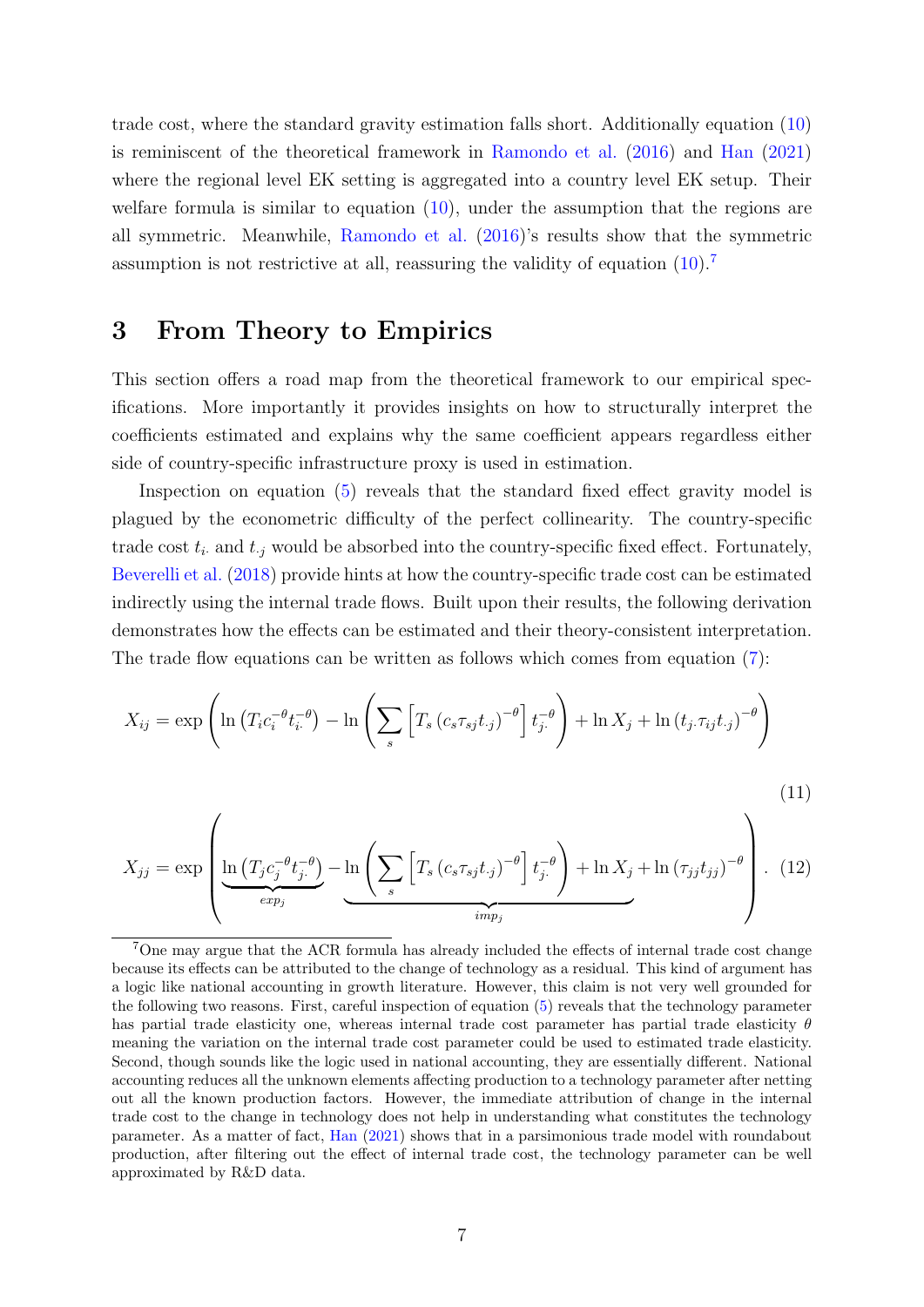When apply the fixed effect specification to estimate above equations, the first part of the above equations is the exporter fixed effect  $exp_i$  and the importer fixed effect  $imp_i$ captures the second and third terms.  $\tau_{ij}$  is the standard iceberg trade cost able to be captured by bilateral trade proxies or country pair fixed effect and  $\tau_{jj}$  is one as usual. Notice that  $t_i^{-\theta}$  $i$ <sup>- $\theta$ </sup> is an exporting country-specific term which will be absorbed into *i*'s exporter fixed effect as in equation [\(11\)](#page-8-2). And because of the existence of exporter fixed effect in internal trade flow observations, the same i's exporter fixed effect appearing in its own internal trade observation contains an effect from  $t_{j}^{-\theta}$  which shouldn't appear in the internal trade flow observation as in equation [\(12\)](#page-8-3). To balance this effect, the second term in equation [\(12\)](#page-8-3) has to contain  $t_{j}^{-\theta}$  which in turn will appear in the importer fixed effect in equation [\(11\)](#page-8-2) because of the very same importer fixed effect in both international trade flow and internal trade flow observations and, as a result, the forth term in equation [\(11\)](#page-8-2) will have to contain both effects stemming from the importer's infrastructure  $t_i^{-\theta}$  $\int_{j}^{-\theta}$  and  $t^{-\theta}_{\cdot i}$  $\frac{-\theta}{j}$ .

To proceed, parametric assumptions are imposed on the country-specific trade cost they are power functions on the infrastructure proxy:

$$
t_{jj} = INF_j^a, \quad t_{\cdot j} = INF_j^b, \quad t_{j\cdot} = INF_j^c. \tag{13}
$$

Then the trade flow equations become:

$$
X_{ij} = \exp\left(\exp_i + imp_j - \theta\left(b + c\right)\ln\left(INF_j\right) + BTP_{ij} \times \eta\right),
$$
  
\n
$$
X_{jj} = \exp\left(\exp_i + imp_j - \theta a \ln INF_j\right),
$$
\n(14)

where  $BTP_{ij}$  is used to capture  $\tau_{ij}$ . Notice that  $\theta a \ln INF_j$  is importer specific and will be absorbed into  $imp_j$ . Therefore, what the coefficient in front of  $INF_j$  in the following specification will capture is  $\theta(b+c-a)$ , namely the infrastructure's effect on the international flow relative to the internal flow as follows:

<span id="page-9-0"></span>
$$
X_{ij} = \exp(imp_i + exp_j + border + ln(INF_j) \times border + BTP_{ij} \times \eta) \quad \forall i, j, \qquad (15)
$$

where *border* is a dummy variable taking values of 1 for the international trade flows and 0 for the internal trade flows. The inclusion of a border dummy follows [Beverelli](#page-37-0) [et al.](#page-37-0) [\(2018\)](#page-37-0) and also [Han](#page-38-6) [\(2021\)](#page-38-6) shows compelling evidence that the border effect is an indispensable part of internal trade cost and failing to include it might leads to biased estimates.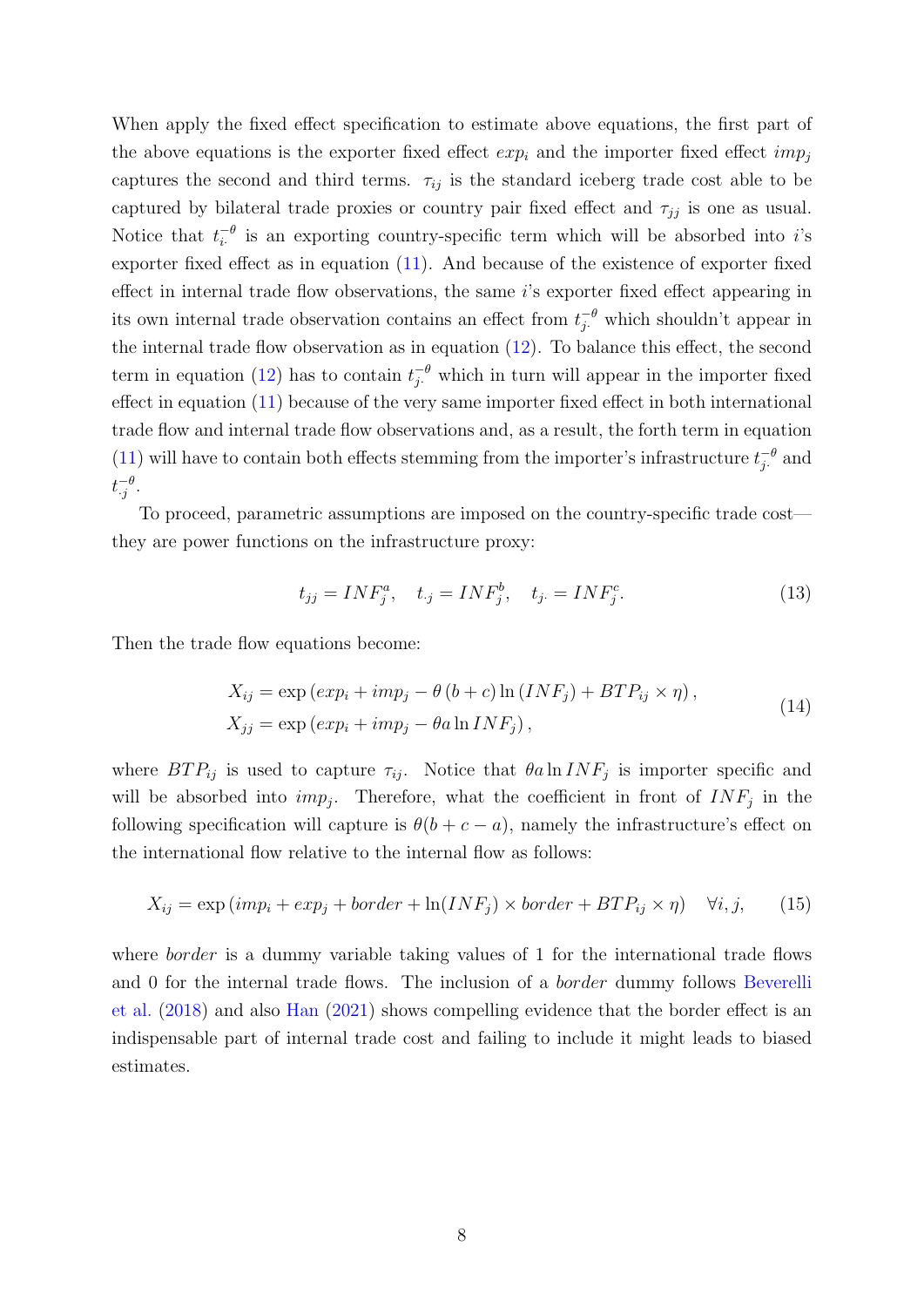An alternative way of reformulating the trade flow equation is given as follows:

$$
X_{ij} = \exp\left(\ln\left(T_i c_i^{-\theta} t_{.i}^{\theta}\right) - \ln\left(\sum_s \left[T_s \left(c_s \tau_{sj} t_{.j}\right)^{-\theta}\right] t_{.j}^{\theta}\right) + \ln X_j + \ln\left(t_i \tau_{ij} t_{.i}\right)^{-\theta}\right)
$$
  

$$
X_{jj} = \exp\left(\ln\left(T_j c_j^{-\theta} t_{.j}^{\theta}\right) - \ln\left(\sum_s \left[T_s \left(c_s \tau_{sj} t_{.j}\right)^{-\theta}\right] t_{.j}^{\theta}\right) + \ln X_j + \ln\left(\tau_{jj} t_{jj}\right)^{-\theta}\right).
$$
 (16)

Similar to above analysis, the forth term in the above equation contains both effects from exporter side  $t_i$  and  $t_i$  and its empirical counterpart is given as:

$$
X_{ij} = \exp\left(\exp_i + imp_j - \theta\left(b + c\right)\ln\left(INF_i\right) + BTP_{ij} \times \eta\right),
$$
  
\n
$$
X_{jj} = \exp\left(\exp_i + imp_j - \theta a \ln INF_i\right).
$$
\n(17)

 $\theta$ a ln IN $F_i$  will be absorbed into  $exp_i$ , leaving the coefficient of IN $F_i$  capturing the relative effect  $\theta(b+c-a)$ . The above analysis predestines that regardless of which side's measure is used, the estimate of the infrastructure will be the same and its interpretation will be the exporting and importing effects combined, relative to the internal effect, which is confirmed in the robust analysis section. This analysis confirms what [Beverelli et al.](#page-37-0) [\(2018\)](#page-37-0) discovered and their interpretation.

## <span id="page-10-0"></span>4 Data Description and Summary Statistics

This section discusses the data sources and their merits, then followed by a summary statistics of several variables of interest.

#### 4.1 Data Description

**Trade Flows** — The trade flow data is from the ITPD-E Database.<sup>[8](#page-10-1)</sup> Its coverage spans 17 years, from 2000 to 2016, including 243 countries and 170 industries. Because the analysis in this paper is country level, the industrywise trade flows are aggregated to obtain country level trade flows. Relative to the other trade flow database, the most outstanding advantage is that it contains internal trade flows whenever possible and its computation uses gross production rather than GDP as the reference sum, which is more consistent with the roundabout structure of production in reality. The database's construction does not rely on an imputation using gravity method, therefore, the database is suitable for the gravity estimation. The details of trade data used for quantitative analysis will be separately presented in the Appendix [C.](#page-41-0)

Bilateral Trade Proxies — The proxies come from the CEPII website, which covers bilateral distance over 225 countries. The merits of the proxies constructed there are

<span id="page-10-1"></span><sup>8</sup> Its link is given as <https://www.usitc.gov/data/gravity/itpde.htm.>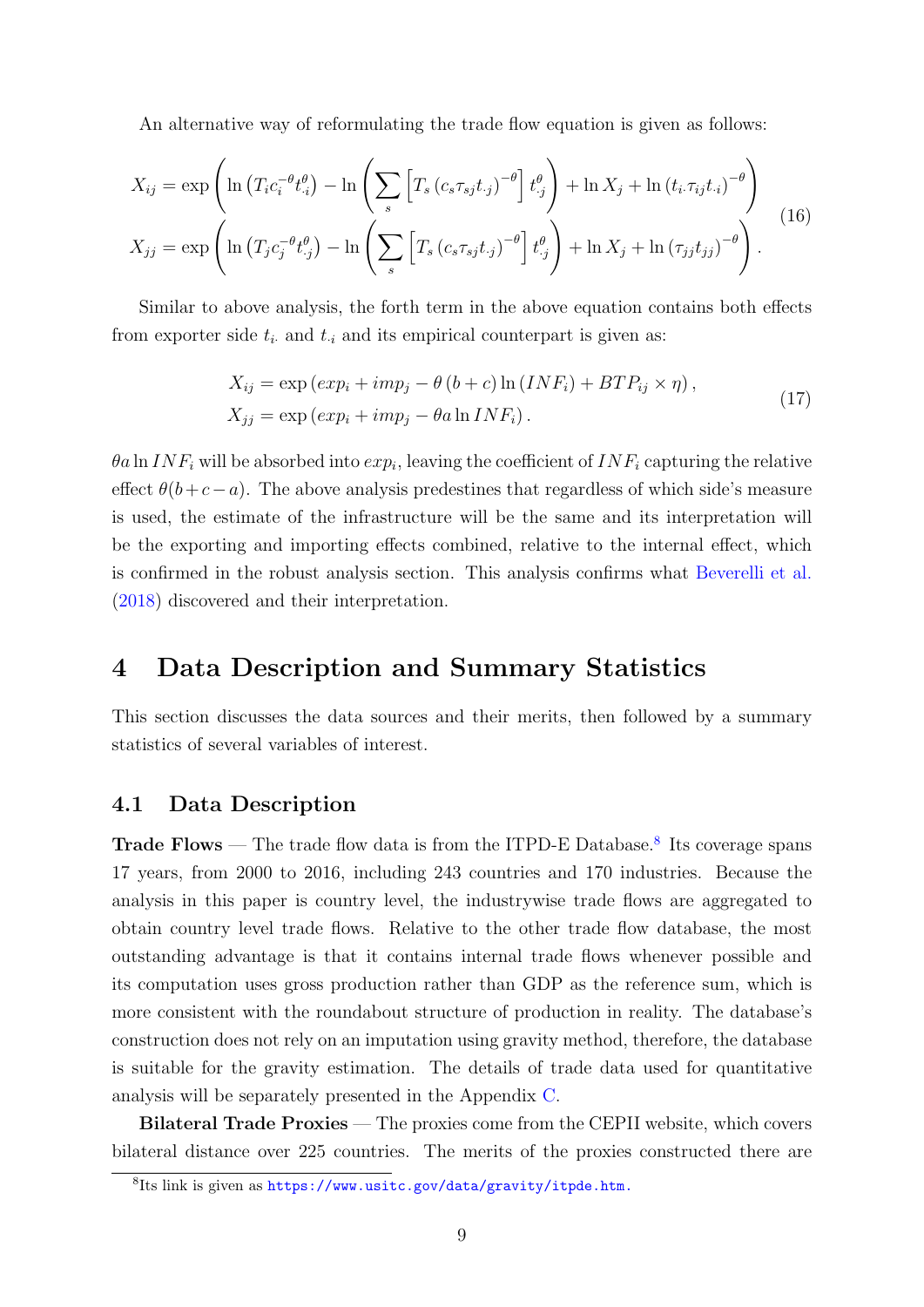twofold: first, it computes intra-national distances in the same manner as international distances; second, it offers several versions of bilateral distances, including population weighted distances taking into account all the cities in a typical country. Therefore, the distance component of the internal trade cost can be accounted for and the internal distance is also used to approximate the internal trade cost in several studies.<sup>[9](#page-11-0)</sup>

Regional Trade Agreement — The regional trade agreement dummy comes from the Mario Larch's Regional Trade Agreements Database.<sup>[10](#page-11-1)</sup> It covers 516 RTA notified to WTO from year 1950 to 2019. Dummies separating the type of trade agreements, such as currency union, free trade agreement, economic integration agreement, are also included.

Infrastructure  $Proxy - As$  the main variable of interest, several types of infrastructure variables are collected from various sources to ensure robustness of our main result. First, we pick the sum of the total length of the railroad and the paved road as the infrastructure proxy.<sup>[11](#page-11-2)</sup> It measures how extensive one country's distribution network is. Considering the innate heterogeneity of country's territorial size, a transportation density measure is also constructed to check the robustness. The railroad length is from the United Nations' World Development Indicator Database and the road length is from the OECD Transport Database. Second, an alternative measure of infrastructure proxy is the index composite constructed in [Donaubauer et al.](#page-38-2) [\(2016b\)](#page-38-2), where an unobserved component model is employed in order to structurally clump together multiple highly correlated infrastructure measures. [Donaubauer et al.](#page-38-2) [\(2016b\)](#page-38-2) categorize those infrastructure measures into four board categories—transportation, ICT, energy and financial infrastructure and assemble indices for each of these categories and a total index.

Institution Control — Numerous studies have analyzed the impact of institutional quality on bilateral trade flows and trade patterns.<sup>[12](#page-11-3)</sup> Despite their vastness, their main message is simple and clear—better institution in the pair countries generally leads to higher trade flows. More importantly, [Beverelli et al.](#page-37-0)  $(2018)$ , the most similar paper to ours in terms of methodology concludes that institution has differential impact on international trade flow and internal trade flow. In light of those literature, we decide

<span id="page-11-0"></span><sup>9</sup>See [Yotov](#page-39-4) [\(2012\)](#page-39-4), [Agnosteva et al.](#page-37-9) [\(2014\)](#page-37-9), [Ramondo et al.](#page-39-0) [\(2016\)](#page-39-0), [Beverelli et al.](#page-37-0) [\(2018\)](#page-37-0) and [Heid](#page-38-8) [et al.](#page-38-8) [\(2021\)](#page-38-8).

<span id="page-11-1"></span><sup>&</sup>lt;sup>10</sup>It can be downloadable from the following website [https://www.ewf.uni-bayreuth.de/en/](https://www.ewf.uni-bayreuth.de/en/research/RTA-data/index.html) [research/RTA-data/index.html](https://www.ewf.uni-bayreuth.de/en/research/RTA-data/index.html).

<span id="page-11-2"></span><sup>&</sup>lt;sup>11</sup>Though the railroad and road transportation are substitutes for goods delivering, the sum of both transportation modes more accurately represents country's total transportation investment intensity than either component, under the assumption that a country would invest in both modes until their marginal benefits equalize.

<span id="page-11-3"></span><sup>12</sup>See [Anderson and Marcouiller](#page-37-10) [\(2002\)](#page-37-10), [Levchenko](#page-38-9) [\(2007\)](#page-38-9), [Tang](#page-39-5) [\(2012\)](#page-39-5), [Manova](#page-38-10) [\(2013\)](#page-38-10), [Francois and](#page-38-11) [Manchin](#page-38-11) [\(2013\)](#page-38-11), [Nunn and Trefler](#page-39-6) [\(2014\)](#page-39-6), [Beverelli et al.](#page-37-0) [\(2018\)](#page-37-0) and [Demir and Hu](#page-37-11) [\(2020\)](#page-37-11). [Samadi and](#page-39-7) [Alipourian](#page-39-7) [\(2021\)](#page-39-7) has suggested several indicators in the literature to measure the quality of institutions from different dimensions. We select World Bank's Worldwide Governance Indicators, WGI for short, as a candidate to measure the quality of institutions, and the institutional index coming from Economic Freedom of the World is another alternative. [Beverelli et al.](#page-37-0) [\(2018\)](#page-37-0) also choose WGI as one of the options.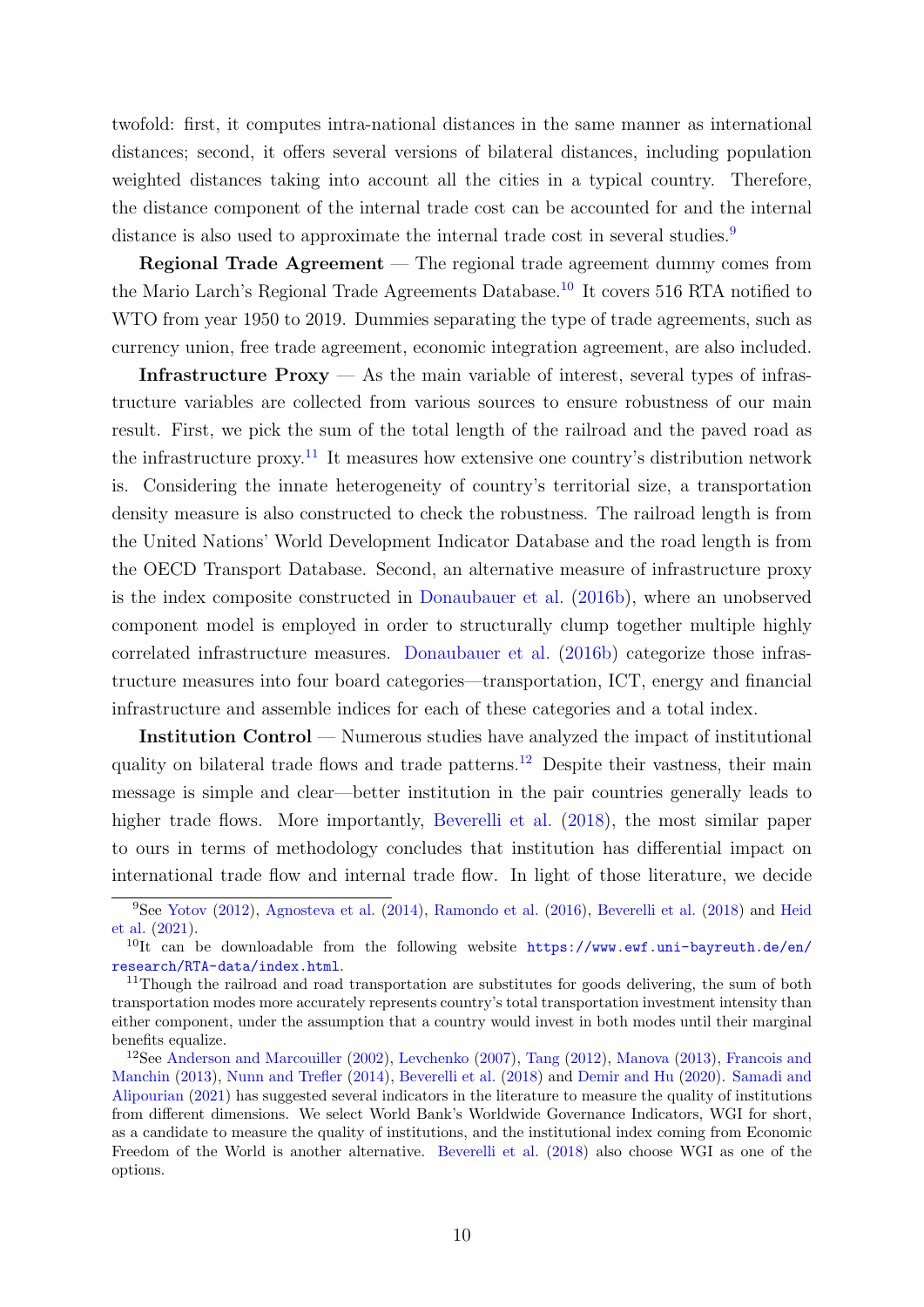to include institutional variables as control to obviate the omitted variable bias. Following [Beverelli et al.](#page-37-0) [\(2018\)](#page-37-0), we use the institutional quality indices from the Wonld Bank's World Governance Indicators which contains the following categories: Voice and Accountability, Political Stability and Absence of Violence, Government Effectiveness, Regulatory Quality, Rule of Law and Control of Corruption. However, a structurally composite indicator over those categories is not available. As a compromise, we use the simple arithmetic average as the aggregate index. To remedy this ad hoc approach of taking average, we use the summary rating from the Economic Freedom of the World: 2021 Annual Report issued by Fraser Institute. Their data covers even longer time span than World Governance Indicators database and it offers a summary index of 165 countries over plenty of minor sub-categories.

Innovation Intensity  $-$  [Han](#page-38-6) [\(2021\)](#page-38-6) has convincingly shown in a model with heterogeneous internal trade cost, the R&D data can approximate innovation intensity quite well. Drawing upon this insight, we use the number of researchers per million population from World Bank's World Development Indicator database as the innovation intensity proxy. This data set documents annual number of researchers engaged in certain activities, such as developing concepts and theories, creating software of operational methods. Though this database has another innovation intensity measure—percentage point of expenditure on R&D activities out of GDP, the number of researchers is adopted as it is more consistent with the parameterization of  $T_i = \phi_i L_i$ .

Other Variables — All the other variables are from Penn World Table 9.1 such as real income, population and employment. Its coverage spans from year 1950 to 2017 and its construction and features are well documented in [Feenstra et al.](#page-38-12) [\(2015\)](#page-38-12). The preferred real income measure is real GDP estimated from expenditure approach suitable for comparison across countries and years.

#### 4.2 Summary Statistics

The following Table [1](#page-13-1) provides descriptive statistics of interesting variables used in our regression study. Given the trade flows are measured in million US dollars, the max value of trade flow seems overly large. However, this abnormal large number exactly testifies the validity of this data set, because this data set contains internal trade flows and large countries generally absorb majority of productions domestically. Moreover, the internal trade flows are computed using value of gross production rather than GDP as reference sum, which further enlarges the size of internal trade flows. The observation attains this highest trade flows in record is the internal trade of US in 2008. The infrastructure proxy in length has relatively low number of observations because the OECD Transport Database only provides paved road data for OECD countries and partner countries. However, we prefer this proxy when we quantitatively interpret the results, because the other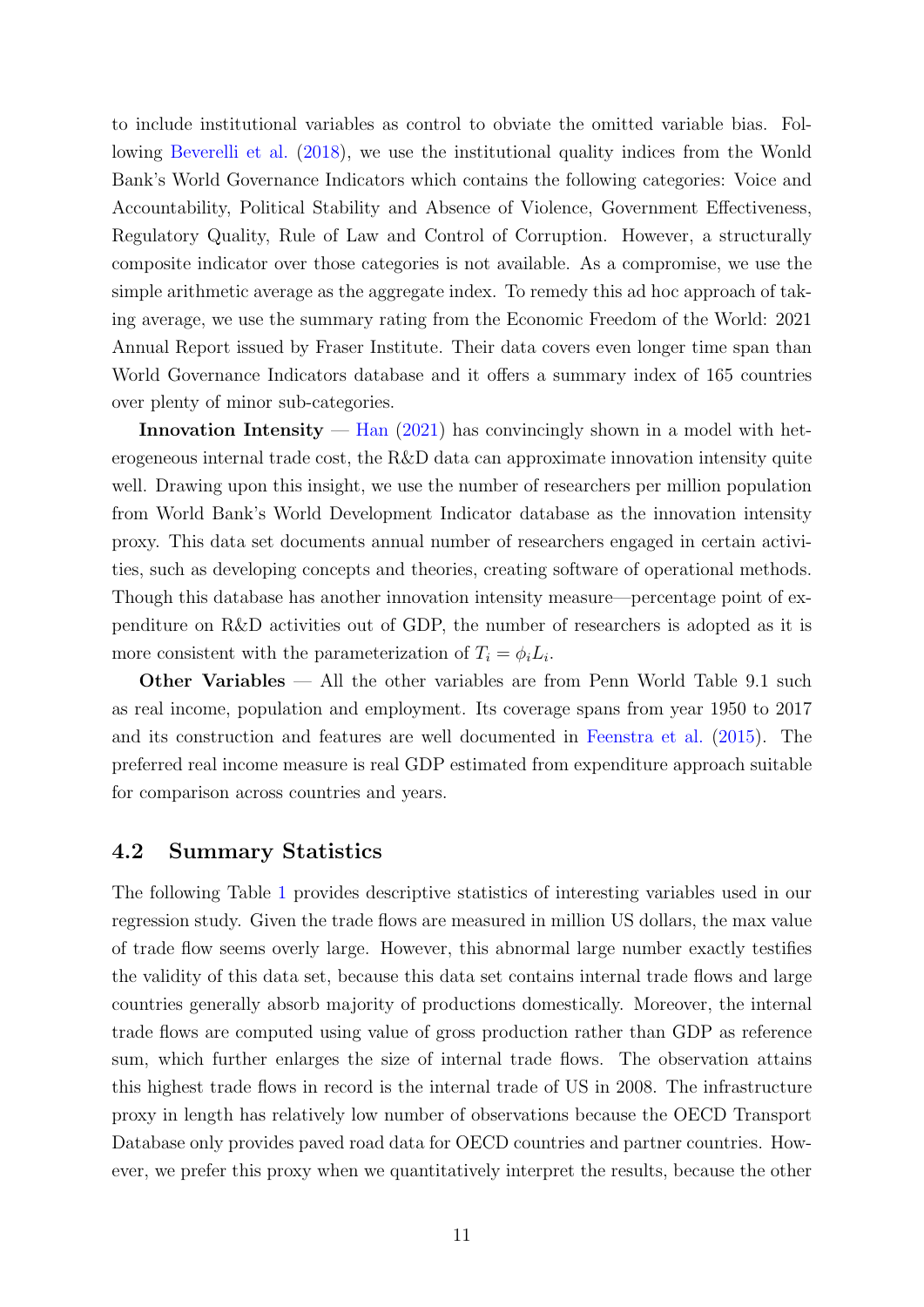infrastructure index does not permit a structural interpretation consistent with the theory provided. Both infrastructure index and WGI institution index have mean around 0 and standard deviation 1, because both are an index composite clumping several measures together using unobserved components model method. This method generally assumes the underlying true variables across countries follow standard normal distribution. The negative values of those proxies prevents a theoretical consistent interpretation of their coefficients, however the signs of their coefficients have qualitative meanings. As for innovation intensity, there is huge disparity among countries with lowest record in this sample from Lesotho and highest record from Denmark.

<span id="page-13-1"></span>Table 1: Descriptive Statistics

|                            | Count  | Mean        | St. Dev. | Min              | Max      |
|----------------------------|--------|-------------|----------|------------------|----------|
| Trade Flows (Million US\$) | 566570 | 1997.801    | 104128.3 | $\left( \right)$ | 18844254 |
| Infrastructure Length (km) | 486    | 457003      | 1209203  | 3320.798         | 7155777  |
| Infrastructure Index       | 1477   | .0090378    | 1.005249 | $-1.760078$      | 3.216129 |
| Institution WGI            | 3011   | $-.0338481$ | .9144237 | $-2.449376$      | 1.969566 |
| Institution EFW            | 2236   | 6.820568    | .9877112 | 2.7              | 9.09     |
| Innovation Intensity       | 1340   | 2014.32     | 1957     | 5.91             | 8065.89  |

Note: This table only includes variables of interest. The second row corresponds to infrastructure measure constructed by summing railroad length and paved road length. The third row is the index constructed in [Donaubauer et al.](#page-38-2) [\(2016b\)](#page-38-2). The forth row is the institutional index available from World Bank's World Governance Indicator database. The fifth row is the institutional index comes from Economic Freedom of the World: 2021 Annual Report. The sixth row is the number of researchers engaged in certain activities per million people from World Bank's World Development Indicator database.

## <span id="page-13-0"></span>5 Empirical Findings

This section first presents the empirical results in augmented gravity estimation motivated by equation [\(15\)](#page-9-0) and establishes the result that infrastructure boosts international trade more than internal trade. Then comes the analysis that estimates the elasticity of infrastructure on internal trade, which shows better infrastructure is conducive to higher internal trade flows. A discussion of better infrastructure's impact on real income shows that though the traditional gains from trade decreases according to ACR formula, the real income increases because equation [\(10\)](#page-7-2) shows that effect from absorption rate change has to be adjusted by the change of internal trade cost.

#### 5.1 Augmented Gravity Estimation

Notice that though the previous analysis establishes that the coefficient in front of the infrastructure proxy captures the relative effect of the export side and import side com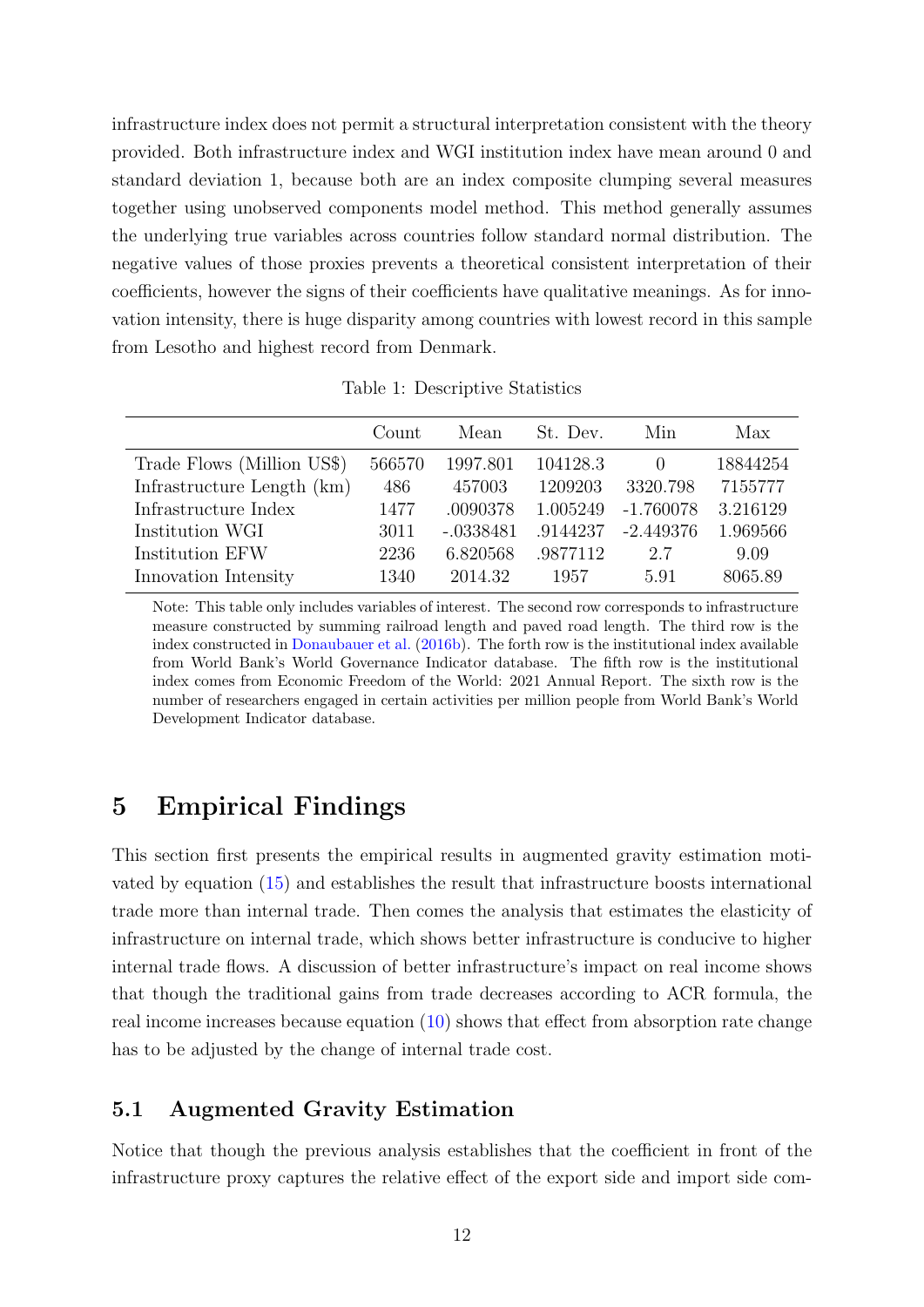bined over the internal trade cost, it does not preordain that the effect should be positive or negative, or even insignificant. Either way could happen even if the infrastructure has positive impact on trade flow is well established. The exact empirical model is given as follows:

<span id="page-14-0"></span>
$$
X_{ij,t} = \exp(imp_{i,t} + exp_{j,t} + border
$$
  
+  $INF_{j,t} \times border + INS_{j,t} \times border + BTP_{ij} \times \eta) + \epsilon_{ij,t} \forall i, j,$  (18)

where  $INS_{j,t}$  is the institutional control added to obviate omitted variable bias, as numerous studies have found significant impact of institution quality on trade flows.

The benchmark results of the above empirical model using the total length of railroad and paved road as infrastructure proxy is tabulated in Table [2](#page-15-0) and all specifications are estimated with both importer-time and exporter-time fixed effects implemented. The first column offers the results from the standard log-linear gravity estimation. Almost all the estimates on the bilateral trade proxies lie within the one standard error range from the estimates in the meta analysis of [Head and Mayer](#page-38-13) [\(2014\)](#page-38-13). Column (2) confirms the validity and reliability of the data set and the PPML estimates located within a reasonable range from the ones in [Santos Silva and Tenreyro](#page-39-8) [\(2006\)](#page-39-8). The third and forth column estimate equation [\(18\)](#page-14-0) using bilateral trade proxies with different method and both of them confirm a positive and significant effect of the infrastructure measure comparable to the size of the RTA across different specifications. The border dummy capturing the average unexplained internal trade cost exerts considerable impact on the trade flows. Column (5) shows the result with a symmetric country pair fixed effect using the PPML estimate. The effect of the infrastructure is still positive under a specification so rich in fixed effects and its impact is stable across all the specifications, ranging from 0.25 to 0.5. Contrary to the assumption [Cavallo et al.](#page-37-4) [\(2021\)](#page-37-4) made that the domestic trade costs impacts unanimously on domestically produced goods and imported goods, Column 3 to 5 suggest the domestic trade costs, at least for the portion proxied by the combination of road length and railroad length, are very likely to affect goods discriminatively. Because the symmetric country pair fixed effects specification is able to capture all the observed or even unobserved components of symmetric trade cost, and estimates of PPML automatically satisfy the add-up constraints:  $\sum_i \hat{X}_{ij} = \sum_i X_{ij} = E_j$ ,  $\sum_j \hat{X}_{ij} = \sum_j X_{ij} = Y_i$ , according to [Fally](#page-38-14) [\(2015\)](#page-38-14). The estimate in column (5) is picked as our preferred estimate. Another interesting observation is that institutional quality remains significant at 1% level but its signs alternate across specifications. This indicates studies using institution alone might suffer from omitted variable biases and its effect is sensitive to the regression methods picked, which is confirmed in the robustness analysis.

Because of the relatively low observations of total length infrastructure proxy, we corroborate our primary results using the infrastructure index constructed in [Donaubauer](#page-38-2)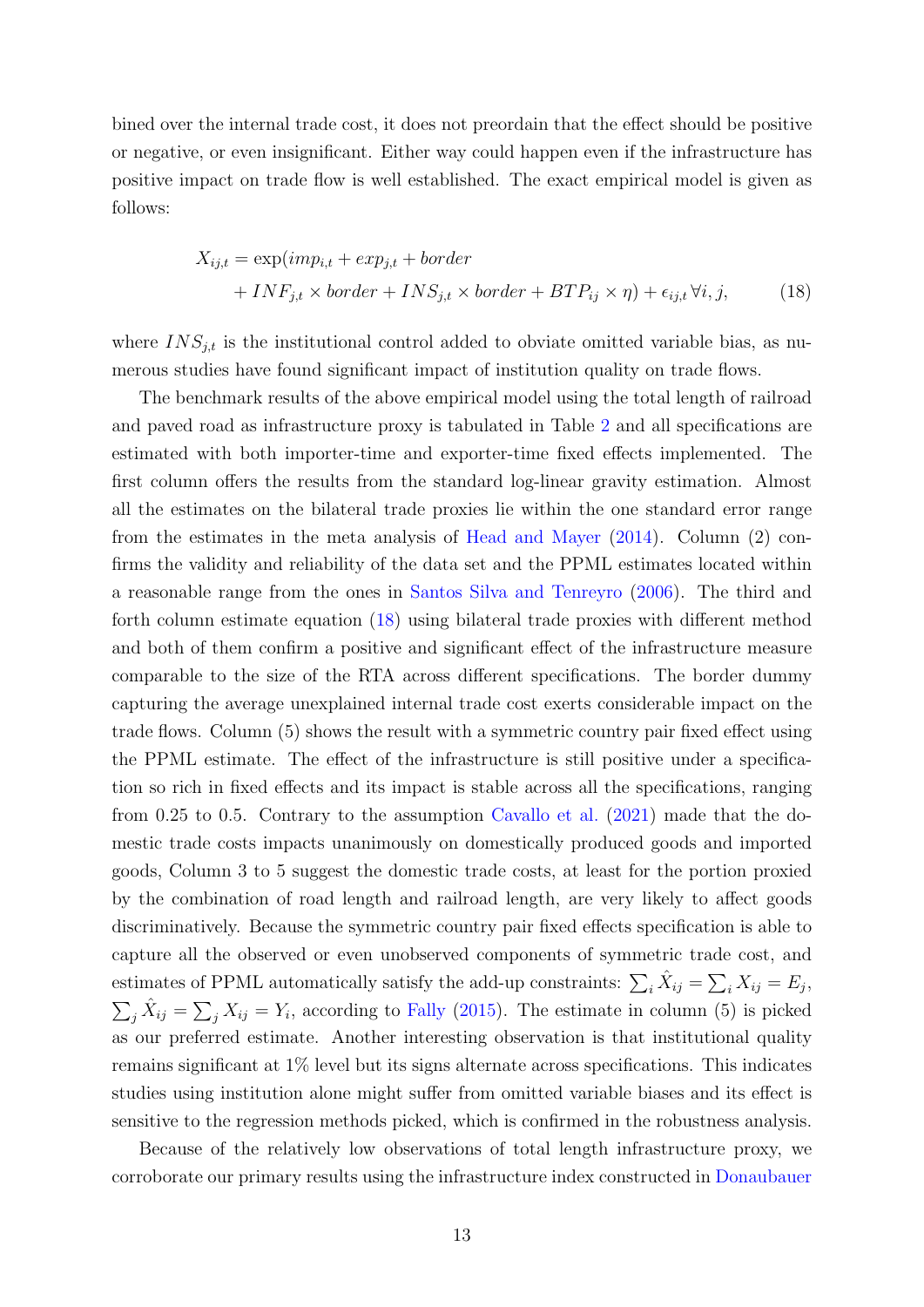|                     | (1)            | (2)            | (3)            | (4)             | (5)         |
|---------------------|----------------|----------------|----------------|-----------------|-------------|
|                     | <b>OLS</b>     | Inter_PPML     | <b>INF_OLS</b> | <b>INF_PPML</b> | Pair_PPML   |
| Distance            | $-1.578***$    | $-0.743***$    | $-1.287***$    | $-0.597***$     |             |
|                     | (0.017)        | (0.031)        | (0.054)        | (0.046)         |             |
| Contiguity          | $0.709***$     | $0.297***$     | 0.199          | $0.441***$      |             |
|                     | (0.089)        | (0.060)        | (0.151)        | (0.078)         |             |
| Language            | $0.723***$     | $0.160**$      | $0.390***$     | $0.458***$      |             |
|                     | (0.034)        | (0.065)        | (0.091)        | (0.088)         |             |
| Colony              | $0.865***$     | $0.163**$      | $0.956***$     | $-0.036$        |             |
|                     | (0.087)        | (0.082)        | (0.120)        | (0.099)         |             |
| <b>RTA</b>          | $0.520***$     | $0.300***$     | $0.411***$     | $0.251***$      | $0.262***$  |
|                     | (0.028)        | (0.055)        | (0.070)        | (0.092)         | (0.040)     |
| Border              |                |                | $-9.662***$    | $-7.471***$     |             |
|                     |                |                | (1.212)        | (0.571)         |             |
| $INF \times Border$ |                |                | $0.490***$     | $0.260***$      | $0.369**$   |
|                     |                |                | (0.101)        | (0.038)         | (0.184)     |
| $INS \times Border$ |                |                | $0.808***$     | $0.326***$      | $-0.607***$ |
|                     |                |                | (0.259)        | (0.071)         | (0.143)     |
| $_{\rm \perp}$ cons | 13.921***      | $15.257***$    | 15.776***      | 18.945***       | $13.552***$ |
|                     | (0.151)        | (0.274)        | (0.393)        | (0.293)         | (0.483)     |
| N                   | 416070         | 564109         | 89437          | 99867           | 99396       |
| $R^2$               | 0.737          |                | 0.819          |                 |             |
| pseudo $R^2$        |                | 0.945          |                | 0.992           | 0.998       |
| Pair Fixed Effect   | N <sub>O</sub> | N <sub>O</sub> | NO             | N <sub>O</sub>  | Yes         |

<span id="page-15-0"></span>Table 2: Augmented Gravity Estimations

Note: Standard errors in parentheses

\*  $p < 0.10$ , \*\*  $p < 0.05$ , \*\*\*  $p < 0.01$ 

The independent variable is the bilateral trade flows in PPML estimation and log trade flows in OLS estimations. Total length of railroad and paved road is selected as infrastructure proxy and institution quality index uses World Bank's World Governance Indicator database.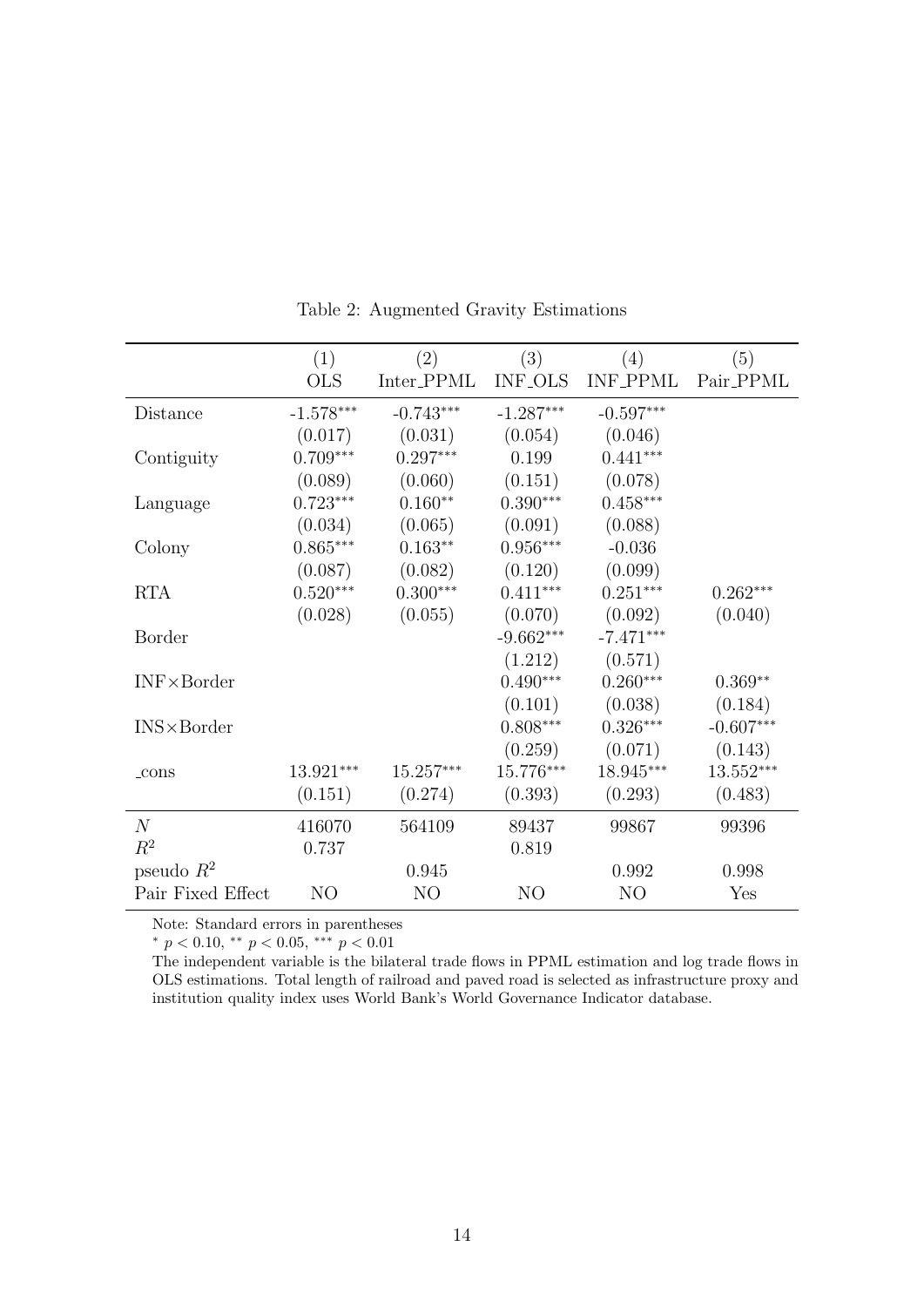[et al.](#page-38-2) [\(2016b\)](#page-38-2), which is tabulated in Table [3.](#page-16-0) Generally the results using total length of railroad and paved road are preserved using infrastructure index as proxy. The estimated coefficients are positive across all specifications, though in the PPML estimation with symmetric pair fixed effect it is not precisely estimated. Another noteworthy point is that the coefficients of infrastructure index under OLS estimation method are similar to the ones in [Donaubauer et al.](#page-37-6) [\(2018\)](#page-37-6) using the same infrastructure index in a traditional gravity model specification. This similarity cross-validates the validity of the results shown here. As anticipated, both the sign and significance of institution quality proxy fluctuate and its impact on international trade flows relative to internal trade flows might suffer from severe omitted variable bias. Further robustness check using sub-indices of the infrastructure index and alternative institution quality index is offered in robustness analysis section.

|                     | (1)            | (2)             | (3)          | (4)           |
|---------------------|----------------|-----------------|--------------|---------------|
|                     | <b>INF_OLS</b> | <b>INF_PPML</b> | INF_Pair_OLS | INF_Pair_PPML |
| Distance            | $-1.447***$    | $-0.502***$     |              |               |
|                     | (0.020)        | (0.041)         |              |               |
| Contiguity          | $0.837***$     | $0.425***$      |              |               |
|                     | (0.094)        | (0.072)         |              |               |
| Language            | $0.761***$     | $0.421***$      |              |               |
|                     | (0.038)        | (0.064)         |              |               |
| Colony              | $0.859***$     | 0.018           |              |               |
|                     | (0.092)        | (0.100)         |              |               |
| <b>RTA</b>          | $0.489***$     | $0.414***$      | $0.107***$   | $-0.070$      |
|                     | (0.033)        | (0.064)         | (0.037)      | (0.061)       |
| <b>Border</b>       | $-4.123***$    | $-4.779***$     |              |               |
|                     | (0.187)        | (0.149)         |              |               |
| $INF \times Border$ | $1.432***$     | $1.082***$      | $0.497***$   | 0.056         |
|                     | (0.316)        | (0.083)         | (0.186)      | (0.075)       |
| WGI index           | 0.225          | $-0.826***$     | 0.343        | $-0.411***$   |
|                     | (0.314)        | (0.099)         | (0.305)      | (0.101)       |
| $_{\rm cons}$       | 16.824***      | 17.980***       | $0.621***$   | 14.044***     |
|                     | (0.221)        | (0.258)         | (0.035)      | (0.032)       |
| N                   | 217151         | 284609          | 216034       | 276544        |
| $R^2$               | 0.750          |                 | 0.866        |               |
| pseudo $R^2$        |                | 0.989           |              | 0.998         |
| Pair Fixed Effect   | NO             | NO              | Yes          | Yes           |

<span id="page-16-0"></span>Table 3: Augmented Gravity Estimations with Infrastructure Index

Note: Standard errors in parentheses

 $*$  p < 0.10,  $*$  p < 0.05,  $**$  p < 0.01

The independent variable is the bilateral trade flows in PPML estimation and log trade flows in OLS estimations. The infrastructure index is selected as infrastructure proxy and institution quality index uses World Bank's World Governance Indicator database.

Therefore, we can safely conclude that better infrastructure tend to affect trade flows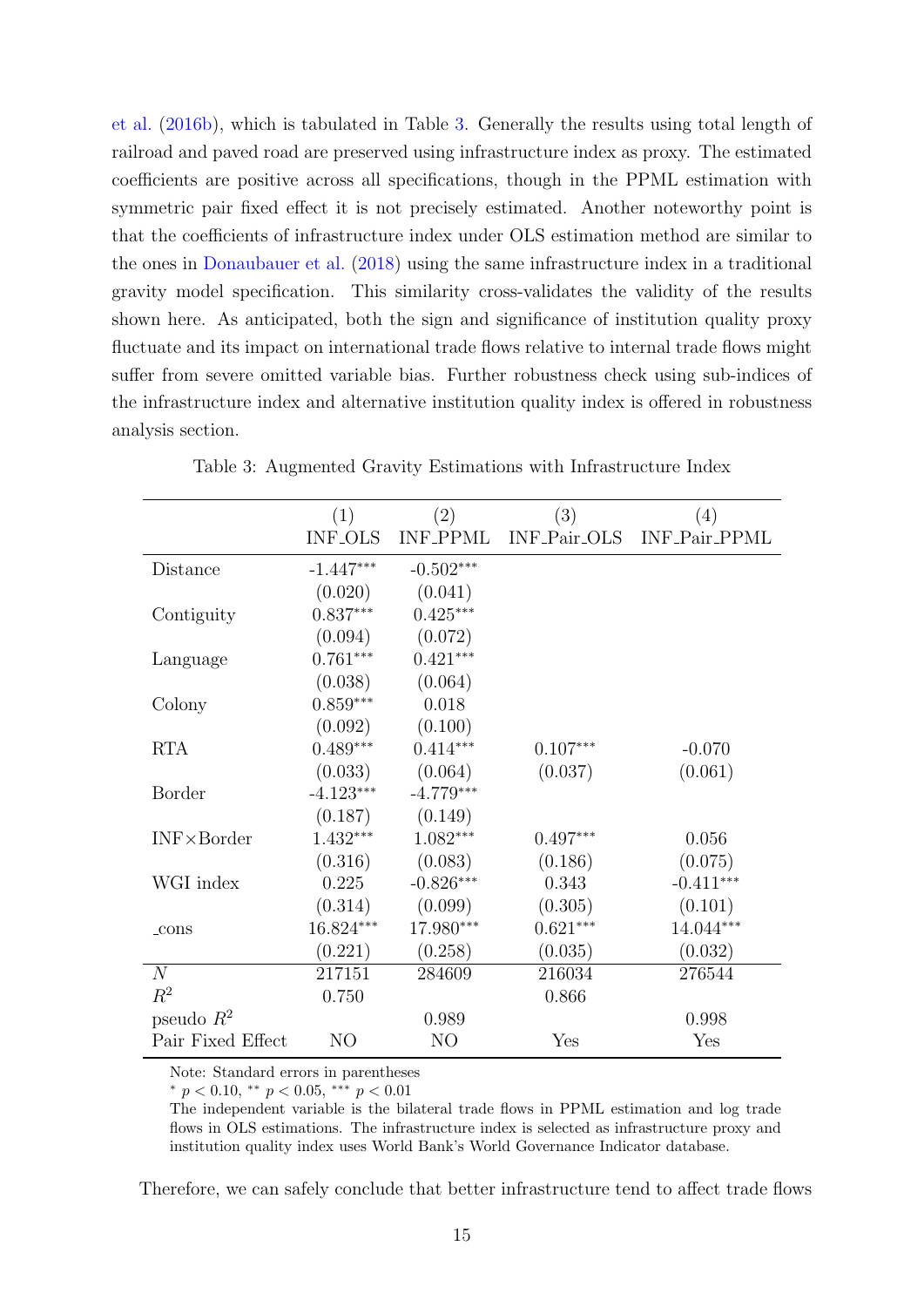heterogeneously—it boosts international trade flows more than internal trade flows, which answers the question posited by [Coughlin and Novy](#page-37-12) [\(2021\)](#page-37-12) whether infrastructure primarily facilitate within-border trade or cross-border trade. The economic mechanism behind the above observation is, unfortunately, out of the realm of this paper. The observation possibly implies greater benefits of economy of scale in shipping for exports and imports than domestically sold goods, because exports and imports need to be transported to several major ports and nodes for declaration or clearance. Or it is the discriminatory shipping policies favoring exports and imports, a country typically issues to foster international trade that propel the above observation. The exact cause can be a very promising venue for future research.

An additional exercise of replacing the importer side infrastructure measure with the exporter side infrastructure measure is also performed as the robustness analysis, confirming the same coefficient obtained as claimed in section [3.](#page-8-0) This duality presents researcher options to maximize the information used in the trade flow data, that is the importer side infrastructure can be used when the countries with infrastructure data have more accurate and more observations.

#### 5.2 Elasticity on Internal Trade

It turns out to be quite challenging to obtain infrastructure's elasticity directly from the trade flows, because the other elements that constitute internal trade cost is unobserved. As a theory consistent roundabout solution, we capitalize on equation [\(9\)](#page-7-4) and draw on the result in [Han](#page-38-6) [\(2021\)](#page-38-6) that after controlling for internal trade cost term, the innovation technology term  $\phi_i$  can be well approximated by R&D data. The logic of recovering process is similar to the indirect least squares, but different from the indirect least squares, the structural empirical equation directly comes from the theory. The log transformation of equation [\(9\)](#page-7-4) is given as follows:

<span id="page-17-0"></span>
$$
\log\left(\frac{w_j}{p_F}\right) + \frac{1-\beta}{\theta\beta}\log(\pi_{jj}) = C + \frac{1-\beta}{\theta\beta}\log(\phi_j) + \frac{1-\beta}{\theta\beta}\log(L_j) - \frac{1-\beta}{\beta}\log(t_{jj}), \tag{19}
$$

where  $C$  is a constant composite. This equation motivates the following empirical specification:

$$
\log(RealGDP_{j,t}) + \frac{1-\beta}{\theta\beta}\log(\pi_{j,j,t}) = m \times R\&D_{j,t} + n \times Employ_{j,t} + r \times Inf_{j,t} + \epsilon_{j,t}.
$$
 (20)

Infrastructure as an element of internal trade cost does not preclude other unobserved factors from influencing the internal trade cost, which suggests this specification should be estimated with country fixed effect. The estimation of above equation requires us to take a stand on the values of  $\beta$  and  $\theta$ . Following [Waugh](#page-39-9) [\(2010\)](#page-39-9) we pick  $\beta = 0.33$  and [Simonovska](#page-39-10)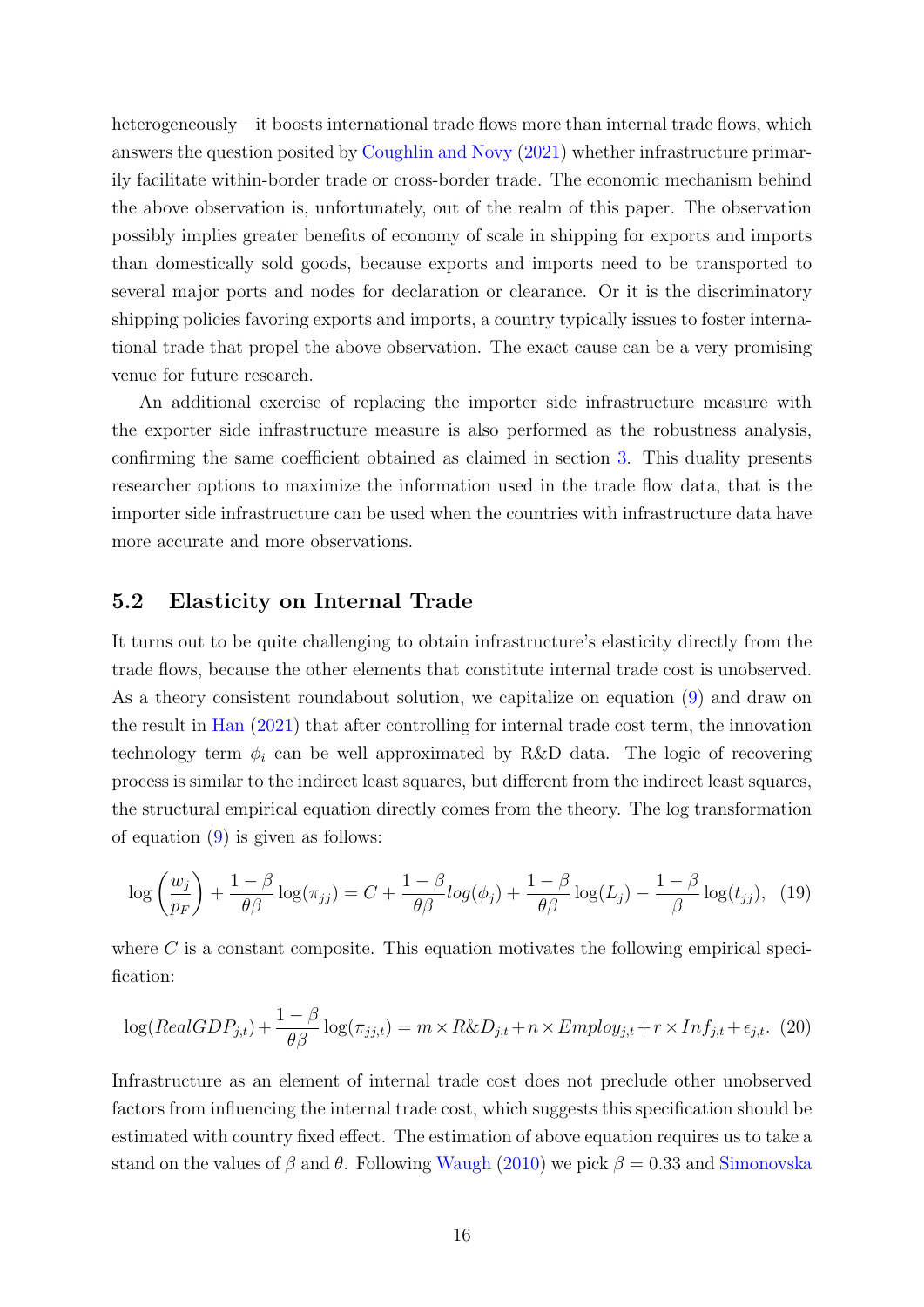[and Waugh](#page-39-10) [\(2014\)](#page-39-10) estimate the value of trade elasticity from 4 to 8. We pick  $\theta = 8$ which together with  $\beta = 0.33$ , according to equation [\(19\)](#page-17-0) implies the coefficient a should roughly equal to 0.25. Moreover, equation [\(19\)](#page-17-0) presents another testable prediction that the coefficients on innovation intensity and employment are roughly the same, namely  $m = n$ . Both will be tested later on. The estimation results are tabulated in Table [4.](#page-19-0)

The column 1 estimates the specification using heteroscedastic robust OLS. As anticipated, because of the presence of other unobserved internal trade cost components, the erratic behavior of infrastructure proxy suggests that failing to control other unobserved internal trade cost components downward bias the estimate. Column 2 which is our preferred specification adds a country-specific fixed effect to control unobserved internal trade cost terms and any country-specific terms. The coefficient on innovation intensity equals to 0.24 close to 0.25 and it is similar to the coefficient on employment. Statistical test does not reject the hypothesis that those two coefficients are the same. Moreover, the estimated coefficient is close to 0.25 confirming the validity of our preferred specification. Moving to column 3 where alternative institution quality control is used, the coefficients on innovation intensity and employment remain to be close to each other, though their values are slightly higher than 0.25. The estimate of infrastructure proxy is positively significant and close to the value in column 2. The positiveness and statistical significance of infrastructure persists when infrastructure index is used in column 4. Even in situations where different values are assigned to  $\theta$  to which plenty of results in trade literature are sensitive, most of the results are preserved. Column 5 displays the results under  $\theta = 6$ . The estimate on infrastructure proxy remains positive and significant. Its value is close to the ones in column 2 and 3. The coefficients on innovation intensity and employment are very close to each other.

As [Francois and Manchin](#page-38-11) [\(2013\)](#page-38-11) point out, it is particularly hard to find a satisfactory instrument to obviate the reverse causality concern. Following [Francois and Manchin](#page-38-11) [\(2013\)](#page-38-11), we use the one period lag of infrastructure proxy as an instrument for infrastructure, assuming the contemporary shocks on real income would not be correlated with the infrastructure condition one period ahead. Then we apply the two stage least squares to find the results are roughly similar except the point estimate on infrastructure length is slightly higher, which does not qualitatively change our result. The statistic tests on the equality of the coefficients on innovation intensity and employment are not rejected, neither are the tests on those coefficients equaling to 0.25. To summarize, we can safely conclude that better infrastructure enhance the real income and internal trade, echoing the results in [Allen and Arkolakis](#page-37-13) [\(2014\)](#page-37-13), [Donaldson and Hornbeck](#page-37-2) [\(2016\)](#page-37-2) and [Donaldson](#page-37-3) [\(2018\)](#page-37-3).

From the estimates of our preferred specification column 2, the internal trade elasticity of infrastructure can be recovered as 1.512, which corresponds to  $\theta a$  in section [3.](#page-8-0) Together with the preferred coefficient 0.369 in Table [2,](#page-15-0) the elasticity of infrastructure on importing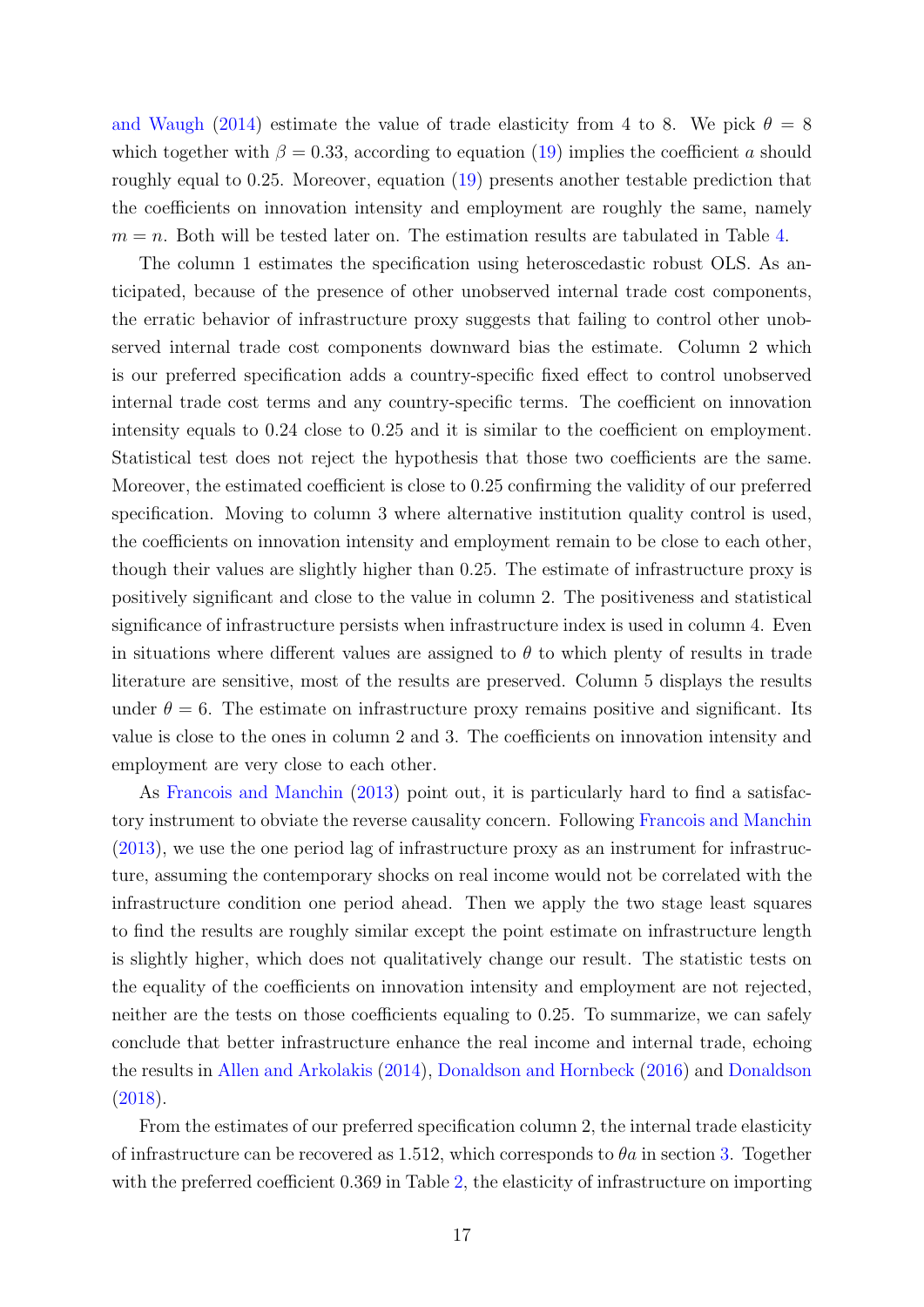|                | (1)          | (2)        | (3)        | (4)              | (5)        |
|----------------|--------------|------------|------------|------------------|------------|
|                | $_{\rm OLS}$ | Fixed      | Fixed_INS  | <b>Fixed_INF</b> | Theta      |
| R&D            | $0.531***$   | $0.239***$ | $0.384***$ | $0.236***$       | $0.196***$ |
|                | (0.040)      | (0.048)    | (0.050)    | (0.028)          | (0.059)    |
| Employment     | $0.082***$   | $0.302**$  | $0.309*$   | $1.056***$       | 0.195      |
|                | (0.022)      | (0.153)    | (0.162)    | (0.090)          | (0.187)    |
| Inf length     | $-0.031$     | $0.378***$ | $0.311**$  |                  | $0.406***$ |
|                | (0.028)      | (0.109)    | (0.120)    |                  | (0.134)    |
| Ins index      | $0.238***$   | $0.291***$ |            |                  | $0.295***$ |
|                | (0.041)      | (0.040)    |            |                  | (0.049)    |
| WGI index      |              |            | $0.398***$ | $0.111*$         |            |
|                |              |            | (0.095)    | (0.060)          |            |
| Inf index      |              |            |            | $0.065*$         |            |
|                |              |            |            | (0.035)          |            |
| $_{\rm-cons}$  | $4.347***$   | 1.052      | $2.541*$   | $5.810***$       | 1.173      |
|                | (0.365)      | (1.294)    | (1.406)    | (0.204)          | (1.584)    |
| $\overline{N}$ | 466          | 466        | 444        | 568              | 466        |
| $R^2$          | 0.621        | 0.933      | 0.930      | 0.988            | 0.904      |
| Fixe Effect    | $\rm No$     | Yes        | Yes        | Yes              | Yes        |

<span id="page-19-0"></span>Table 4: Internal Trade Elasticity from Real Income

Note: Standard errors in parentheses

 $*$  p < 0.10,  $*$  p < 0.05,  $*$   $*$  p < 0.01

The dependent variable is the log of real GDP per capita adjusted by the absorption rate. R&D data means researcher count engaged in certain activities in per million people. Inf length is the infrastructure proxy constructed using summation of length of railroad and paved road. Ins index is the summary rating of one country's institution from Economic Freedom of the World: 2021 Annual Report. WGI index is the institution quality index from World Bank's World Governance Indicator database. Inf index is the infrastructure index constructed by [Donaubauer et al.](#page-38-2) [\(2016b\)](#page-38-2). R&D, Employment, Inf length are in their log values. Other indices are in their level values.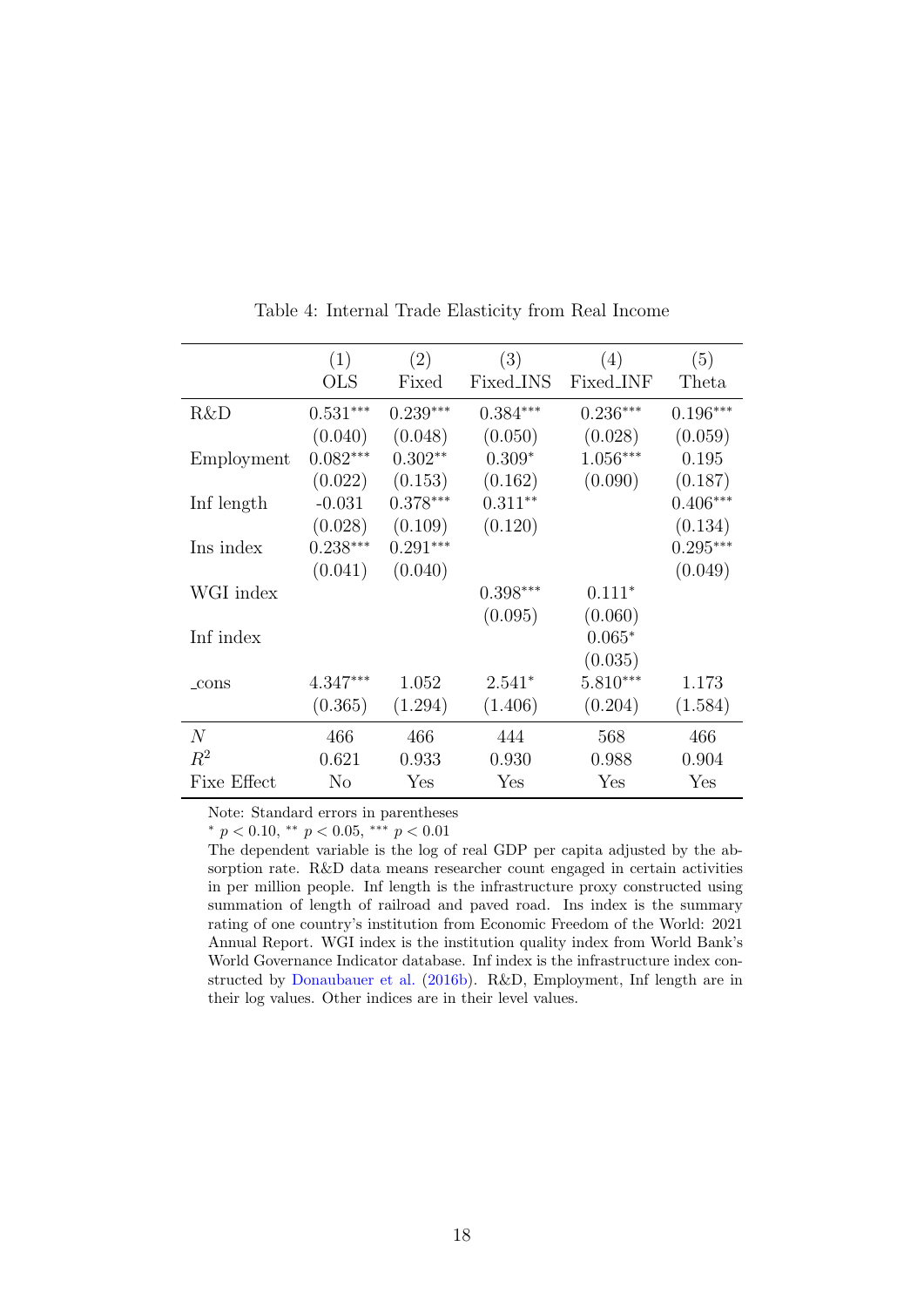trade flows and exporting trade flows combined namely  $\theta(b+c)$  equals to 1.881. Because there is no systematic evidence showing cross country variation of infrastructure affects importing flows and exporting flows heterogeneously, we impose the assumption that to the same extent infrastructure enhances both trade flows, which results in  $\theta b = 0.94$ . The qualitative repercussions from this assumption would not be altered if the discriminatory impacts of infrastructure on both flows are not overly unbalanced. The relative magnitude of  $\theta$ a and  $\theta$ b decides the direction of absorption rate change with respect to the unit increase of infrastructure. Here, the estimation result implies absorption rate will increase from better infrastructure, meaning the traditional gains from trade will be dampened according to ACR formula due to better infrastructure. Though seems odd at the first sight, equation [\(10\)](#page-7-2) shows that the traditional gains from trade has to be adjusted by the change of internal trade cost. Better infrastructure reduces internal trade cost meaning domestically produced goods are more competitive and higher expenditure share on low cost goods naturally leads to higher real income, although absorption rate appears to increase.

Moreover, the results of above two subsections combined has important ramifications. It implies that a better infrastructure tends to increase trade openness, increasing both export and import. This opens the door to additional benefits associated with higher trade openness, such as increasing mobility of international capital and higher effectiveness of financial market, which has been shown extensively by growth and finance literature.

# <span id="page-20-0"></span>6 Quantitative Analysis

Given the elasticity estimated in the previous sections, this section provides several quantitative exercises, highlighting the importance of internal trade cost in assessing the change of real income. The first counterfactual scenario is to increase the transport infrastructure worldwide by 10%, within which two situations are considered. First situation is to assess the resulting effects using all the estimates we preferred in the previous sections. Second situation is assuming the infrastructure is not affecting the internal trade cost, whose purpose is twofold. On one hand it provides a conservative result to the elasticity estimation on internal trade because of lack of ideal instruments, on the other hand it provides square contrast between the traditional ACR formula and welfare formula advocated in this paper. The second counterfactual exercise is to compare the counterfactual changes if the 10% increase of transport infrastructure happened in either China or the United States, in light of the recently passed the US infrastructure bill. The details of the date used in this section is delegated into Appendix [C.](#page-41-0)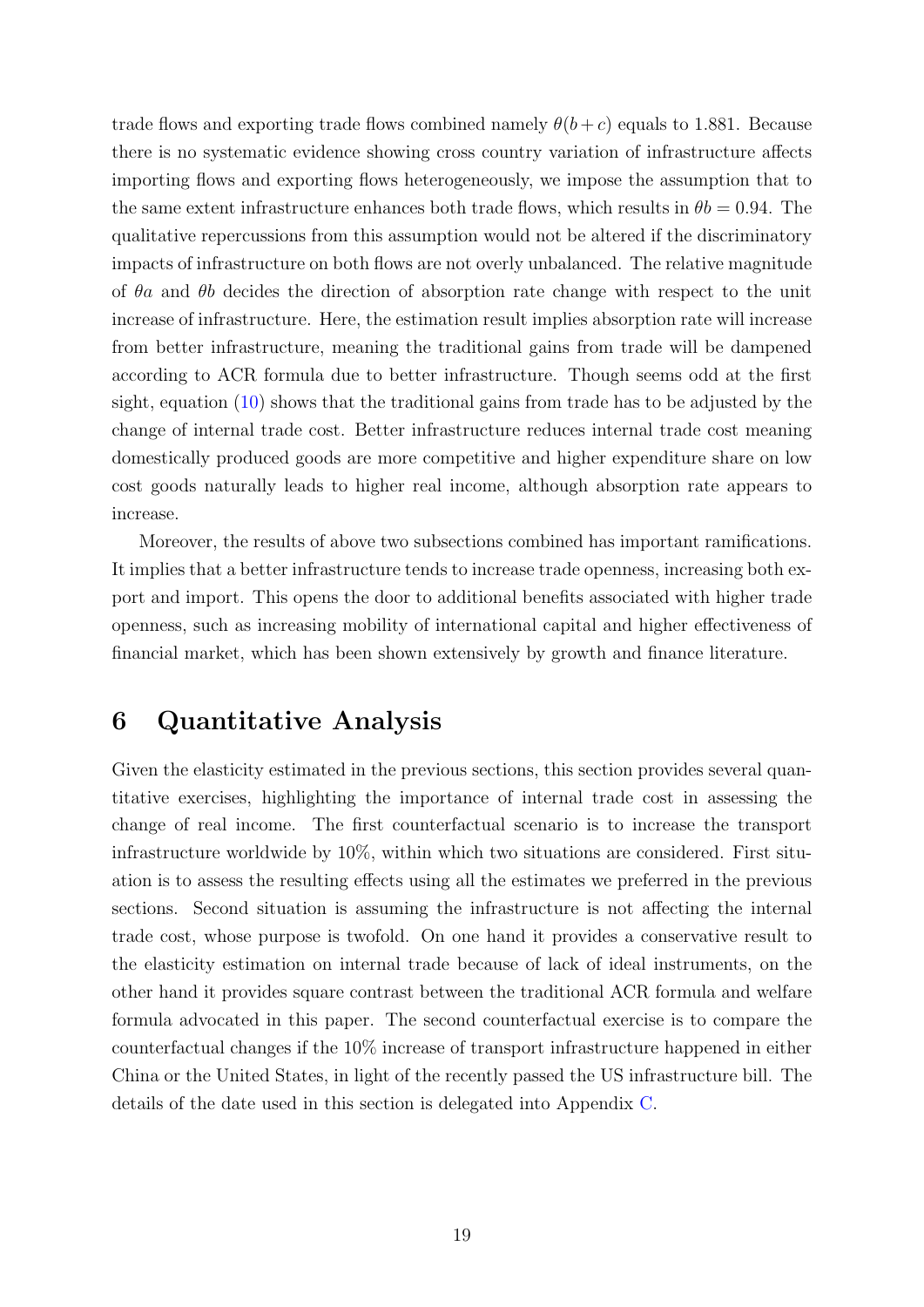#### 6.1 10% Worldwide Infrastructure Increase

The Table [5](#page-22-0) displays the absorption rate change and real income change under two different scenarios. The columns on the left corresponds to the counterfactual situation where all the elasticities are specified as we preferred in the previous sections. Meanwhile, the specification of the two columns on the right is largely the same except that the elasticity of transportation infrastructure on the internal trade cost is taken as 0.



<span id="page-21-0"></span>

Though it is a worldwide uniform increase of transport infrastructure, its impact is quite diverse across countries in both scenarios with small countries generally having higher real income change than large countries. Figure [2](#page-21-0) plots the real income change against country size for the situation of  $a = 0.189$ . The fitted blue line shows clear downward sloping trend confirming the conventional wisdom that small countries generally benefit more than large countries in the uniform trade liberalization with highest gain for Belgium almost 8% higher than the lowest Brazil.

When compared across two scenarios, several noteworthy points emerge. First, both the absorption rate change and real income change exhibit lower variance across countries when the transport infrastructure's internal trade cost elasticity is in place. Almost all regions have real income increase close around 4.1%. The likely reason behind this phenomenon is that the incremental on the internal trade flow because of the reduction of the internal trade cost is the deciding component of the overall impact. Although transport infrastructure has roughly similar elasticity on both importing trade flows and internal trade flows according to our estimates, just as [Waugh](#page-39-9) [\(2010\)](#page-39-9) points out, the factual absorption rate is roughly the same disregard the country size and generally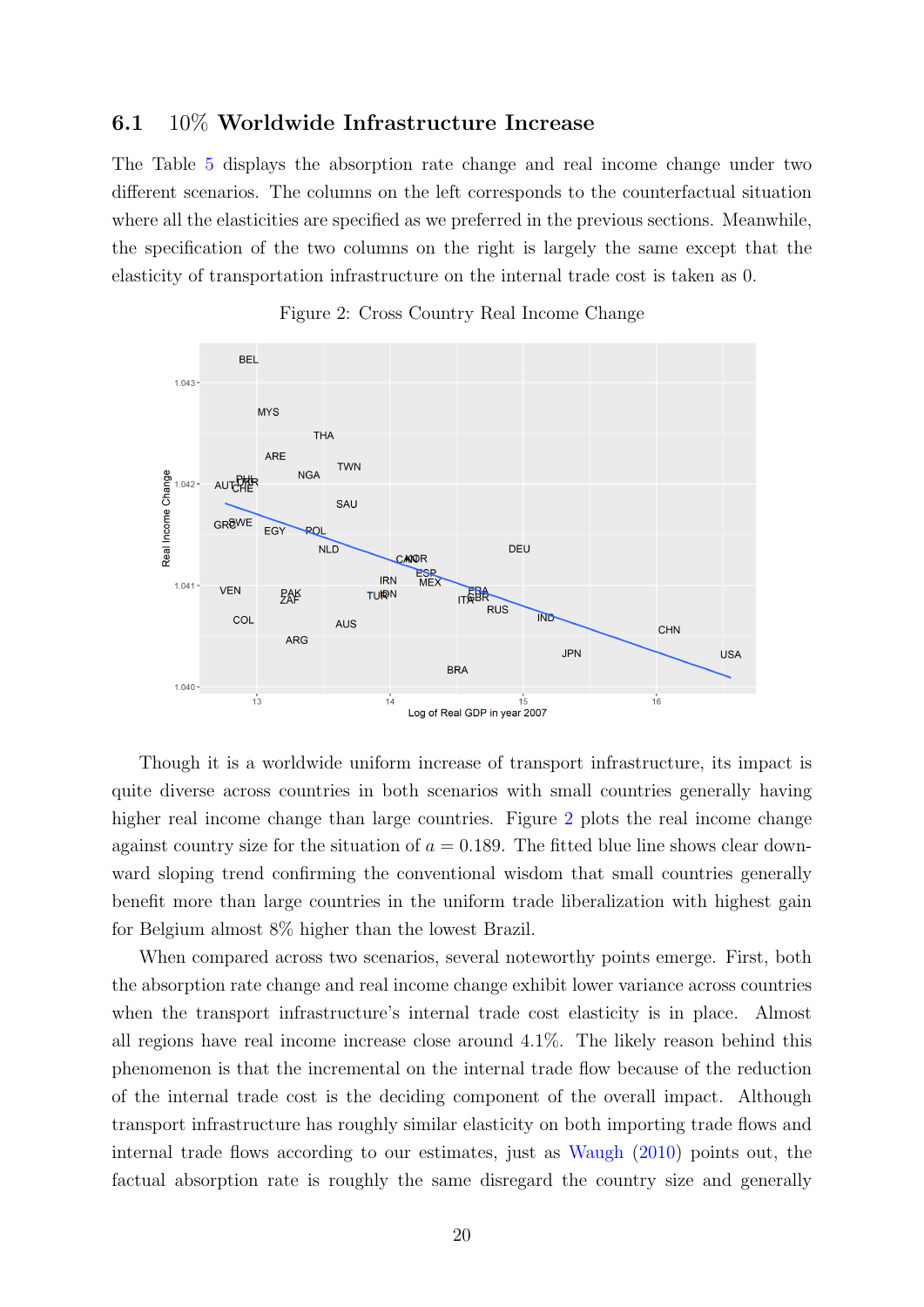<span id="page-22-0"></span>

|                | $a = 0.189$ |             | $a=0$      |             |
|----------------|-------------|-------------|------------|-------------|
| <b>ISOCode</b> | Absorption  | Real Income | Absorption | Real Income |
| $_{\rm ARE}$   | 0.990       | 1.042       | 0.945      | 1.014       |
| ARG            | 0.996       | 1.040       | 0.980      | 1.005       |
| <b>AUS</b>     | 0.996       | 1.041       | 0.977      | 1.006       |
| <b>AUT</b>     | 0.991       | 1.042       | 0.951      | 1.013       |
| <b>BEL</b>     | 0.986       | 1.043       | 0.927      | 1.019       |
| <b>BRA</b>     | 0.997       | 1.040       | 0.986      | 1.003       |
| CAN            | 0.993       | 1.041       | 0.965      | 1.009       |
| <b>CHE</b>     | 0.991       | 1.042       | 0.951      | 1.013       |
| <b>CHN</b>     | 0.996       | 1.041       | 0.978      | 1.006       |
| COL            | 0.996       | 1.041       | 0.976      | 1.006       |
| DEU            | 0.993       | 1.041       | 0.963      | 1.010       |
| EGY            | 0.992       | 1.042       | 0.959      | 1.011       |
| <b>ESP</b>     | 0.994       | 1.041       | 0.967      | 1.008       |
| <b>FRA</b>     | 0.995       | 1.041       | 0.971      | 1.008       |
| <b>GBR</b>     | 0.995       | 1.041       | 0.972      | 1.007       |
| GRC            | 0.992       | 1.042       | 0.958      | 1.011       |
| <b>IDN</b>     | 0.995       | 1.041       | 0.971      | 1.007       |
| <b>IND</b>     | 0.996       | 1.041       | 0.976      | 1.006       |
| <b>IRN</b>     | 0.994       | 1.041       | 0.969      | 1.008       |
| <b>ITA</b>     | 0.995       | 1.041       | 0.973      | 1.007       |
| <b>JPN</b>     | 0.997       | 1.040       | 0.983      | 1.004       |
| <b>KOR</b>     | 0.993       | 1.041       | 0.964      | 1.009       |
| <b>MEX</b>     | 0.994       | 1.041       | 0.969      | 1.008       |
| <b>MYS</b>     | 0.988       | 1.043       | 0.937      | 1.017       |
| <b>NGA</b>     | 0.990       | 1.042       | 0.949      | 1.013       |
| <b>NLD</b>     | 0.993       | 1.041       | 0.963      | 1.010       |
| PAK            | 0.995       | 1.041       | 0.971      | 1.007       |
| PHL            | 0.990       | 1.042       | 0.949      | 1.013       |
| POL            | 0.992       | 1.042       | 0.959      | 1.011       |
| <b>RUS</b>     | 0.995       | 1.041       | 0.974      | 1.007       |
| SAU            | 0.991       | 1.042       | 0.954      | 1.012       |
| <b>SWE</b>     | 0.992       | 1.042       | 0.958      | 1.011       |
| <b>THA</b>     | 0.989       | 1.042       | 0.941      | 1.016       |
| TUR            | 0.995       | 1.041       | 0.972      | 1.007       |
| <b>TWN</b>     | 0.990       | 1.042       | 0.947      | 1.014       |
| <b>UKR</b>     | 0.990       | 1.042       | 0.950      | 1.013       |
| <b>USA</b>     | 0.997       | 1.040       | 0.983      | 1.004       |
| <b>VEN</b>     | 0.995       | 1.041       | 0.971      | 1.008       |
| <b>XTW</b>     | 0.992       | 1.042       | 0.959      | 1.011       |
| ZAF            | 0.995       | 1.041       | 0.973      | 1.007       |

Table 5: Cross Countries Comparison of Absorption Rate and Real Income Change

The wage level in country NGA is normalized to be the same as factual level as country NGA has the lowest export value to China in year 2007.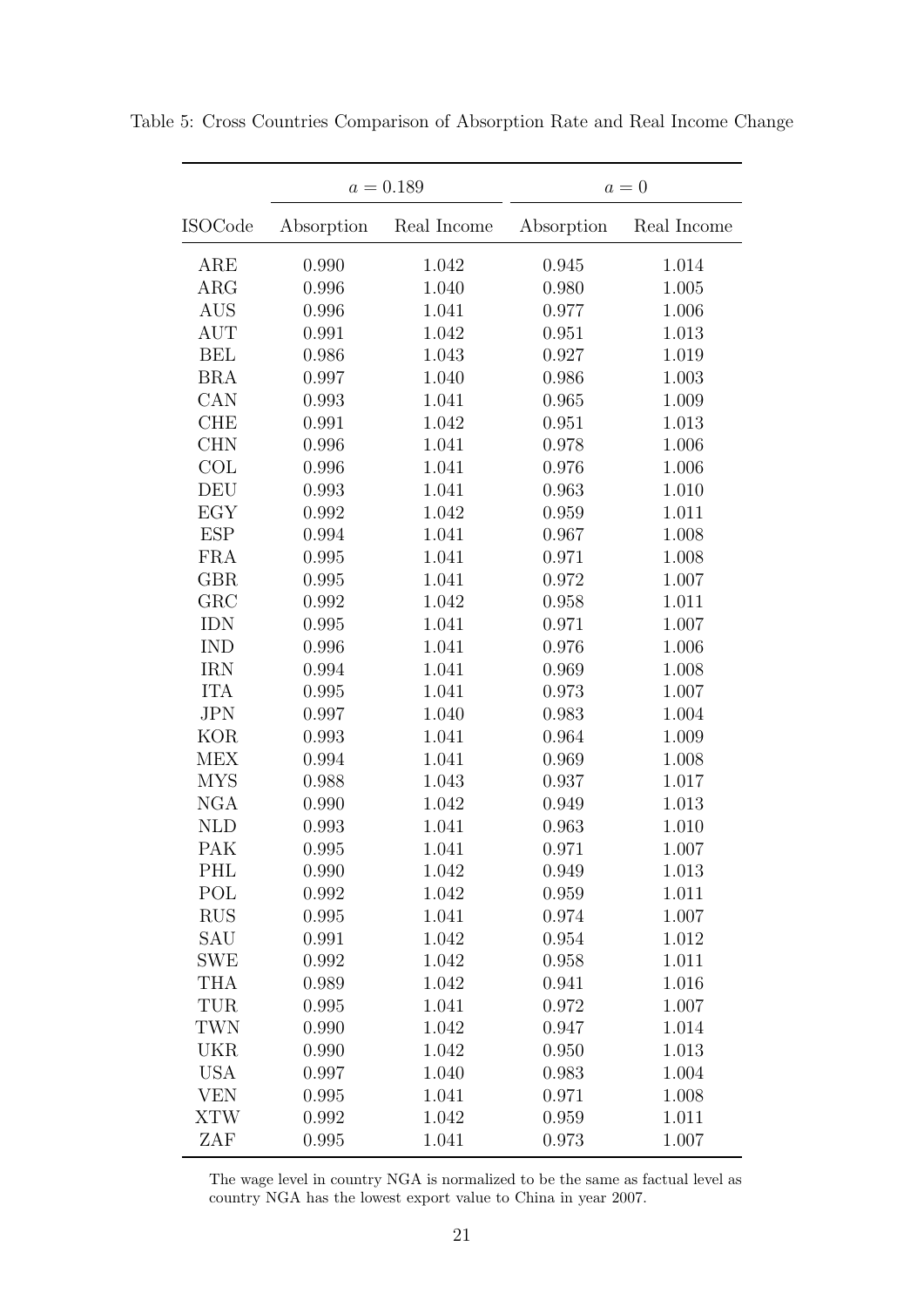higher than 0.5 meaning more than half of the expenditures goes to domestic goods producers. Given the sheer size of the factual absorption rate and its rough homogeneity across countries, the incremental of internal trade flows is likely inherit the dominant role in shaping the real income gain. The second noteworthy point can be obtained from comparing the absorption rate across the two scenarios. It is clear that both situations imply the gains from openness and the reduction of absorption rate is uniformly smaller in the situation where the internal trade cost reduces. According to ACR formula the situation where  $a = 0.189$  should has lower real income gains whereas the model in this paper implies higher real income gains in all the countries and regions, a crucial difference between this model and ACR formula. As equation [\(10\)](#page-7-2) implies, the gains from change of absorption rate has to be adjusted by the internal trade cost change to arrive at the real income change. It is possible that, which happens in the next counterfactual exercise, one country could have absorption rate change higher than 1 and the real income gain at the same time. Intuitively, though this country seems to be "more closed from the world" and relies more its own production, it can actually be better off from consuming more of the more competitive domestically produced goods. In addition to the qualitative difference of the model in this paper from classical ACR formula, the third point highlights the quantitative difference. The scenario where  $a = 0.189$  has much higher real income gains compared with scenario where  $a = 0$ , with 5 times higher on average. The lowest is Belgium being 2.23 times higher and the highest is Brazil with 11.49 times higher.

Table [5](#page-22-0) also provides conservative quantitative results where the causality effect of infrastructure on internal trade flows is not properly identified due to the lack of appropriate instrument. The mean of the real income gain for the situation where  $a = 0$  is 0.95%, with Belgium being the highest having 1.9%.

#### 6.2 10% Infrastructure Increase in China vs. USA

Table [6](#page-25-0) and Table [7](#page-26-0) present the key changes for the counterfactual increase of transport infrastructure in either China or the US. Those two tables share many things in common. The most striking and crucial message comes in the absorption rate change. The unilateral trade cost reduction resulting from the increase in infrastructure decreases all the countries' absorption rate except the country itself in both cases. Yet, the gains in real income are the highest for the country itself. This result echos the key difference of this model and ACR formula described in the theory section and the previous counterfactual exercise—the direction of the absorption rate change is no longer sufficient to determine the direction real income change. The second noteworthy point is that the gains from better infrastructure densely concentrates on the country itself, though better infrastructure facilitates both internal and international trade flow. The gains reaped by the infrastructure improving country are around 3.9% under both situations, which are more than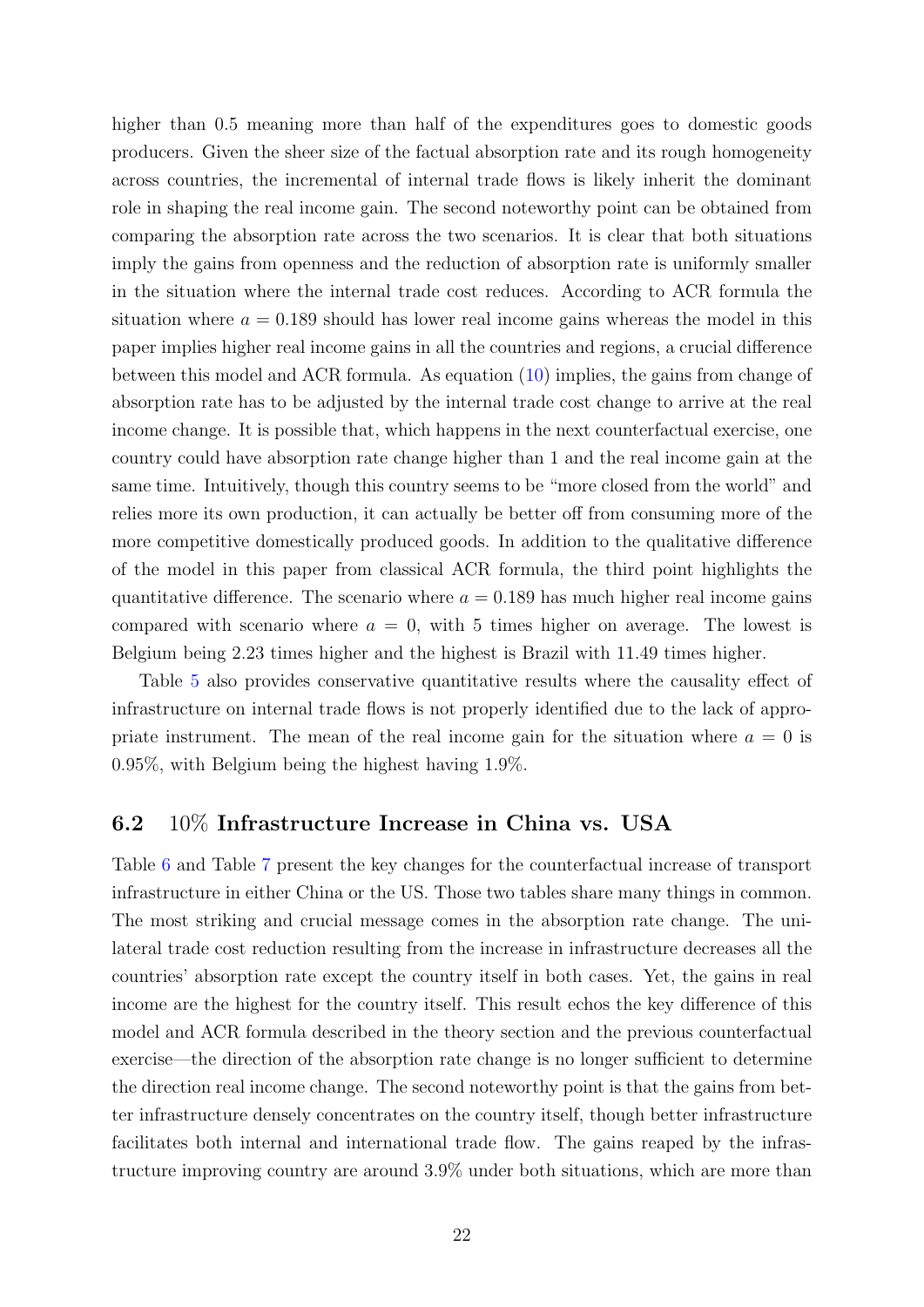hundred times higher than the benefits spilling over to its trading partners. However, the gains for the infrastructure improving country are fairly sizable given they come from merely 10% increase in the infrastructure. The third insight appears when comparing this counterfactual analysis with the previous one where worldwide infrastructure is increased by 10%. The improvement on the country's own infrastructure contributes more than 95% of its total gains, which echos the last point—the infrastructure improving country reaps most of its gains.

Despite the above similarity, there are differences when zooming in to particular countries. For example, Japan is one of the major trading partners for both China and the US. But Japan gains around twice as much for 10% improvement in China's infrastructure than 10% improvement in the US's infrastructure.

To summarize, several salient points stand out in the entire quantitative analysis. First, transport infrastructure improvement can generate sizable real income gains. Second, infrastructure improving country reaps almost entirety of the gains from trade. Third, the direction of absorption rate change does not necessarily determine the direction of real income change the magnitude of which is adjusted by the internal trade cost change meanwhile. Failing to account for the change of internal trade cost will result in underestimating the real income change by several times.

#### <span id="page-24-0"></span>7 Robustness Analysis

The section provides several types of robustness checks. First, we show the prediction in section [3](#page-8-0) is valid meaning regardless of either side of infrastructure proxy is employed, the estimates always capture the export and import side combined relative to internal trade. Second, we experiment with sub-indices from [Donaubauer et al.](#page-38-2) [\(2016b\)](#page-38-2) and show our main results are robust to sub-indices. Third, we show that comparing to institution a well established influencing factor, infrastructure is more immune to omitted variable biases. The forth robustness check is to show our main results are robust to infrastructure proxy accounting for country's geographical size. It further shows that the results remain valid even when infrastructure is proxied by railroad or paved road separately.

#### 7.1 Estimations with Infrastructure of Exporter Side

The Table [8](#page-27-0) displays the estimation results with bilateral trade proxies using OLS and PPML as showcasing and validates the analysis in Section [3.](#page-8-0) The coefficients of infrastructure proxies confirms that they capture the relative effect regardless of which side's measure is used. The estimates of the infrastructure are the same and their interpretation is that the exporting and importing effect combined, relative to the internal effect. The same results are obtained when estimating using other alternative methods, such as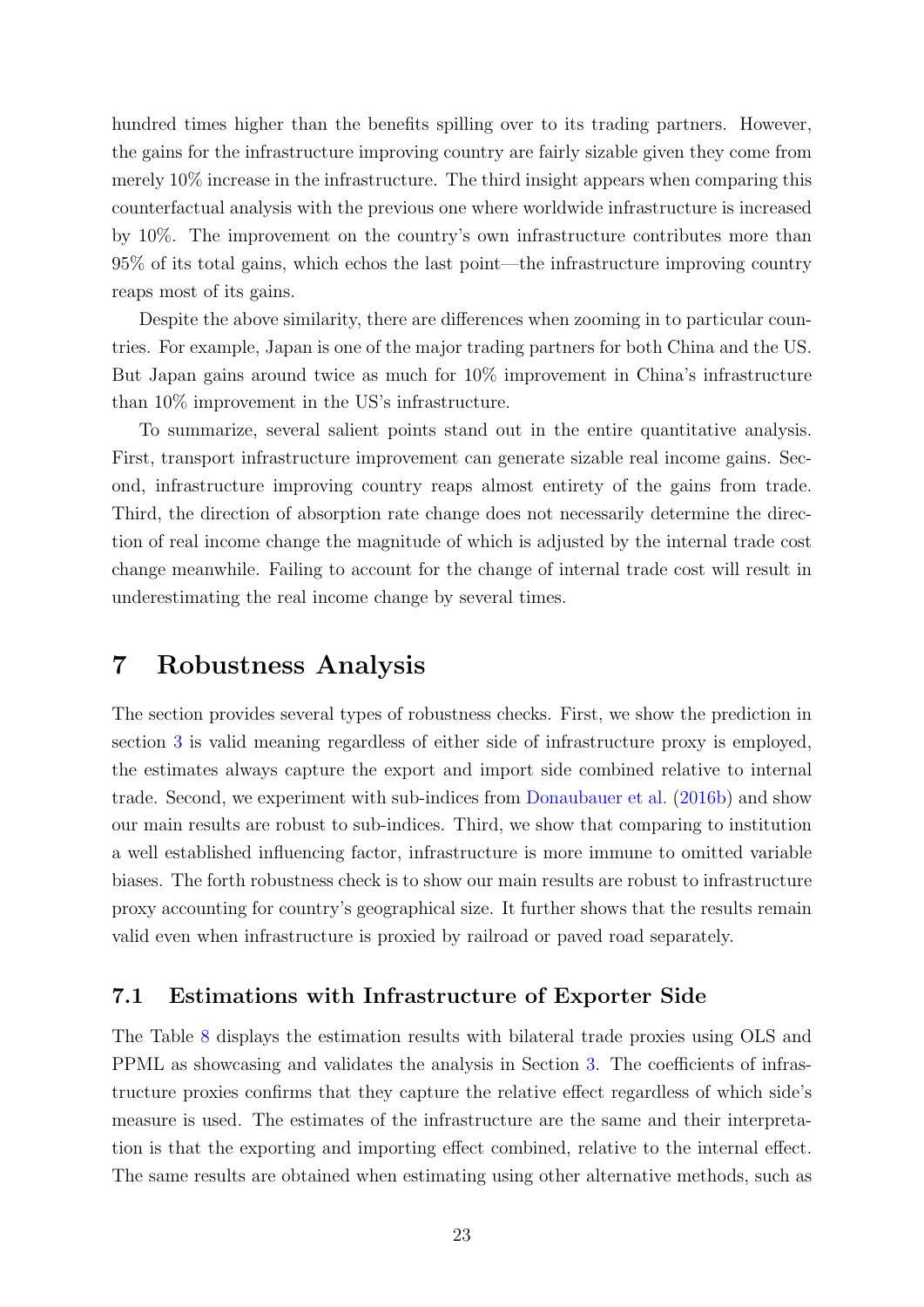| $_{\rm ISOcode}$ | Wage    | Price Index | Absorption | Real Income |
|------------------|---------|-------------|------------|-------------|
| ARE              | 1.00034 | 0.99995     | 0.99896    | 1.00026     |
| <b>ARG</b>       | 1.00027 | 1.00011     | 0.99957    | 1.00011     |
| <b>AUS</b>       | 1.00049 | 1.00022     | 0.99929    | 1.00018     |
| <b>AUT</b>       | 1.00016 | 1.00010     | 0.99982    | 1.00004     |
| <b>BEL</b>       | 1.00019 | 1.00000     | 0.99949    | 1.00013     |
| <b>BRA</b>       | 1.00023 | 1.00011     | 0.99969    | 1.00008     |
| CAN              | 1.00006 | 0.99985     | 0.99945    | 1.00014     |
| <b>CHE</b>       | 1.00028 | 1.00012     | 0.99959    | 1.00011     |
| <b>CHN</b>       | 1.04653 | 0.98796     | 1.00060    | 1.03934     |
| COL              | 1.00005 | 0.99993     | 0.99968    | 1.00008     |
| <b>DEU</b>       | 1.00020 | 1.00004     | 0.99957    | 1.00011     |
| EGY              | 1.00007 | 0.99985     | 0.99943    | 1.00015     |
| <b>ESP</b>       | 1.00010 | 1.00001     | 0.99977    | 1.00006     |
| <b>FRA</b>       | 1.00014 | 1.00005     | 0.99977    | 1.00006     |
| <b>GBR</b>       | 1.00009 | 1.00000     | 0.99975    | 1.00006     |
| GRC              | 1.00010 | 1.00000     | 0.99974    | 1.00007     |
| <b>IDN</b>       | 1.00035 | 1.00006     | 0.99923    | 1.00019     |
| <b>IND</b>       | 1.00025 | 1.00006     | 0.99949    | 1.00013     |
| <b>IRN</b>       | 1.00058 | 1.00010     | 0.99873    | 1.00032     |
| <b>ITA</b>       | 1.00010 | 1.00002     | 0.99977    | 1.00006     |
| <b>JPN</b>       | 1.00065 | 1.00035     | 0.99920    | 1.00020     |
| <b>KOR</b>       | 1.00110 | 1.00040     | 0.99816    | 1.00047     |
| <b>MEX</b>       | 0.99997 | 0.99986     | 0.99972    | 1.00007     |
| <b>MYS</b>       | 1.00086 | 1.00011     | 0.99802    | 1.00050     |
| <b>NGA</b>       | 1.00000 | 0.99979     | 0.99944    | 1.00014     |
| <b>NLD</b>       | 1.00006 | 0.99992     | 0.99963    | 1.00009     |
| <b>PAK</b>       | 1.00025 | 0.99997     | 0.99928    | 1.00018     |
| PHL              | 1.00104 | 1.00035     | 0.99816    | 1.00047     |
| POL              | 1.00006 | 0.99998     | 0.99979    | 1.00005     |
| <b>RUS</b>       | 1.00017 | 0.99995     | 0.99943    | 1.00014     |
| SAU              | 1.00048 | 1.00008     | 0.99896    | 1.00026     |
| SWE              | 1.00018 | 1.00006     | 0.99968    | 1.00008     |
| <b>THA</b>       | 1.00083 | 1.00024     | 0.99845    | 1.00039     |
| TUR              | 1.00007 | 0.99996     | 0.99973    | 1.00007     |
| <b>TWN</b>       | 1.00184 | 1.00067     | 0.99694    | 1.00078     |
| <b>UKR</b>       | 1.00007 | 0.99986     | 0.99946    | 1.00014     |
| <b>USA</b>       | 1.00003 | 0.99987     | 0.99958    | 1.00011     |
| <b>VEN</b>       | 1.00013 | 0.99997     | 0.99958    | 1.00011     |
| <b>XTW</b>       | 1.00036 | 1.00003     | 0.99912    | 1.00022     |
| ZAF              | 1.00023 | 1.00003     | 0.99945    | 1.00014     |

<span id="page-25-0"></span>Table 6: 10% Increase of Transport Infrastructure in China

The wage level in country NGA is normalized to be the same as factual level.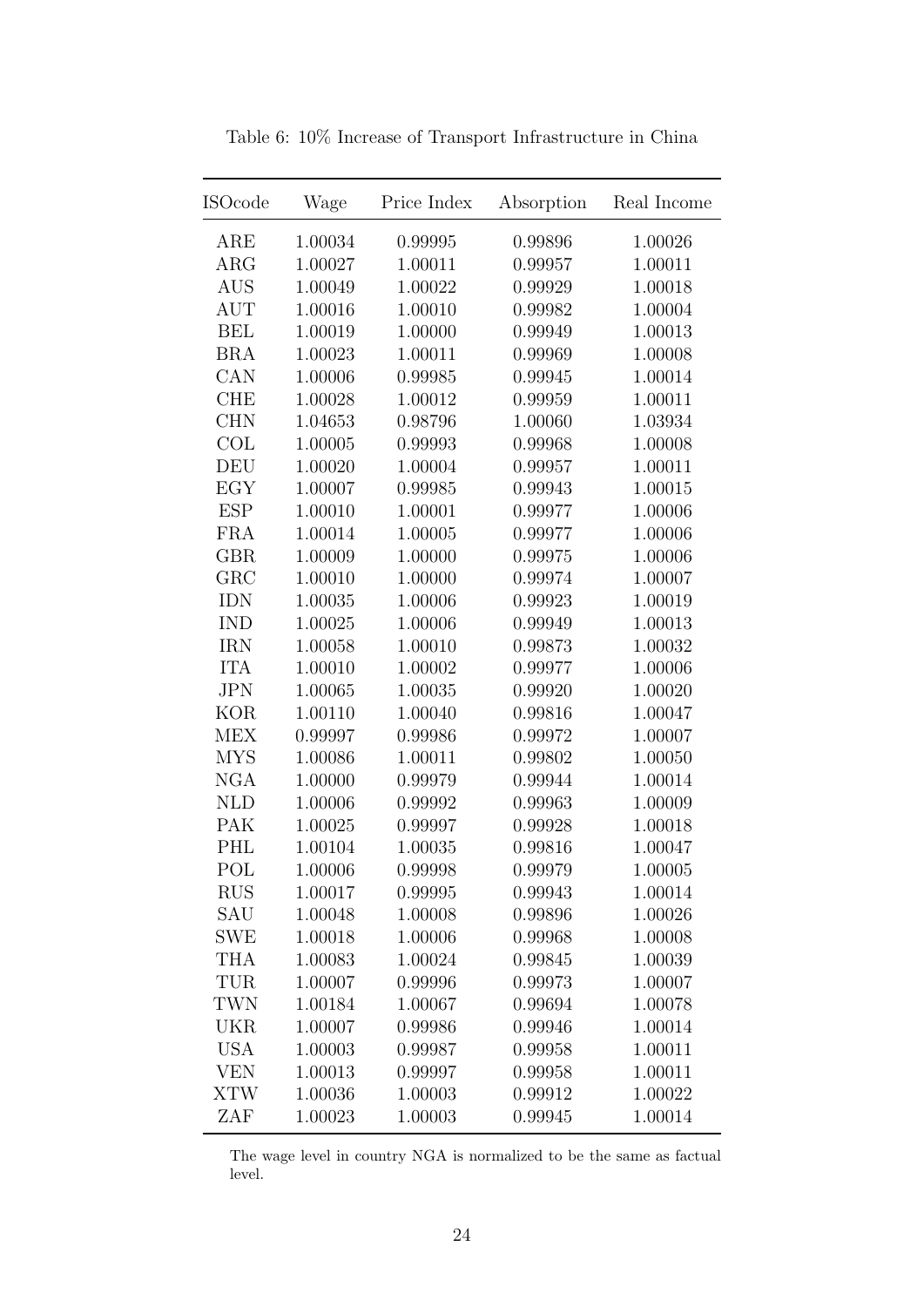| $_{\rm ISOcode}$ | Wage    | Price Index | Absorption | Real Income |
|------------------|---------|-------------|------------|-------------|
| ARE              | 0.99880 | 0.99854     | 0.99929    | 1.00018     |
| $\rm{ARG}$       | 0.99869 | 0.99854     | 0.99960    | 1.00010     |
| <b>AUS</b>       | 0.99871 | 0.99854     | 0.99955    | 1.00011     |
| <b>AUT</b>       | 0.99890 | 0.99873     | 0.99954    | 1.00012     |
| <b>BEL</b>       | 0.99893 | 0.99861     | 0.99916    | 1.00021     |
| <b>BRA</b>       | 0.99874 | 0.99859     | 0.99961    | 1.00010     |
| CAN              | 1.00023 | 0.99868     | 0.99591    | 1.00104     |
| <b>CHE</b>       | 0.99895 | 0.99864     | 0.99920    | 1.00020     |
| <b>CHN</b>       | 0.99918 | 0.99896     | 0.99942    | 1.00015     |
| COL              | 0.99919 | 0.99872     | 0.99875    | 1.00032     |
| DEU              | 0.99887 | 0.99868     | 0.99949    | 1.00013     |
| EGY              | 0.99899 | 0.99862     | 0.99900    | 1.00025     |
| <b>ESP</b>       | 0.99883 | 0.99872     | 0.99972    | 1.00007     |
| <b>FRA</b>       | 0.99884 | 0.99871     | 0.99965    | 1.00009     |
| <b>GBR</b>       | 0.99891 | 0.99869     | 0.99942    | 1.00015     |
| GRC              | 0.99880 | 0.99863     | 0.99953    | 1.00012     |
| <b>IDN</b>       | 0.99891 | 0.99878     | 0.99964    | 1.00009     |
| <b>IND</b>       | 0.99896 | 0.99879     | 0.99956    | 1.00011     |
| <b>IRN</b>       | 0.99882 | 0.99872     | 0.99974    | 1.00007     |
| <b>ITA</b>       | 0.99885 | 0.99875     | 0.99973    | 1.00007     |
| <b>JPN</b>       | 0.99890 | 0.99874     | 0.99957    | 1.00011     |
| <b>KOR</b>       | 0.99892 | 0.99861     | 0.99918    | 1.00021     |
| <b>MEX</b>       | 1.00023 | 0.99876     | 0.99613    | 1.00098     |
| <b>MYS</b>       | 0.99925 | 0.99870     | 0.99853    | 1.00037     |
| <b>NGA</b>       | 1.00000 | 0.99905     | 0.99750    | 1.00064     |
| <b>NLD</b>       | 0.99882 | 0.99864     | 0.99953    | 1.00012     |
| PAK              | 0.99921 | 0.99894     | 0.99929    | 1.00018     |
| PHL              | 0.99909 | 0.99860     | 0.99870    | 1.00033     |
| POL              | 0.99877 | 0.99869     | 0.99981    | 1.00005     |
| <b>RUS</b>       | 0.99883 | 0.99873     | 0.99974    | 1.00006     |
| SAU              | 0.99914 | 0.99865     | 0.99871    | 1.00033     |
| SWE              | 0.99890 | 0.99871     | 0.99951    | 1.00012     |
| <b>THA</b>       | 0.99911 | 0.99873     | 0.99900    | 1.00025     |
| TUR              | 0.99879 | 0.99869     | 0.99972    | 1.00007     |
| <b>TWN</b>       | 0.99914 | 0.99863     | 0.99867    | 1.00034     |
| <b>UKR</b>       | 0.99883 | 0.99871     | 0.99969    | 1.00008     |
| <b>USA</b>       | 1.04515 | 0.98660     | 1.00044    | 1.03938     |
| <b>VEN</b>       | 1.00037 | 0.99945     | 0.99758    | 1.00062     |
| <b>XTW</b>       | 0.99905 | 0.99870     | 0.99906    | 1.00024     |
| ZAF              | 0.99887 | 0.99872     | 0.99959    | 1.00010     |

<span id="page-26-0"></span>Table 7: 10% Increase of Transport Infrastructure in the US

The wage level in country NGA is normalized to be the same as factual level.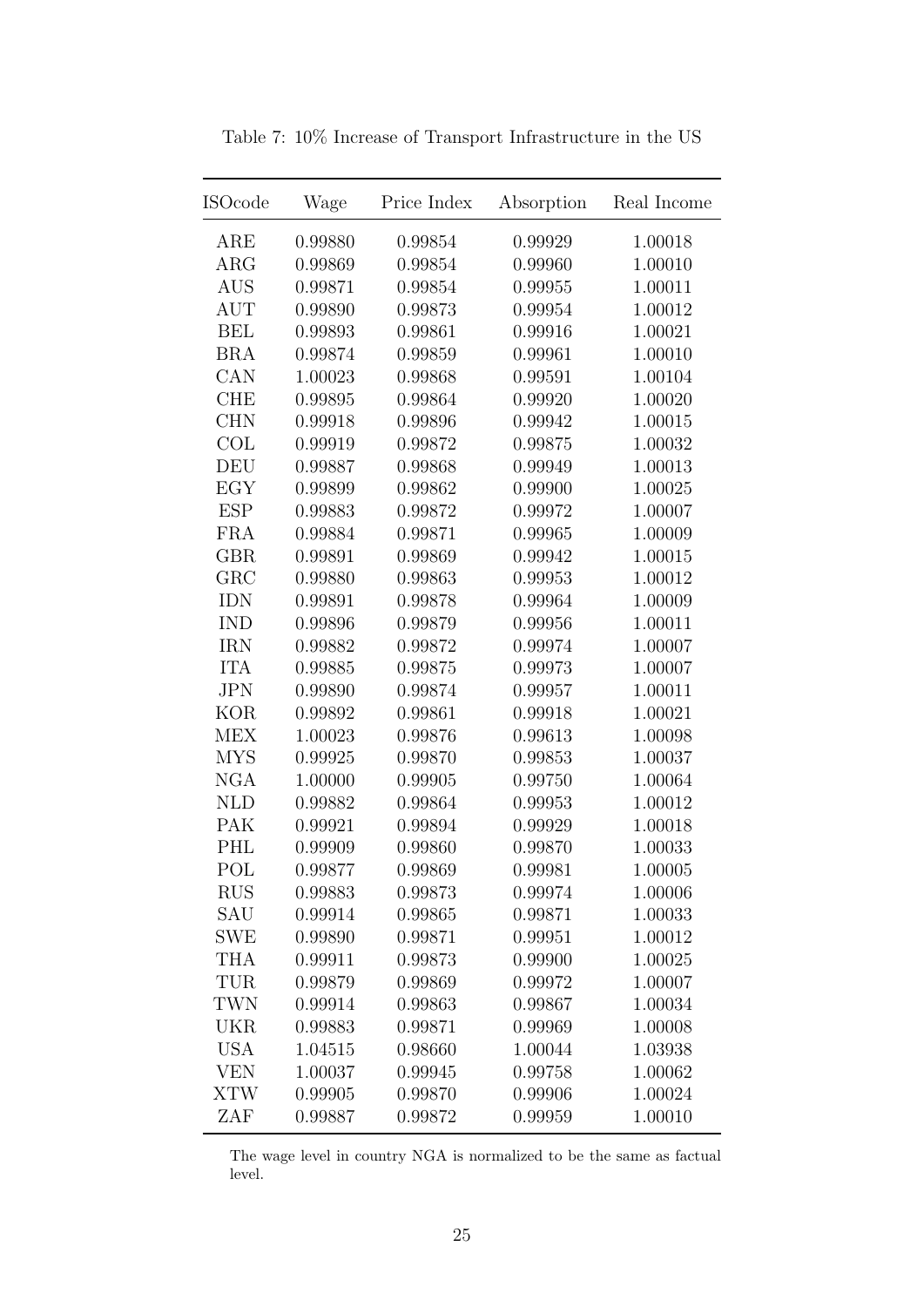PPML with pair fixed effect.

|                           | (1)            | (2)         | (3)            | (4)             |
|---------------------------|----------------|-------------|----------------|-----------------|
|                           | EXP_OLS        | IMP_OLS     | EXP_PPML       | <b>IMP_PPML</b> |
| Distance                  | $-1.333***$    | $-1.333***$ | $-0.641***$    | $-0.641***$     |
|                           | (0.067)        | (0.067)     | (0.063)        | (0.063)         |
| Contiguity                | $0.318***$     | $0.318***$  | $0.370***$     | $0.370***$      |
|                           | (0.105)        | (0.105)     | (0.082)        | (0.082)         |
| language                  | $0.337***$     | $0.337***$  | $0.470***$     | $0.470***$      |
|                           | (0.122)        | (0.122)     | (0.106)        | (0.106)         |
| Colony                    | 0.053          | 0.053       | $-0.129$       | $-0.129$        |
|                           | (0.131)        | (0.131)     | (0.111)        | (0.111)         |
| <b>RTA</b>                | $0.428***$     | $0.428***$  | 0.154          | 0.154           |
|                           | (0.102)        | (0.102)     | (0.136)        | (0.136)         |
| <b>Border</b>             | $-7.355***$    | $-7.355***$ | $-7.271***$    | $-7.271***$     |
|                           | (1.307)        | (1.307)     | (0.737)        | (0.737)         |
| IMP $INF \times B$ order  |                | $0.284**$   |                | $0.218***$      |
|                           |                | (0.112)     |                | (0.047)         |
| $EXP$ INF $\times$ Border | $0.284**$      |             | $0.218***$     |                 |
|                           | (0.112)        |             | (0.047)        |                 |
| WGI index                 | $0.928***$     | $0.928***$  | $0.711***$     | $0.711***$      |
|                           | (0.217)        | (0.217)     | (0.080)        | (0.080)         |
| $_{\rm-cons}$             | 19.330***      | 19.328***   | 19.399***      | 19.399***       |
|                           | (0.413)        | (0.413)     | (0.400)        | (0.400)         |
| N                         | 14536          | 14536       | 14539          | 14539           |
| $R^2$                     | 0.914          | 0.914       |                |                 |
| pseudo $R^2$              |                |             | 0.995          | 0.995           |
| Pair Fixed Effect         | N <sub>o</sub> | No          | N <sub>o</sub> | N <sub>o</sub>  |

<span id="page-27-0"></span>Table 8: Augmented Gravity Estimations with Infrastructure of Exporter side

Note: Standard errors in parentheses

 $*$  p < 0.10,  $*$  p < 0.05,  $**$  p < 0.01

The dependent variable is whether infrastructure proxy of importer side or exporter side. The 7th row shows results for infrastructure proxy of importer side and the 8th row shows results for infrastructure proxy of exporter side. WGI index is the institution quality index from World Bank's World Governance Indicator database. These results are not the same as the results in Tabl[e2,](#page-15-0) because we drop some observations with missing value of either infrastructure proxy of exporter or importer side and estimate with observations which have both of them. The main goal of this exercise is to verify our analysis in the end of [3.](#page-8-0)

# 7.2 Augmented Gravity Estimations with Sub-indices of Infrastructure

Table [9](#page-28-0) and [10](#page-29-0) showcase the results when we estimate with sub-indices in [Donaubauer](#page-38-2) [et al.](#page-38-2) [\(2016b\)](#page-38-2) using PPML and OLS with symmetric pair fixed effect. The coefficients of those sub-indices are positive and most of them remain significant. These results are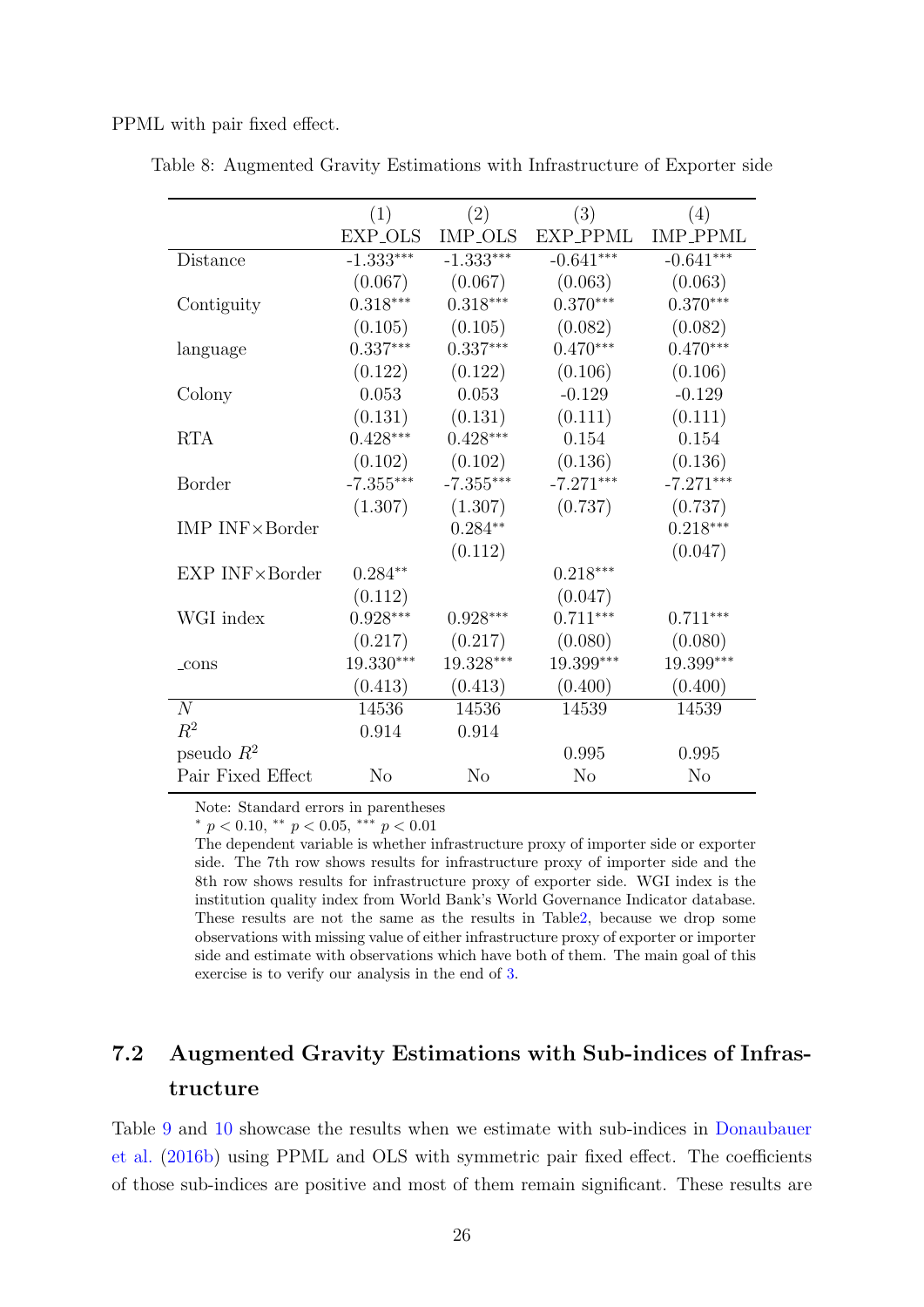consistent with the results in Table [2](#page-15-0) and [3](#page-16-0) showing our main results are not driven by the aggregation of sub-indices.

|                   | (1)            | (2)            | (3)            | (4)            |
|-------------------|----------------|----------------|----------------|----------------|
|                   | <b>PPML</b>    | <b>PPML</b>    | PPML           | <b>PPML</b>    |
| Distance          | $-0.551***$    | $-0.618***$    | $-0.623***$    | $-0.567***$    |
|                   | (0.043)        | (0.048)        | (0.049)        | (0.041)        |
| Contiguity        | $0.362***$     | $0.381***$     | $0.421***$     | $0.524***$     |
|                   | (0.075)        | (0.070)        | (0.075)        | (0.077)        |
| Language          | $0.505***$     | $0.584***$     | $0.541***$     | $0.409***$     |
|                   | (0.063)        | (0.062)        | (0.066)        | (0.069)        |
| Colony            | $-0.025$       | $-0.061$       | $-0.069$       | $-0.077$       |
|                   | (0.091)        | (0.092)        | (0.094)        | (0.108)        |
| <b>RTA</b>        | $0.285***$     | 0.053          | 0.036          | $0.200***$     |
|                   | (0.066)        | (0.076)        | (0.077)        | (0.068)        |
| Border            | $-4.340***$    | $-3.939***$    | $-3.734***$    | $-4.411***$    |
|                   | (0.156)        | (0.179)        | (0.173)        | (0.141)        |
| <b>INF_TRAN</b>   | $0.490***$     |                |                |                |
|                   | (0.053)        |                |                |                |
| <b>INF_COM</b>    |                | $0.454***$     |                |                |
|                   |                | (0.055)        |                |                |
| <b>INF_EN</b>     |                |                | 0.027          |                |
|                   |                |                | (0.058)        |                |
| <b>INF_FIN</b>    |                |                |                | $0.661***$     |
|                   |                |                |                | (0.061)        |
| WGI index         | $-0.197***$    | $-0.248***$    | $0.190**$      | $-0.153**$     |
|                   | (0.075)        | (0.079)        | (0.079)        | (0.065)        |
| $_{\rm cons}$     | 18.285***      | 18.702***      | 18.745***      | 18.392***      |
|                   | (0.273)        | (0.301)        | (0.306)        | (0.256)        |
| $\overline{N}$    | 291760         | 300660         | 247450         | 277577         |
| $R^2$             |                |                |                |                |
| pseudo $R^2$      | 0.989          | 0.988          | 0.988          | 0.989          |
| Pair Fixed Effect | N <sub>o</sub> | N <sub>o</sub> | N <sub>o</sub> | N <sub>o</sub> |

<span id="page-28-0"></span>Table 9: PPML Estimations with Sub-indices of Infrastructure

Note: Standard errors in parentheses

\*  $p < 0.10$ , \*\*  $p < 0.05$ , \*\*\*  $p < 0.01$ 

Dependent variables from the 7th to the 10th row are sub-indices of the infrastructure index constructed by [Donaubauer et al.](#page-38-2) [\(2016b\)](#page-38-2). They are transportation, communication, energy, and financial infrastructure, respectly.

#### 7.3 The Effect of Institution

Table [11](#page-30-0) displays that the coefficients of the proxy of infrastructure are significantly positive and similar to the ones in Table [2](#page-15-0) dissipating the concern that infrastructure can easily succumb to omitted variable biases. On the contrary, Table [12](#page-31-0) reports the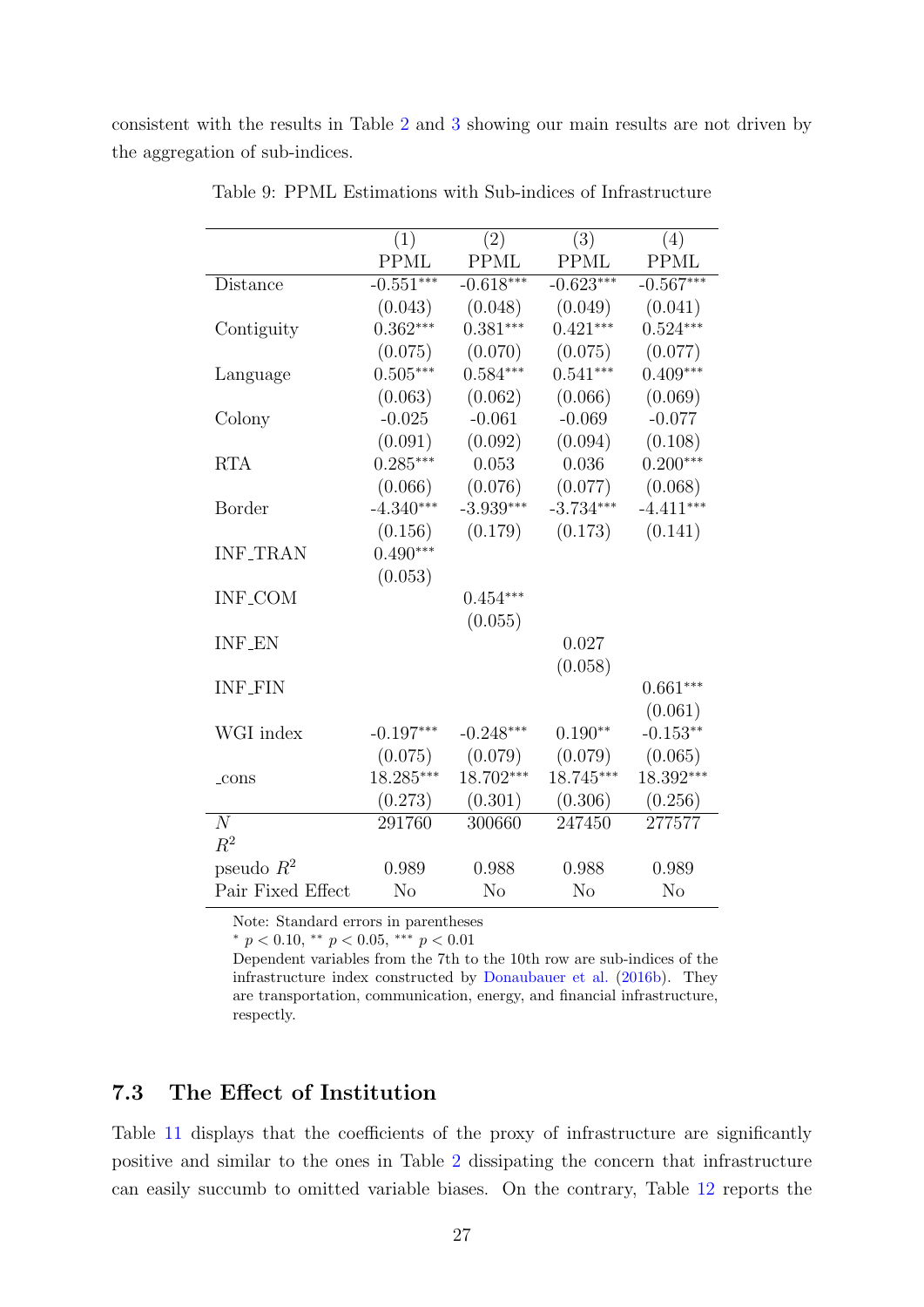<span id="page-29-0"></span>

|                   | (1)         | (2)        | (3)        | (4)        |
|-------------------|-------------|------------|------------|------------|
|                   | Pair_OLS    | Pair_OLS   | Pair_OLS   | Pair_OLS   |
| <b>RTA</b>        | $0.110***$  | $0.121***$ | $0.117***$ | $0.107***$ |
|                   | (0.038)     | (0.037)    | (0.039)    | (0.038)    |
| Border            |             |            |            |            |
|                   |             |            |            |            |
| <b>INF_TRAN</b>   | 0.002       |            |            |            |
|                   | (0.104)     |            |            |            |
| <b>INF_COM</b>    |             | 0.183      |            |            |
|                   |             | (0.138)    |            |            |
| <b>INF_EN</b>     |             |            | $0.717***$ |            |
|                   |             |            | (0.208)    |            |
| <b>INF_FIN</b>    |             |            |            | $0.207*$   |
|                   |             |            |            | (0.110)    |
| WGI index         | 0.445       | 0.439      | 0.465      | 0.275      |
|                   | (0.291)     | (0.277)    | (0.333)    | (0.299)    |
| $_{\rm cons}$     | $0.679***$  | $0.606***$ | $0.800***$ | $0.666***$ |
|                   | (0.023)     | (0.030)    | (0.046)    | (0.033)    |
| N                 | 219258      | 225188     | 193564     | 212073     |
| $R^2$             | 0.864       | 0.862      | 0.876      | 0.868      |
| Pair Fixed Effect | ${\rm Yes}$ | Yes        | Yes        | Yes        |

Table 10: Pair Fixed Effect OLS Estimations with Sub-indices of Infrastructure

Note: Standard errors in parentheses

\*  $p < 0.10$ , \*\*  $p < 0.05$ , \*\*\*  $p < 0.01$ 

Dependent variables from the 3rd to the 6th row are sub-indices of the infrastructure index constructed by [Donaubauer et al.](#page-38-2) [\(2016b\)](#page-38-2). They are transportation, communication, energy, and financial infrastructure, respectly.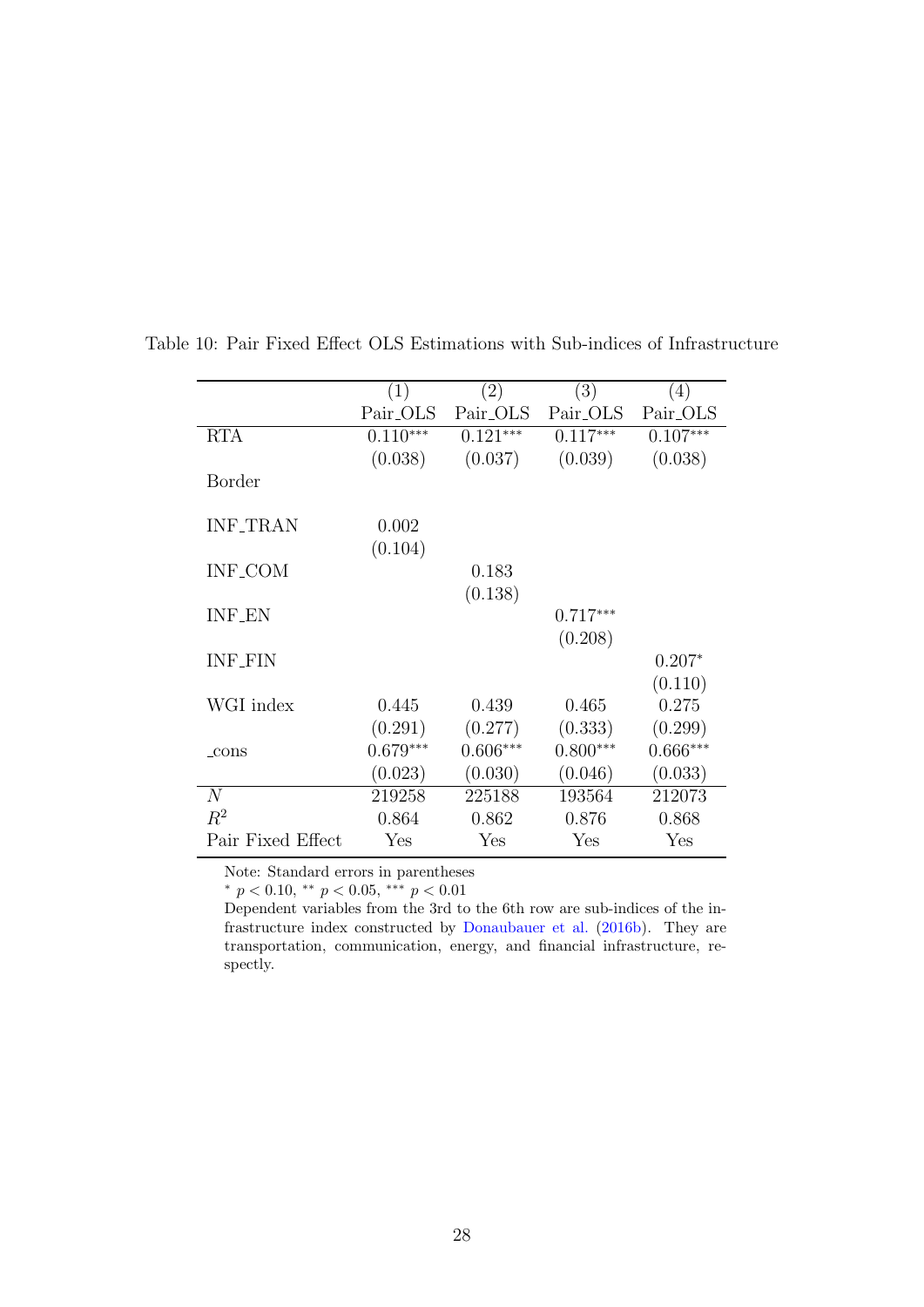estimates when only institution is included and their signs are unanimously positive which conflict with some of the estimates when institution is jointly estimated with infrastructure such as Table [3.](#page-16-0) These results show that the coefficient of WGI index is not stable in estimations we conduct. The method in [Beverelli et al.](#page-37-0) [\(2018\)](#page-37-0) can lead to an omitted variable bias, while the estimation with infrastructure as the only dependent variable has higher immunity.

|                     | (1)          | (2)            | (3)        |
|---------------------|--------------|----------------|------------|
|                     | $_{\rm OLS}$ | <b>PPML</b>    | Pair_PPML  |
| Distance            | $-1.282***$  | $-0.572***$    |            |
|                     | (0.053)      | (0.043)        |            |
| Contiguity          | 0.202        | $0.452***$     |            |
|                     | (0.151)      | (0.080)        |            |
| Language            | $0.394***$   | $0.490***$     |            |
|                     | (0.091)      | (0.087)        |            |
| Colony              | $0.955***$   | $-0.025$       |            |
|                     | (0.120)      | (0.099)        |            |
| <b>RTA</b>          | $0.419***$   | $0.306***$     | $0.253***$ |
|                     | (0.070)      | (0.084)        | (0.041)    |
| Border              | $-9.535***$  | $-7.341***$    |            |
|                     | (1.592)      | (0.573)        |            |
| $INF \times Border$ | $0.542***$   | $0.272***$     | $0.534***$ |
|                     | (0.126)      | (0.039)        | (0.155)    |
| $_{\rm cons}$       | 15.769***    | 18.789***      | 13.002***  |
|                     | (0.401)      | (0.270)        | (0.391)    |
| N                   | 89437        | 99867          | 99396      |
| $R^2$               | 0.818        |                |            |
| pseudo $R^2$        |              | 0.992          | 0.998      |
| Pair Fixed Effect   | No           | N <sub>o</sub> | Yes        |

<span id="page-30-0"></span>Table 11: Estimations with Instituition

Note: Standard errors in parentheses

\*  $p < 0.10$ , \*\*  $p < 0.05$ , \*\*\*  $p < 0.01$ 

The dependent variable is the log of total length of the paved road and the railroad.

#### 7.4 Alternative Proxies for Infrastructure

To account for the intrinsic heterogeneity in the country size, in Table [13,](#page-32-0) [14,](#page-33-0) and [15,](#page-34-0) we present the results which we use the paved road, railroad, and infrastructure density, as the proxy of infrastructure, respectively. Table [13](#page-32-0) and [15](#page-34-0) imply that results similar to our main result can be obtained when we choose the length of paved road and the infrastructure density. However, Table [14](#page-33-0) reports a negative coefficient of the length of railroad from PPML estimation with symmetric pair fixed effect. This might come from lack of variations in the railroad length variable. A sensible explanation is that the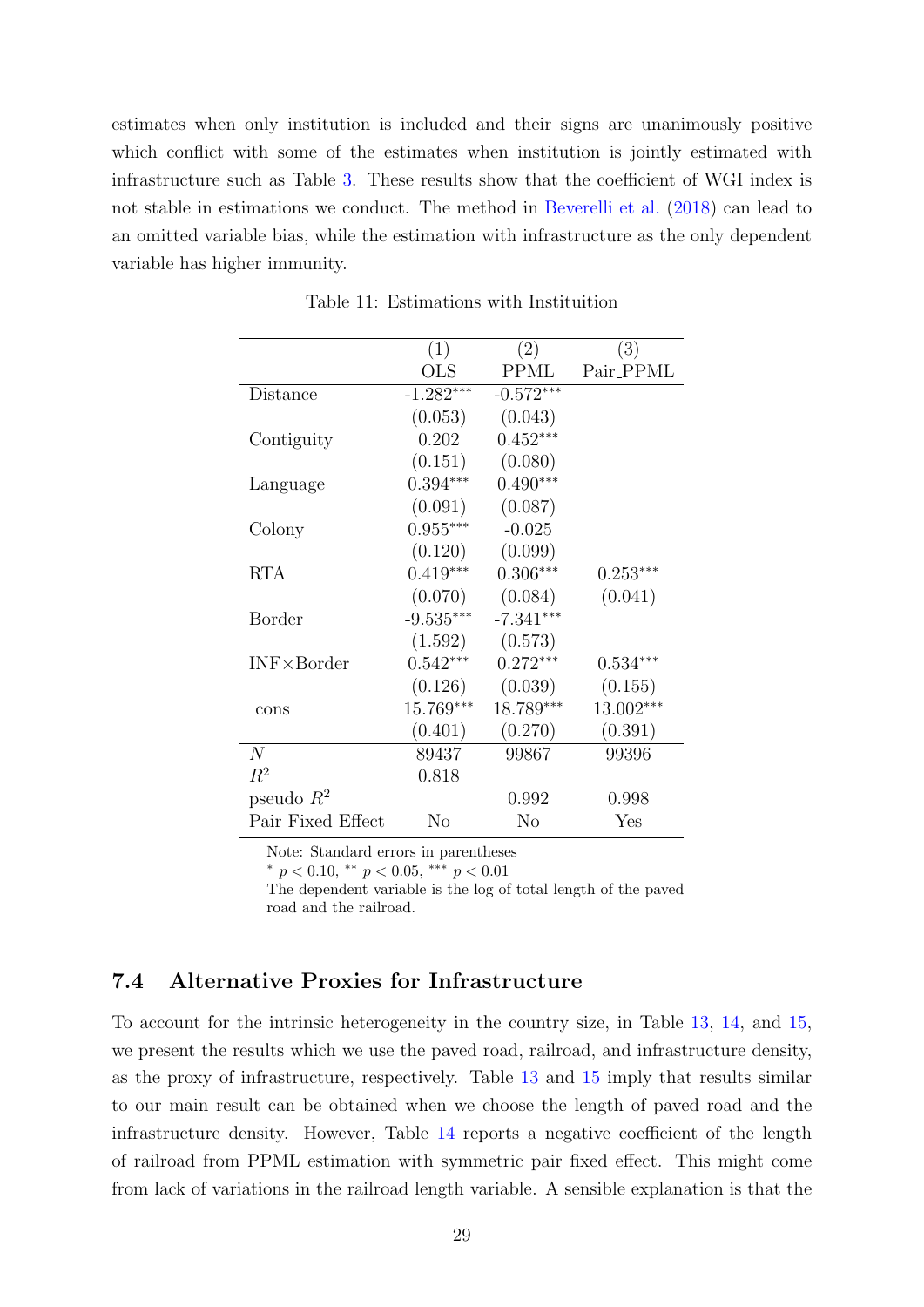|                   | (1)         | (2)         | (3)        |
|-------------------|-------------|-------------|------------|
|                   | <b>OLS</b>  | <b>PPML</b> | Pair_PPML  |
| Distance          | $-1.558***$ | $-0.638***$ |            |
|                   | (0.017)     | (0.050)     |            |
| Contiguity        | $0.732***$  | $0.416***$  |            |
|                   | (0.089)     | (0.081)     |            |
| language          | $0.734***$  | $0.496***$  |            |
|                   | (0.034)     | (0.070)     |            |
| Colony            | $0.848***$  | $-0.049$    |            |
|                   | (0.087)     | (0.093)     |            |
| <b>RTA</b>        | $0.533***$  | 0.027       | $0.242***$ |
|                   | (0.028)     | (0.075)     | (0.057)    |
| Border            | $-3.730***$ | $-3.503***$ |            |
|                   | (0.196)     | (0.190)     |            |
| WGI index         | 1.686***    | $0.116*$    | 0.193      |
|                   | (0.213)     | (0.063)     | (0.166)    |
| $_{\rm cons}$     | 17.353***   | 18.746***   | 13.761***  |
|                   | (0.218)     | (0.312)     | (0.033)    |
| N                 | 413895      | 555720      | 554782     |
| $R^2$             | 0.742       |             |            |
| pseudo $R^2$      |             | 0.983       | 0.996      |
| Pair Fixed Effect | $\rm No$    | $\rm No$    | Yes        |

<span id="page-31-0"></span>Table 12: Augmented Gravity Estimations with Institution

Note: Standard errors in parentheses

\*  $p < 0.10$ , \*\*  $p < 0.05$ , \*\*\*  $p < 0.01$ 

The dependent variable is the WGI index which is the institution quality index from World Bank's World Governance Indicator database.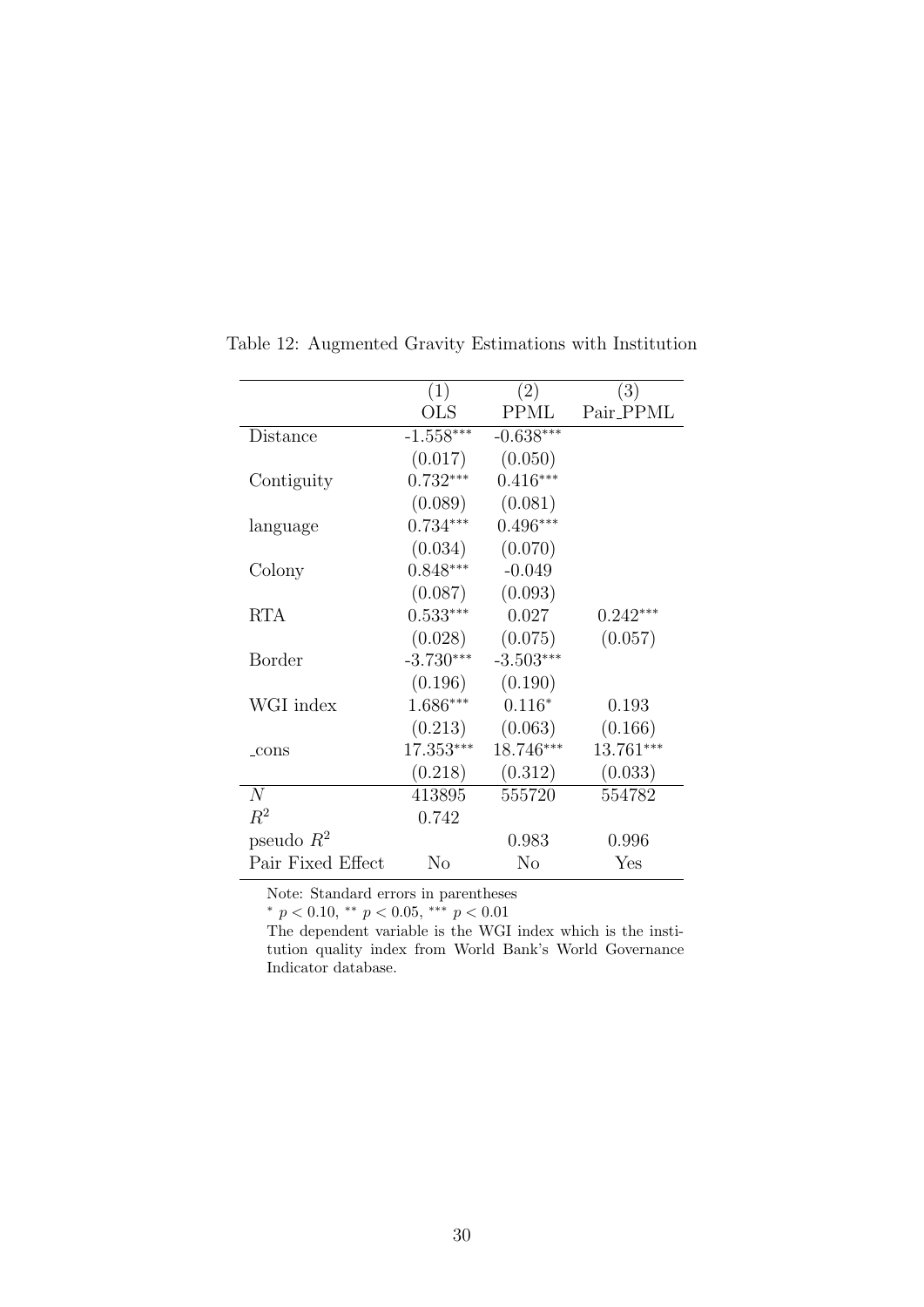geomorphic feature of some countries is not suitable to have more railroads built, whereas paved road is more adaptable to various geomorphic features.

|                       | (1)                     | (2)            | (3)                  | $\left(4\right)$ |
|-----------------------|-------------------------|----------------|----------------------|------------------|
|                       | $_{\rm OLS}$            | <b>PPML</b>    | Pair <sub>-OLS</sub> | Pair_PPML        |
| Distance              | $-1.269***$             | $-0.586***$    |                      |                  |
|                       | (0.048)                 | (0.044)        |                      |                  |
| Contiguity            | 0.152                   | $0.412***$     |                      |                  |
|                       | (0.152)                 | (0.075)        |                      |                  |
| Language              | $0.409***$              | $0.411***$     |                      |                  |
|                       | (0.081)                 | (0.084)        |                      |                  |
| Colony                | 1.047***                | 0.013          |                      |                  |
|                       | (0.121)                 | (0.095)        |                      |                  |
| <b>RTA</b>            | $0.414***$              | $0.285***$     | 0.071                | $0.272***$       |
|                       | (0.066)                 | (0.084)        | (0.048)              | (0.048)          |
| Border                | $-8.599***$             | $-7.225***$    |                      |                  |
|                       | (1.331)                 | (0.551)        |                      |                  |
| INF <sub>-payed</sub> | $0.401***$              | $0.244***$     | 0.800                | $0.716***$       |
|                       | (0.112)                 | (0.037)        | (1.106)              | (0.186)          |
| WGI index             | $0.843***$              | $0.280***$     | 0.726                | $-0.429***$      |
|                       | (0.262)                 | (0.070)        | (0.606)              | (0.126)          |
| $_{\rm cons}$         | $15.551^{\ast\ast\ast}$ | 18.794***      | $-8.193$             | 12.496***        |
|                       | (0.355)                 | (0.275)        | (13.190)             | (0.496)          |
| N                     | $10217\overline{7}$     | 114340         | 101865               | 113610           |
| $R^2$                 | 0.814                   |                | 0.922                |                  |
| pseudo $R^2$          |                         | 0.992          |                      | 0.998            |
| Pair Fixed Effect     | $\rm No$                | N <sub>o</sub> | Yes                  | Yes              |

<span id="page-32-0"></span>Table 13: Augmented Gravity Estimations with Paved Road

Note: Standard errors in parentheses

\*  $p < 0.10$ , \*\*  $p < 0.05$ , \*\*\*  $p < 0.01$ 

The dependent variable is log of the length of the paved road. WGI index is the institution quality index from World Bank's World Governance Indicator database.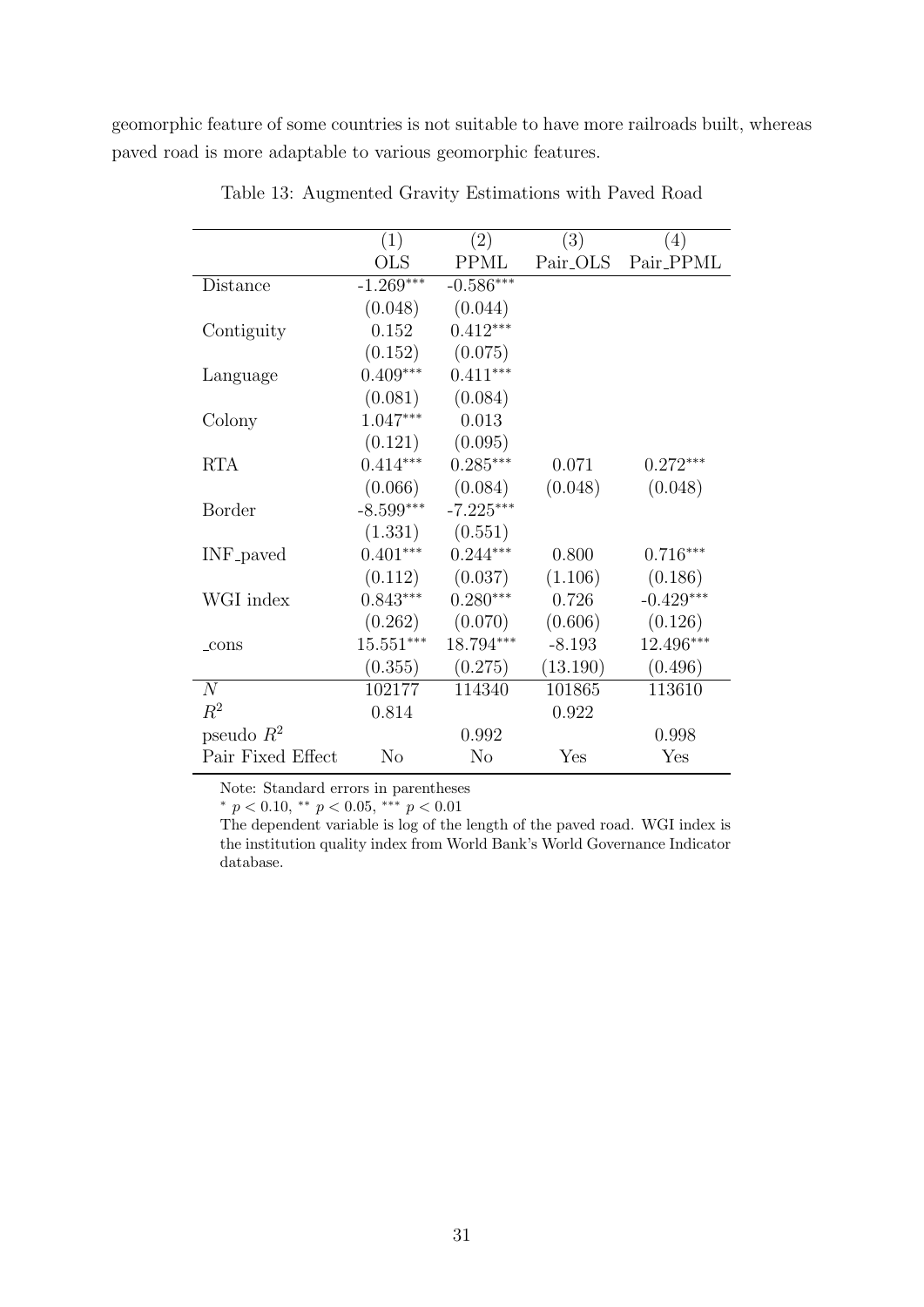|                 | (1)          | (2)         | (3)      | (4)         |
|-----------------|--------------|-------------|----------|-------------|
|                 | $_{\rm OLS}$ | <b>PPML</b> | Pair_OLS | Pair_PPML   |
| Distance        | $-1.286***$  | $-0.620***$ |          |             |
|                 | (0.054)      | (0.051)     |          |             |
| Contiguity      | 0.199        | $0.412***$  |          |             |
|                 | (0.151)      | (0.075)     |          |             |
| Language        | $0.393***$   | $0.502***$  |          |             |
|                 | (0.091)      | (0.088)     |          |             |
| Colony          | $0.956***$   | $-0.042$    |          |             |
|                 | (0.120)      | (0.099)     |          |             |
| <b>RTA</b>      | $0.409***$   | 0.150       | 0.079    | $0.269***$  |
|                 | (0.070)      | (0.102)     | (0.052)  | (0.042)     |
| Border          | $-8.257***$  | $-6.178***$ |          |             |
|                 | (1.116)      | (0.570)     |          |             |
| <b>INF_rail</b> | $0.484***$   | $0.216***$  | 0.232    | $-0.163$    |
|                 | (0.115)      | (0.047)     | (1.103)  | (0.141)     |
| WGI index       | $1.002***$   | $0.415***$  | 0.601    | $-0.693***$ |
|                 | (0.275)      | (0.074)     | (0.597)  | (0.124)     |
| $_{\rm cons}$   | 15.772***    | 19.097***   | $-0.673$ | 14.808***   |
|                 | (0.397)      | (0.320)     | (9.550)  | (0.275)     |
| N               | 89437        | 99867       | 89261    | 99396       |
| $R^2$           | 0.819        |             | 0.925    |             |
| pseudo $R^2$    |              | 0.992       |          | 0.998       |
| Fixe Effect     | $\rm No$     | No          | Yes      | Yes         |

<span id="page-33-0"></span>Table 14: Augmented Gravity Estimations with Railroad

Note: Standard errors in parentheses

\*  $p < 0.10$ , \*\*  $p < 0.05$ , \*\*\*  $p < 0.01$ 

The dependent variable is log of the length of the railroad. WGI index is the institution quality index from World Bank's World Governance Indicator database.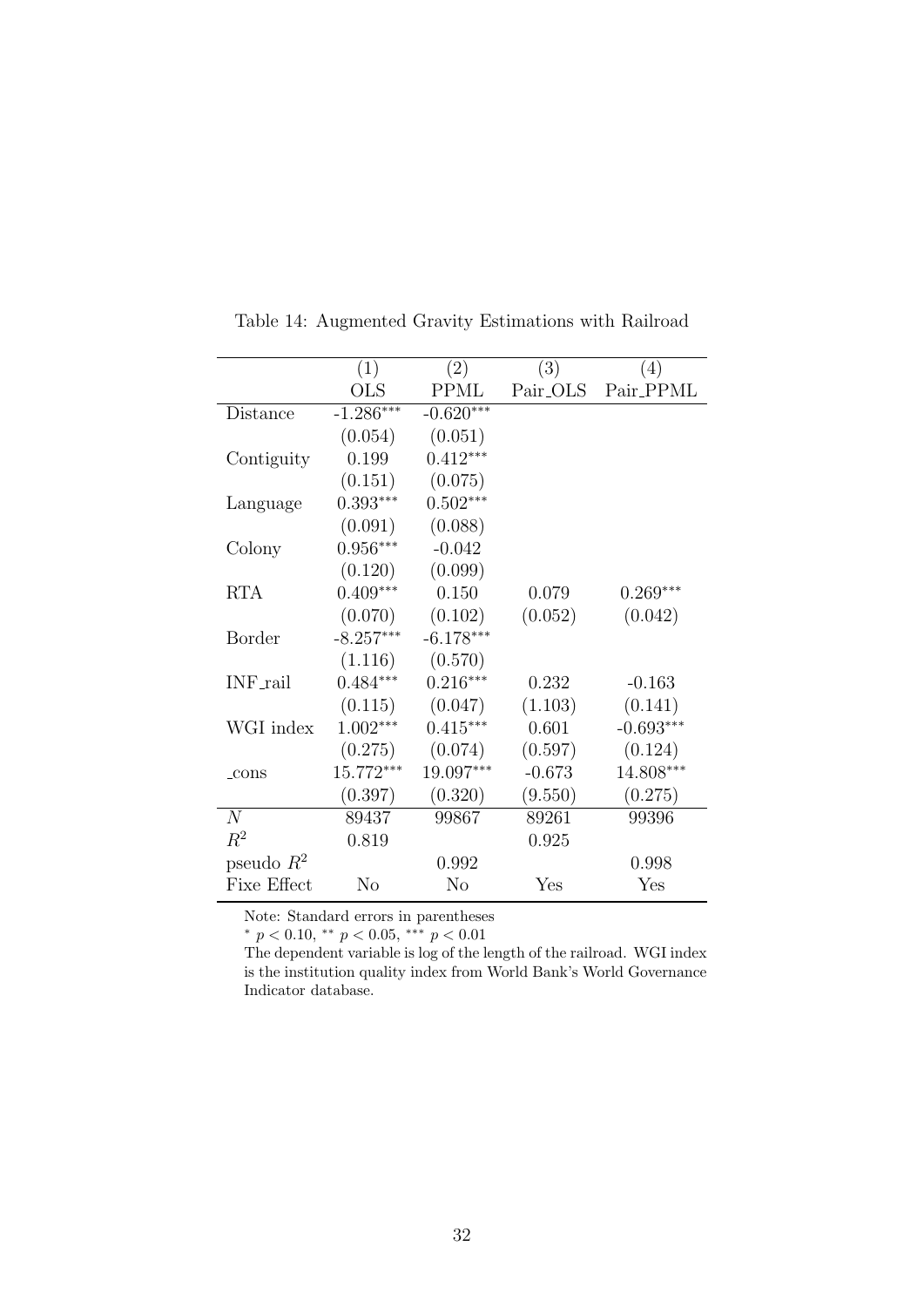|                             | (1)            | (2)            | (3)                  | (4)         |
|-----------------------------|----------------|----------------|----------------------|-------------|
|                             | <b>OLS</b>     | <b>PPML</b>    | Pair <sub>-OLS</sub> | Pair_PPML   |
| Distance                    | $-1.287***$    | $-0.597***$    |                      |             |
|                             | (0.054)        | (0.046)        |                      |             |
| Contiguity                  | 0.199          | $0.441***$     |                      |             |
|                             | (0.151)        | (0.078)        |                      |             |
| Language_ethno              | $0.390***$     | $0.458***$     |                      |             |
|                             | (0.091)        | (0.088)        |                      |             |
| Colony                      | $0.956***$     | $-0.036$       |                      |             |
|                             | (0.120)        | (0.099)        |                      |             |
| <b>RTA</b>                  | $0.411***$     | $0.251***$     | 0.079                | $0.262***$  |
|                             | (0.070)        | (0.092)        | (0.052)              | (0.040)     |
| <b>Border</b>               | $-9.662***$    | $-7.471***$    |                      |             |
|                             | (1.212)        | (0.571)        |                      |             |
| <b>Total Length Density</b> | $0.490***$     | $0.260***$     | 0.039                | $0.369**$   |
|                             | (0.101)        | (0.038)        | (1.205)              | (0.184)     |
| WGI index                   | $0.808***$     | $0.326***$     | 0.602                | $-0.607***$ |
|                             | (0.259)        | (0.071)        | (0.608)              | (0.143)     |
| $_{\rm cons}$               | $15.776***$    | 18.945***      | 0.874                | $13.552***$ |
|                             | (0.393)        | (0.293)        | (14.468)             | (0.483)     |
| $\overline{N}$              | 89437          | 99867          | 89261                | 99396       |
| $R^2$                       | 0.819          |                | 0.925                |             |
| pseudo $R^2$                |                | 0.992          |                      | 0.998       |
| Pair Fixed Effect           | N <sub>o</sub> | N <sub>o</sub> | Yes                  | Yes         |

<span id="page-34-0"></span>Table 15: Augmented Gravity Estimations with Total Length Density

Note: Standard errors in parentheses

 $*$  p < 0.10,  $*$  p < 0.05,  $*$ <sup>\*</sup> p < 0.01

The dependent variable is log of total length of the paved road and the railroad per area. WGI index is the institution quality index from World Bank's World Governance Indicator database.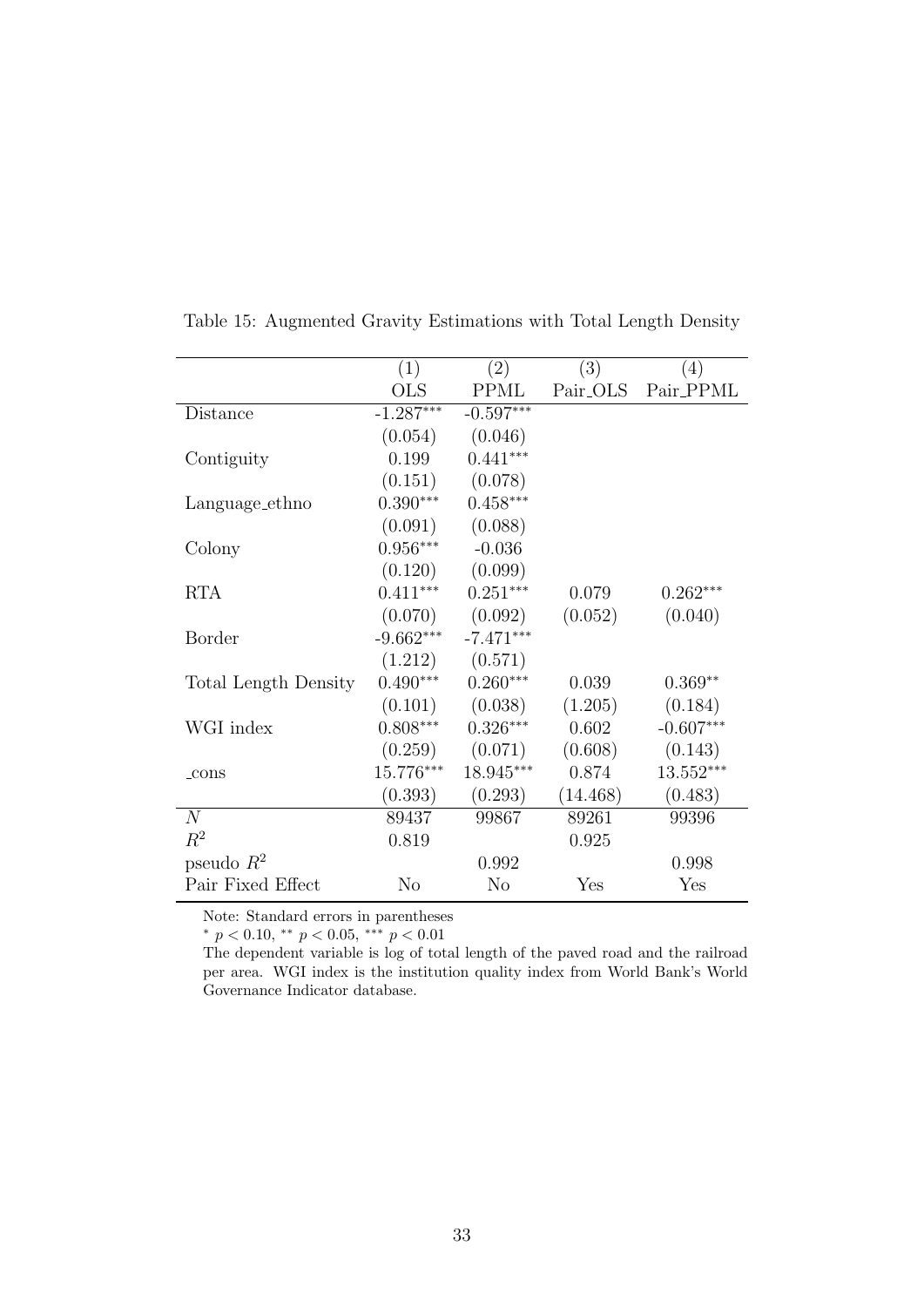## <span id="page-35-0"></span>8 Policy Implication

The debate and discussion about infrastructure investment have been raging, since China proposed the "One Belt One Road Initiative". This world, where multilateralism has been on the retreat, has been under the crossfire of numerous rhetorics pushing the infrastructure investment to the center stage. Though whether the true geopolitical intentions are being camouflaged behind those rhetorics is still an open question, their economic arguments actually contain noteworthy academic and research values. Some raise the awareness of the possible insolvency of financing those infrastructure projects; some champion the infrastructure investment emphasizing the potential investment payoff in the future and its facility of spillover knowledge and know how; some endorse it because of the jobs it creates.

Several years have passed. It seems that this world is gradually taking a more positive attitude toward infrastructure investment and its benefits are more or less summarized into the following two categories—job creations and investment payoff, which are epitomized by the following two quotes from the speech of Joe Biden, the 46th President of the United States of America:

"It creates jobs to upgrade our transportation infrastructure. Jobs modernizing our roads, bridges, highways. Jobs building ports and airports, rail corridors, transit lines."

"Independent experts estimate the American Jobs Plan will add millions of jobs and trillions of dollars to economic growth in the years to come."

Though the above two pros for infrastructure are well established in economics literature, few literature discusses infrastructure under the international trade setting. It is understandable because of an econometric difficulty mentioned in previous sections perfect multicollinearity. The infrastructure affects both internal trade and international trade. Fortunately, equipped with the empirical methodology devised by [Beverelli et al.](#page-37-0) [\(2018\)](#page-37-0) and the theoretical model built in this paper, this paper is the first paper to arrive at the conclusion that the infrastructure boosts international trade more than internal trade. Facilitated with the results from growth literature, this paper can draw the conclusion that infrastructure boosts trade openness, increasing both export and import. Further quantitative counterfactual exercise shows that 10% transportation infrastructure increase induces sizable 3.9% increase in real income. Although the unilateral infrastructure improvement in one country generally benefits all its trading partners, the benefits concentrate on the country itself and it reaps more than 95% of the total gains. All those results suggest infrastructure development should be in the toolkit of the policymakers ready for appropriate use and the policymakers should be aware of and cautious about the impact on trade openness when deciding on infrastructure spending. Trade openness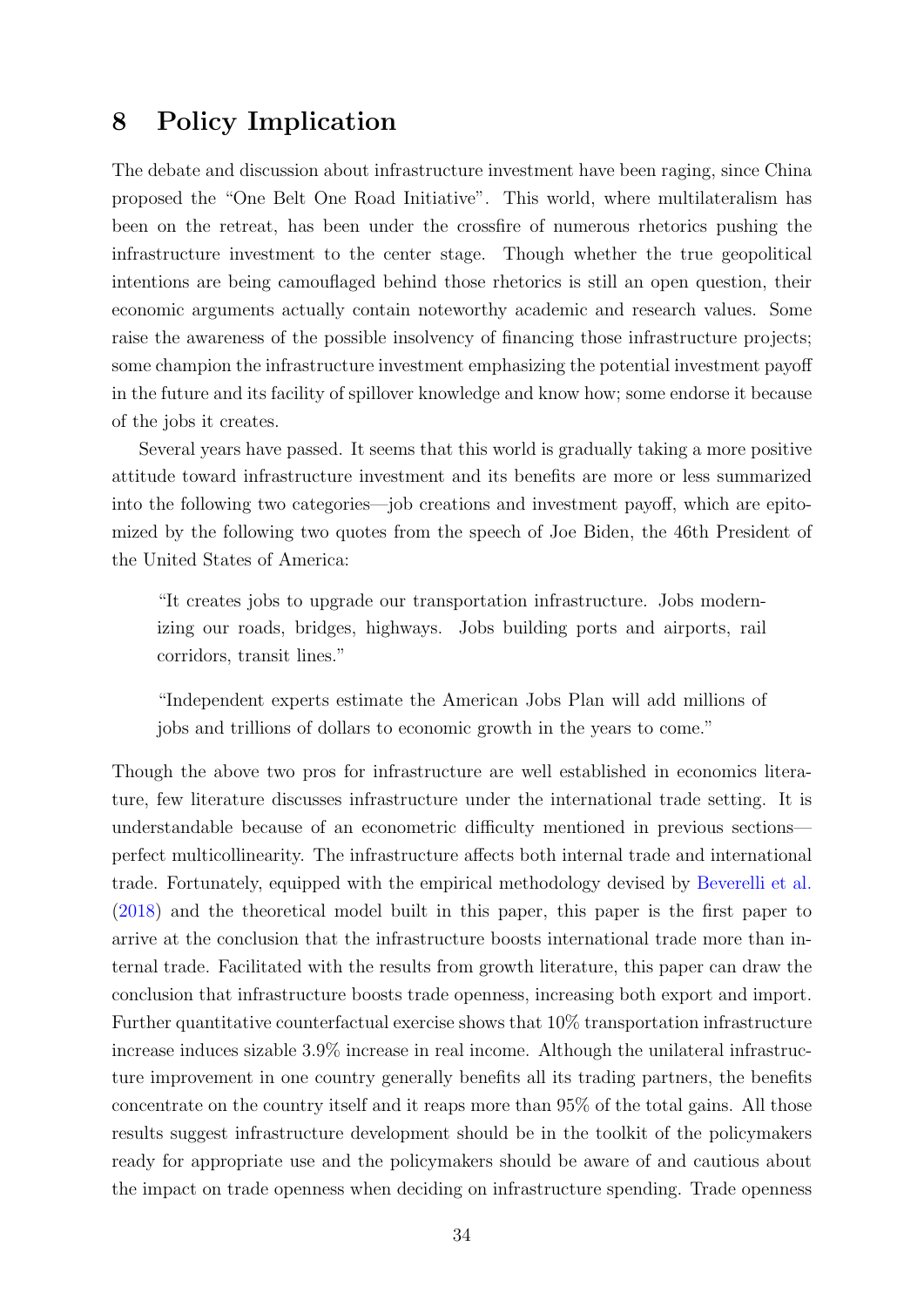has preponderant ramifications. Trade openness is very closely related to the absorption rate, one of the sufficient statistics of gains from trade. Besides, international finance literature indicates that trade openness could potentially affect cross-border capital flow which in turn affects the economic growth of a particular country.

## 9 Conclusion

Motivated by cross-country differences in the domestic infrastructure investment, this paper attempts to estimate how much infrastructure can affect the trade cost and the gains from trade and it proposes a variant of the EK framework, capable of identifying the country-specific variable separately from the country-specific fixed effect. This theoretical model enables the structural interpretation of coefficients on infrastructure and explains why regardless of whichever side's infrastructure is used, the estimate would be the same. Moreover, this theoretical model offers a new welfare formula that better aligns with intuition when the variable of interest affects both the international trade cost and the internal trade cost. Proven by the quantitative evidence, failing to account for the impact of infrastructure improvement on internal trade cost in the welfare formula will not only quantitative but also qualitative misinterpret the gains from trade.

Guided by the theoretical model, the empirical results show that better infrastructure boosts international trade more than internal trade and it has non-negative impact on internal trade. Further quantitative analysis shows that 10% transportation infrastructure increase induces sizable 3.9% increase in real income and more than 95% of total gains concentrate on the infrastructure improving country itself. All the above results make infrastructure improvement a favorable policy instrument.

An interesting venue to extend this paper is to embed this framework into a boarder setting and assess the relative importance of several interesting factors in shaping the world trade flows and real income changes in a comparative way.

# Acknowledgements

We are thankful to Dr.Julian Donaubauer for providing us the complete dataset of Global Infrastructure Index.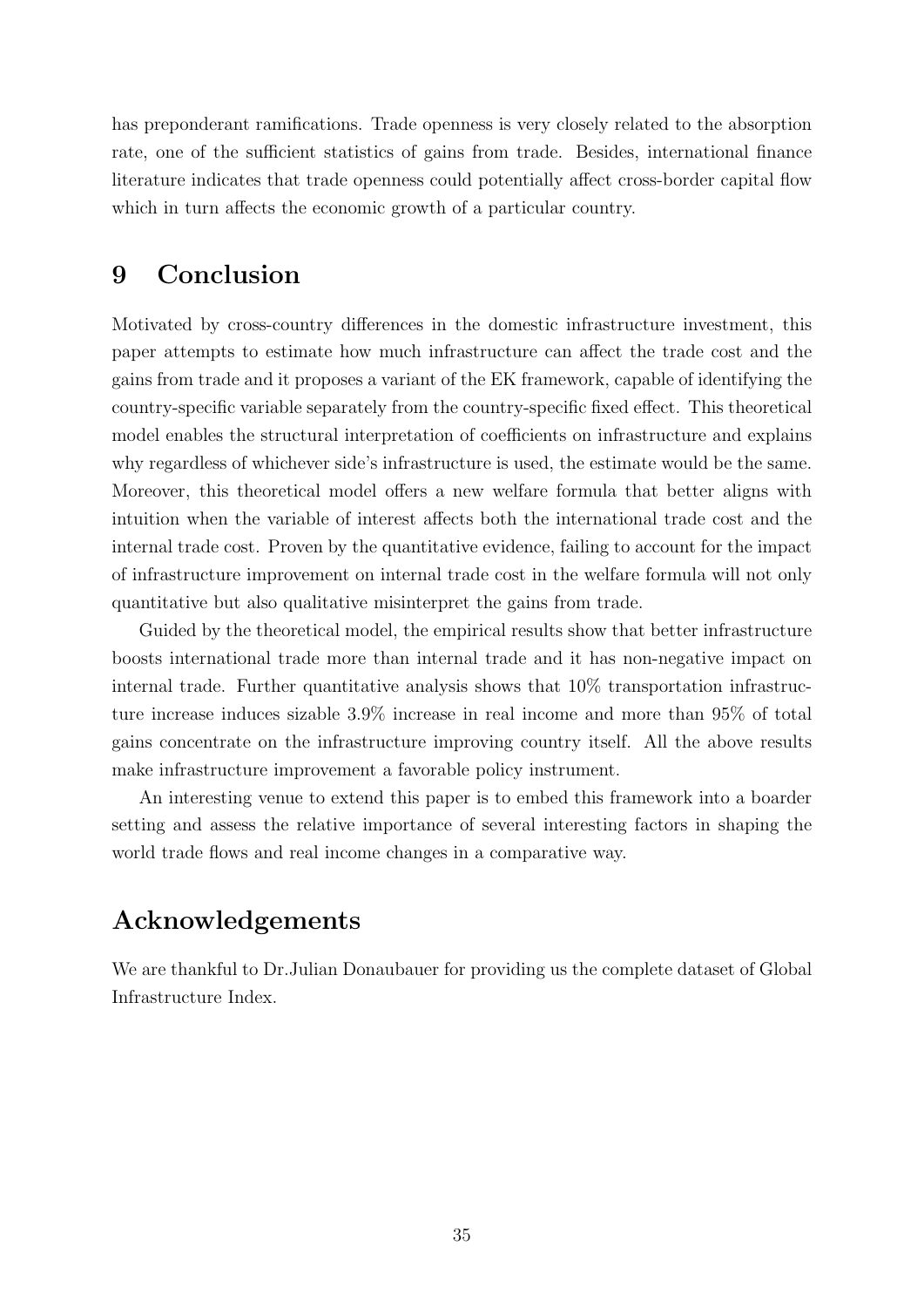# References

- <span id="page-37-9"></span>Agnosteva, D. E., Anderson, J. E., and Yotov, Y. V. (2014). Intra-national Trade Costs: Measurement and Aggregation. NBER Working Paper.
- <span id="page-37-13"></span>Allen, T. and Arkolakis, C. (2014). Trade and the topography of the spatial economy. Quarterly Journal of Economics, 129(3):1085–1139.
- <span id="page-37-5"></span>Alvarez, F. and Lucas, R. E. (2007). General equilibrium analysis of the Eaton-Kortum model of international trade. Journal of Monetary Economics, 54(6):1726–1768.
- <span id="page-37-10"></span>Anderson, J. E. and Marcouiller, D. (2002). Insecurity and the pattern of trade: An empirical investigation. Review of Economics and Statistics, 84(2):342–352.
- <span id="page-37-8"></span>Arkolakis, C., Costinot, A., and Rodríguez-Clare, A. (2012). New trade models, same old gains? American Economic Review, 102(1):94–130.
- <span id="page-37-1"></span>Atkin, D. and Donaldson, D. (2017). Who's Getting Globalized? The Size and Implications of Intra-National Trade Costs. SSRN Electronic Journal.
- <span id="page-37-0"></span>Beverelli, C., Keck, A., Larch, M., and Yotov, Y. V. (2018). Institutions, Trade and Development: A Quantitative Analysis.
- <span id="page-37-4"></span>Cavallo, A., Feenstra, R. C., and Inklaar, R. (2021). Product Variety, the Cost of Living and Welfare Across Countries.
- <span id="page-37-12"></span>Coughlin, C. C. and Novy, D. (2021). ESTIMATING BORDER EFFECTS: THE IM-PACT OF SPATIAL AGGREGATION. International Economic Review.
- <span id="page-37-7"></span>Dekle, R., Eaton, J., and Kortum, S. (2008). Global rebalancing with gravity: Measuring the burden of adjustment. IMF Staff Papers, 55(3):511–540.
- <span id="page-37-11"></span>Demir, F. and Hu, C. (2020). Destination institutions, firm heterogeneity and exporter dynamics: empirical evidence from China. Review of World Economics, 156(1):183– 217.
- <span id="page-37-3"></span>Donaldson, D. (2018). Railroads of the Raj: Estimating the impact of transportation infrastructure. American Economic Review, 108(4-5):899–934.
- <span id="page-37-2"></span>Donaldson, D. and Hornbeck, R. (2016). Railroads and American economic growth: A "market access" approach. Quarterly Journal of Economics, 131(2):799–858.
- <span id="page-37-6"></span>Donaubauer, J., Glas, A., Meyer, B. E., and Nunnenkamp, P. (2018). Disentangling the impact of infrastructure on trade using a new index of infrastructure. Review of World Economics, 154(4):745–784.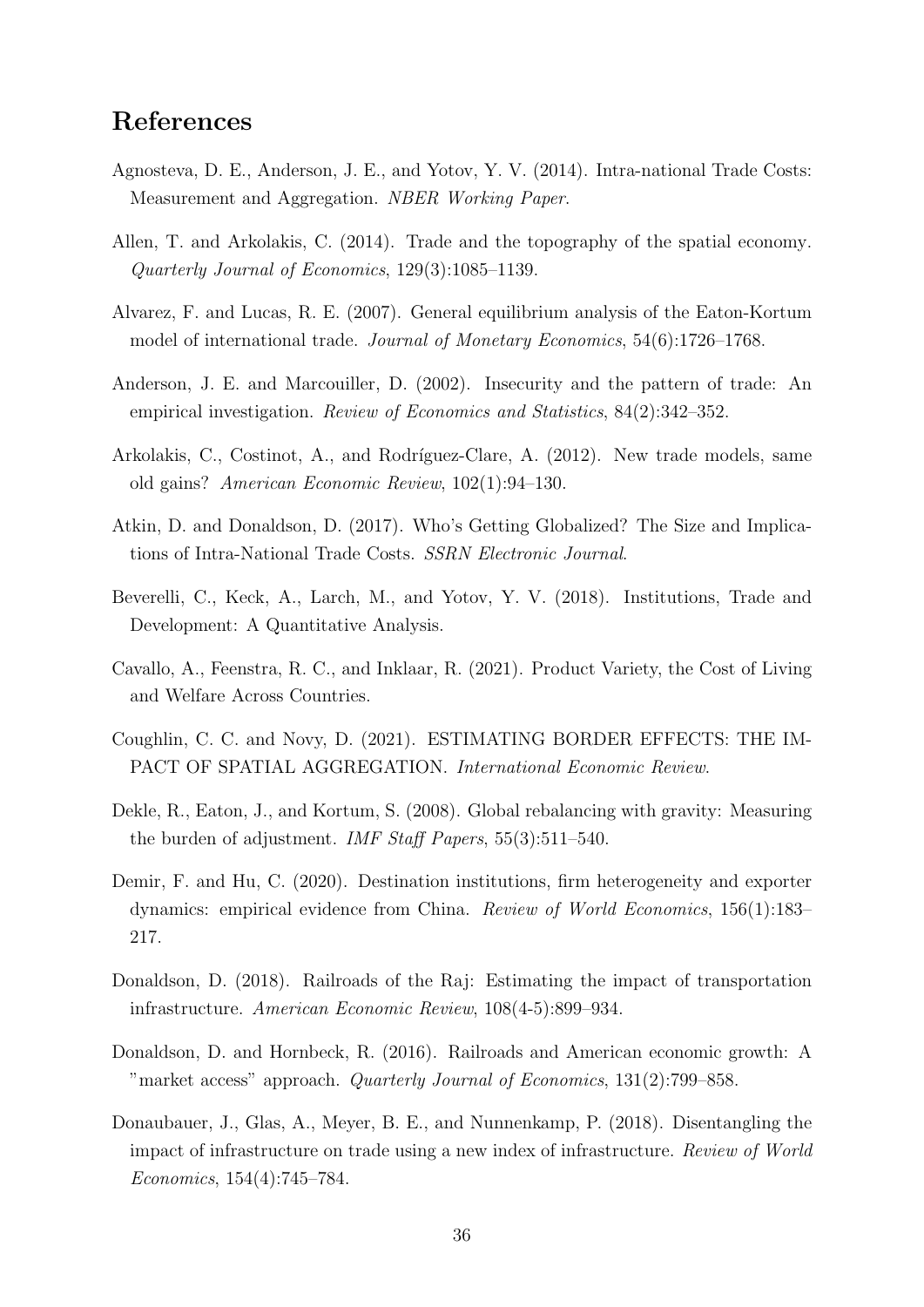- <span id="page-38-4"></span>Donaubauer, J., Glas, A., and Nunnenkamp, P. (2015). Infrastructure and trade: A gravity analysis for major trade categories using a new index of infrastructure. Kiel Working Paper 2016, Kiel.
- <span id="page-38-3"></span>Donaubauer, J., Meyer, B., and Nunnenkamp, P. (2016a). Aid, Infrastructure, and FDI: Assessing the Transmission Channel with a New Index of Infrastructure. World Development, 78:230–245.
- <span id="page-38-2"></span>Donaubauer, J., Meyer, B. E., and Nunnenkamp, P. (2016b). A New Global Index of Infrastructure: Construction, Rankings and Applications. World Economy, 39(2):236– 259.
- <span id="page-38-0"></span>Eaton, J. and Kortum, S. (2002). Technology, geography, and trade. Econometrica, 70(5):1741–1779.
- <span id="page-38-14"></span>Fally, T. (2015). Structural gravity and fixed effects. *Journal of International Economics*,  $97(1):76-85.$
- <span id="page-38-12"></span>Feenstra, R. C., Inklaar, R., and Timmer, M. P. (2015). The next generation of the penn world table. American Economic Review, 105(10):3150–3182.
- <span id="page-38-11"></span>Francois, J. and Manchin, M. (2013). Institutions, Infrastructure, and Trade. World Development, 46:165–175.
- <span id="page-38-7"></span>Han, Z. (2020). Nonlinear Pricing in Transport Industry and the Gains from Trade.
- <span id="page-38-6"></span>Han, Z. (2021). Heterogeneous Internal Trade Cost and Its Implications in Trade.
- <span id="page-38-13"></span>Head, K. and Mayer, T. (2014). Gravity Equations: Workhorse,Toolkit, and Cookbook. In Handbook of International Economics, volume 4, pages 131–195. Elsevier B.V.
- <span id="page-38-8"></span>Heid, B., Larch, M., and Yotov, Y. V. (2021). Estimating the effects of non-discriminatory trade policies within structural gravity models. Canadian Journal of Economics, 54(1):376–409.
- <span id="page-38-1"></span>Kerem Cosar, A. and Fajgelbaum, P. D. (2016). Internal geography, international trade, and regional specialization. American Economic Journal: Microeconomics, 8(1):24–56.
- <span id="page-38-9"></span>Levchenko, A. A. (2007). Institutional quality and international trade. Review of Economic Studies, 74(3):791–819.
- <span id="page-38-5"></span>Li, B. and Ma, L. (2021). JUE insight: Migration, transportation infrastructure, and the spatial transmission of COVID-19 in China. Journal of Urban Economics.
- <span id="page-38-10"></span>Manova, K. (2013). Credit constraints, heterogeneous firms, and international trade. Review of Economic Studies, 80(2):711–744.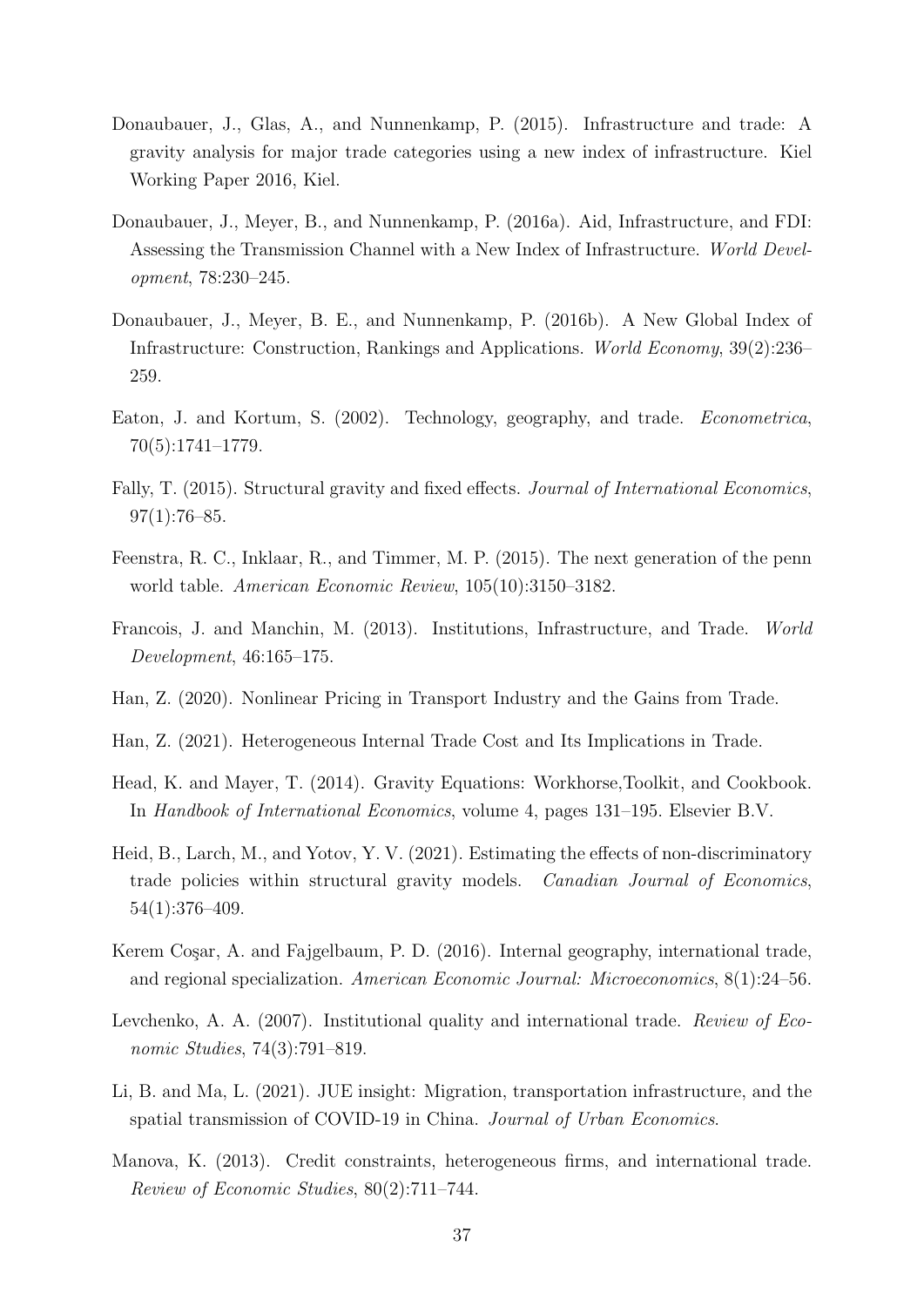- <span id="page-39-3"></span>Melitz, M. J. and Ottaviano, G. I. (2008). Market size, trade, and productivity. Review of Economic Studies, 75(1):295–316.
- <span id="page-39-6"></span>Nunn, N. and Trefler, D. (2014). Domestic institutions as a source of comparative advantage. In Handbook of International Economics, volume 4, pages 263–315. Elsevier B.V.
- <span id="page-39-0"></span>Ramondo, N., Rodríguez-Clare, A., and Saborío-Rodríguez, M. (2016). Trade, domestic frictions, and scale effects. American Economic Review, 106(10):3159–3184.
- <span id="page-39-1"></span>Rehman, F. U., Noman, A. A., and Ding, Y. (2020). Does infrastructure increase exports and reduce trade deficit? Evidence from selected South Asian countries using a new Global Infrastructure Index. Journal of Economic Structures, 9(1):10.
- <span id="page-39-7"></span>Samadi, A. and Alipourian, M. (2021). Measuring Institutional Quality: A Review, pages 143–171.
- <span id="page-39-2"></span>Santamaria, M. A., Ventura, J., and Yesilbayraktar, U. (2020). Borders Within Europe.
- <span id="page-39-8"></span>Santos Silva, J. M. and Tenreyro, S. (2006). The log of gravity. Review of Economics and Statistics, 88(4):641–658.
- <span id="page-39-10"></span>Simonovska, I. and Waugh, M. E. (2014). The elasticity of trade: Estimates and evidence. Journal of International Economics, 92(1):34–50.
- <span id="page-39-5"></span>Tang, H. (2012). Labor market institutions, firm-specific skills, and trade patterns. Journal of International Economics, 87(2):337–351.
- <span id="page-39-9"></span>Waugh, M. E. (2010). International trade and income differences. American Economic Review, 100(5):2093–2124.
- <span id="page-39-4"></span>Yotov, Y. V. (2012). A simple solution to the distance puzzle in international trade. Economics Letters, 117(3):794–798.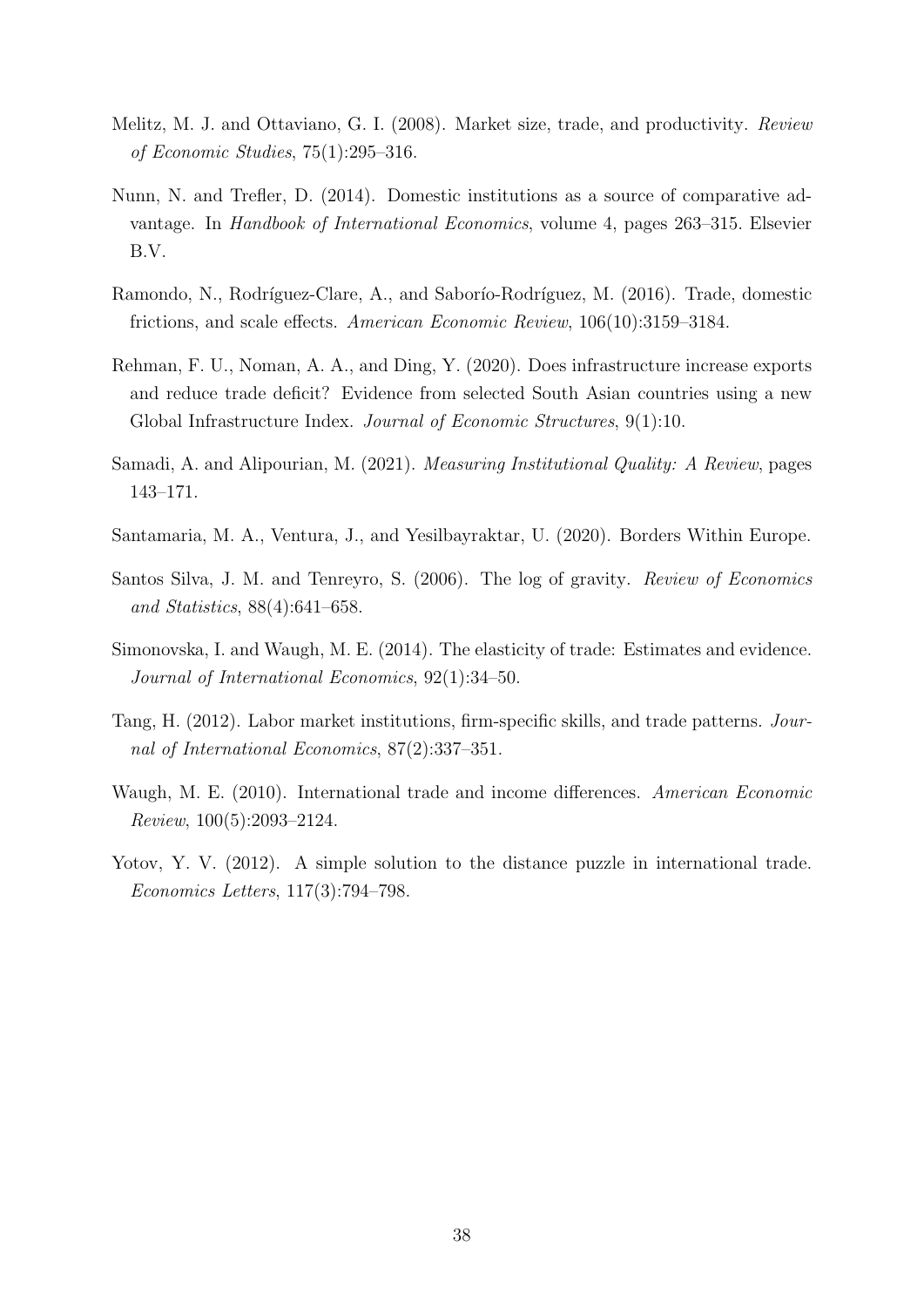# Appendices

## A Hat Algebra of General Equilibrium

Following [Dekle et al.](#page-37-7) [\(2008\)](#page-37-7), we define  $\hat{x} = x'/x$  as the change of any equilibrium variables  $x$  in its counterfactual  $x'$  relative to its factual  $x$ . The labor market clear condition in the equilibrium is given as:

<span id="page-40-0"></span>
$$
w_i L_i = \beta w_i L_i + \beta \sum_j \pi_{ij} X_j,
$$
\n(21)

where the first term on the right denotes the demand of labor in the final goods sector and the second term captures the labor demand in the intermediate goods sector. The total expenditure on intermediate  $X_j$  consists of spending for intermediate and final goods usage which are:

$$
X_j = (1 - \beta)w_j L_j + \frac{(1 - \beta)^2}{\beta} w_j L_j = \frac{1 - \beta}{\beta} w_j L_j.
$$
 (22)

The above two equations combined imply the following

$$
w_i L_i = \sum_j \pi_{ij} w_j L_j. \tag{23}
$$

Several other relevant equations are inherited from the main text, which includes the unit cost formula:

$$
c_i = \frac{w_i^{\beta} P_i^{1-\beta}}{\gamma},\tag{24}
$$

the price index formula:

$$
P_j = A \left\{ \sum_{i \neq j} \left[ T_i \left( c_i t_i . \tau_{ij} t_{\cdot j} \right)^{-\theta} \right] + T_j (c_j t_{jj})^{-\theta} \right\}^{-1/\theta}, \tag{25}
$$

the trade share formula:

<span id="page-40-1"></span>
$$
\pi_{ij} = \begin{cases}\n\frac{T_i(c_i t_i \cdot \tau_{ij} t_{\cdot j})^{-\theta}}{\sum_{s \neq j} \left[ T_s(c_s t_s \cdot \tau_{sj} t_{\cdot j})^{-\theta} \right] + T_j(c_j t_{\cdot j})^{-\theta}} & \forall i \neq j \\
\frac{T_i(c_i t_{\cdot i})^{-\theta}}{\sum_{s \neq j} \left[ T_s(c_s t_s \cdot \tau_{sj} t_{\cdot j})^{-\theta} \right] + T_j(c_j t_{\cdot j})^{-\theta}} & i = j\n\end{cases} \tag{26}
$$

Given the variable set  $\{T_i, L_i, t'_i, t'_j\}$ , equations [\(21\)](#page-40-0) to [\(26\)](#page-40-1) provide the panorama of the new counterfactual general equilibrium. However, knowing  $T_i$  and  $L_i$  would require much more demanding data availability and more precise model layout. Provided that the rate of change is the focus of interest, a roundabout way is to solve the general equilibrium in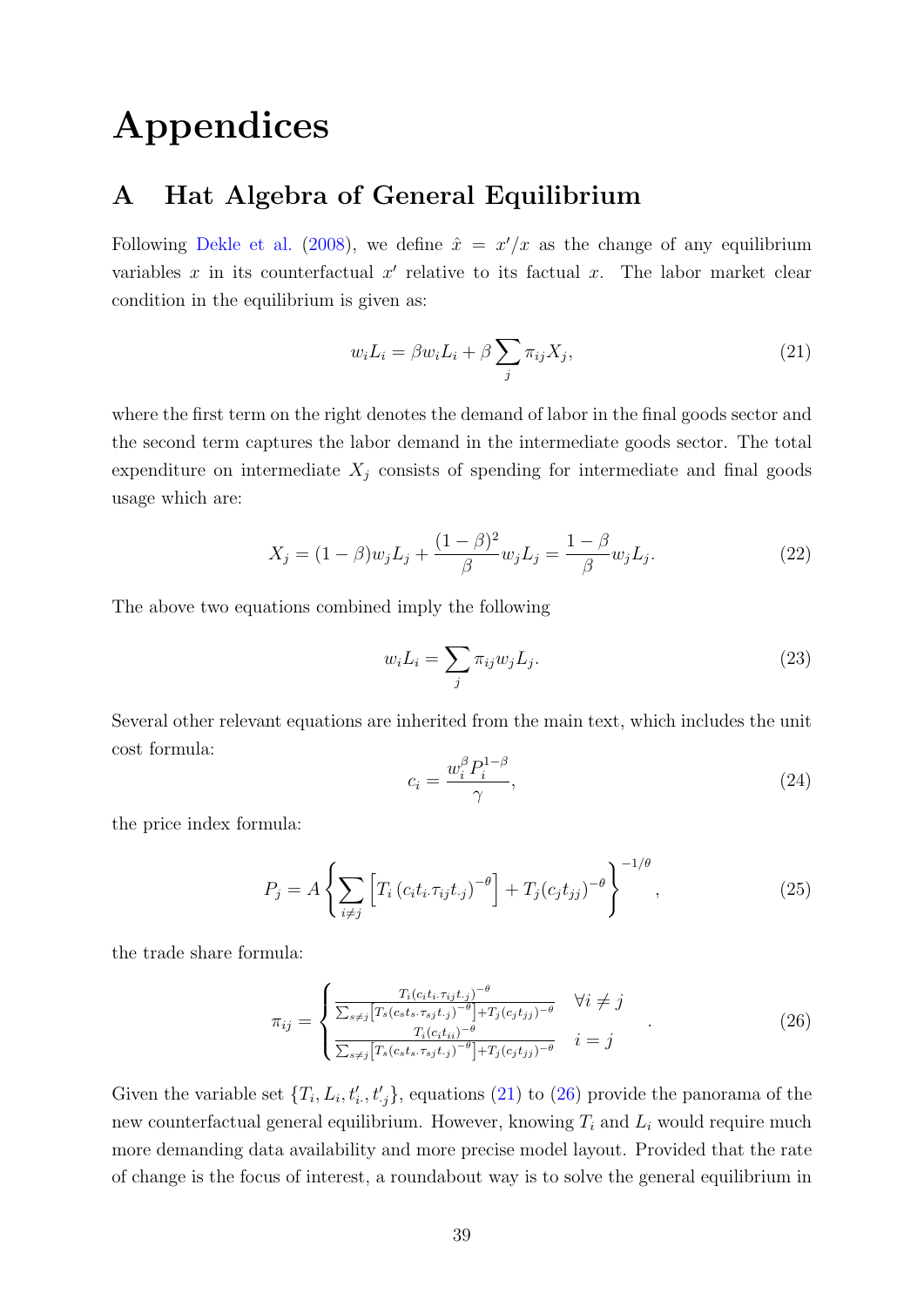the rate of change a.k.a hat algebra. The hat algebra version of the general equilibrium is given as follows:

<span id="page-41-3"></span><span id="page-41-2"></span>
$$
\hat{c}_i = \hat{w}_i^{\beta} \hat{P}_i^{1-\beta} \tag{27}
$$

$$
\hat{P}_j = \left\{ \sum_i \pi_{ij} (\hat{c}_i \hat{t}_{ij})^{-\theta} \right\}^{-1/\theta} \tag{28}
$$

<span id="page-41-4"></span><span id="page-41-1"></span>
$$
\hat{\pi}_{ij} = \left\{ \begin{array}{c} \hat{c}_i \hat{t}_{ij} \\ \hat{P}_j \end{array} \right\}^{-\theta} \tag{29}
$$

$$
w_i' L_i = \sum_j \pi_{ij}' w_j' L_j,\tag{30}
$$

where  $\delta_{ij} \coloneqq \frac{\pi_{ij} X_j}{\sum_j \pi_{ij} X_j}$  and  $t_{ij} := t_i \cdot \tau_{ij} t_j$ . After solving the general equilibrium in changes, the welfare change is given as in formula [\(10\)](#page-7-2).

### B Computation Algorithm

- 1. Using equation [\(30\)](#page-41-1) and factual values of  $\pi_{ij}$  to obtain factual values of  $w_i L_i$ ,
- 2. Given initial guess of  $\hat{w}_i$ , equation [\(27\)](#page-41-2) and [\(28\)](#page-41-3) together can solve both  $\hat{c}_i$  and  $\hat{P}_i$ .
- 3. After knowing both  $\hat{c}_i$  and  $\hat{P}_i$ , equation [\(29\)](#page-41-4) generates value of  $\hat{\pi}_{ij}$ .
- 4. Using  $\hat{\pi}_{ij}$  and factual values of  $\pi_{ij}$  to construct counterfactual  $\pi'_{ij}$  and pluging back the values of  $\pi'_{ij}$  into equation [\(30\)](#page-41-1) to obtain counterfactual values of  $w'_i L_i$ <sup>[13](#page-41-5)</sup>
- 5. Dividing the counterfactual values  $w_i L_i$  by the factual values  $w_i L_i$  obtained in step 1, to get updated  $\hat{w}_i$ .
- 6. Repeat the step 2 to 5 with the updated  $\hat{w}_i$  until the values of  $\hat{w}_i$  converge.

One caveat is that the above equation system can only identify  $\hat{w}_i$  up to a scale, *i.e.*, only the relative value of  $\hat{w}_i$  but not its absolute value is meaningful. Therefore, in the quantification exercise, additional restrictions are imposed to pinpoint the solution.

#### <span id="page-41-0"></span>C Data for Quantification

The data used for quantification analysis is from GTAP 8 Data Base, which is publicly available online. The main motive for using GTAP data is that it has well-regularized

<span id="page-41-5"></span><sup>&</sup>lt;sup>13</sup>We choose to work on  $\pi'_{ij}$  rather than its hat algebra version  $\hat{\pi}_{ij}$ , because  $\pi'_{ij}$  is a stochastic matrix which has guaranteed eigenvectors associated with eigenvalue 1. This would accelerate the iteration process and minimize the approximation error during iteration.